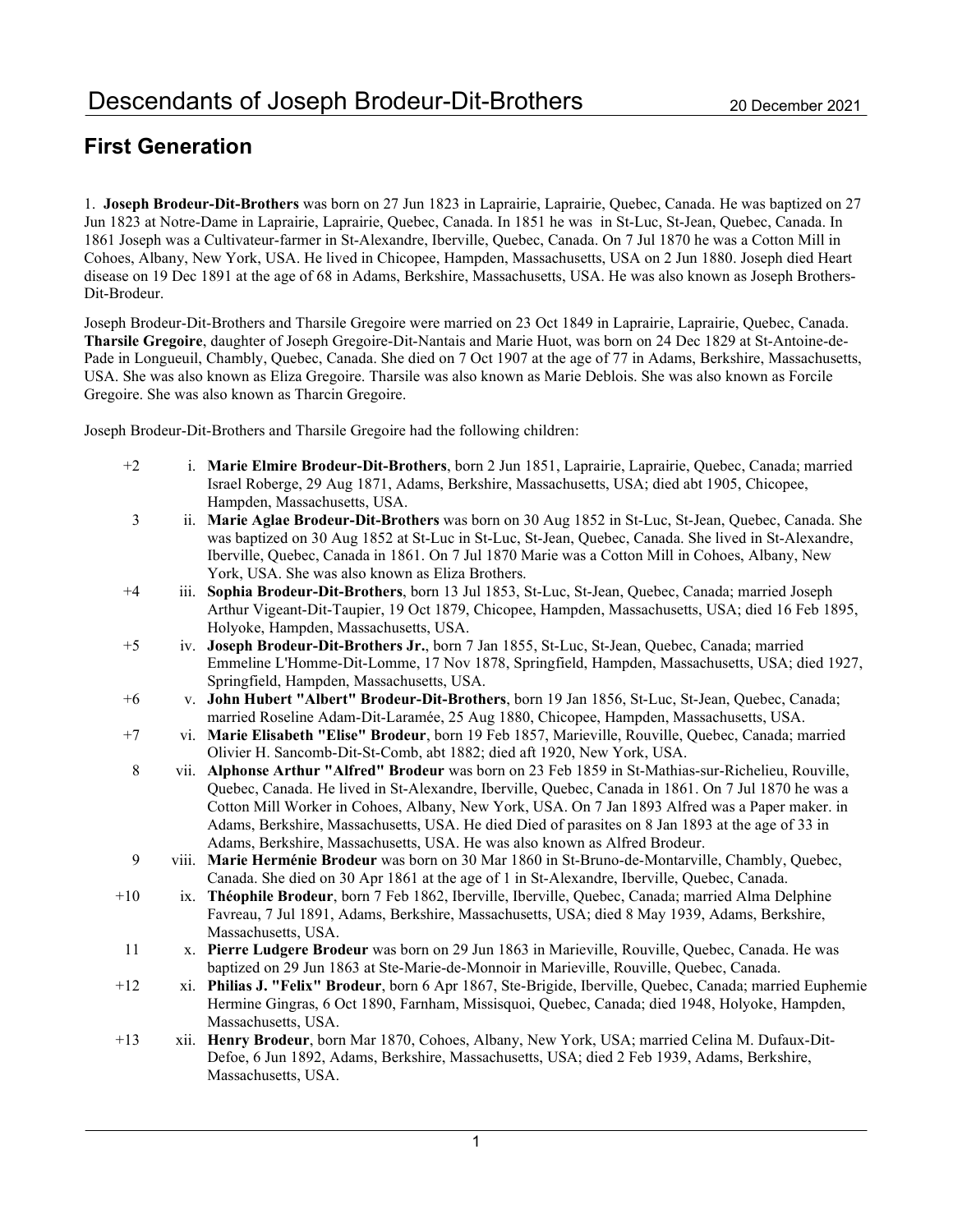# Second Generation

2. Marie Elmire Brodeur-Dit-Brothers (Joseph-1) was born on 2 Jun 1851 in Laprairie, Laprairie, Quebec, Canada. She was baptized on 2 Jun 1851 at Notre-Dame in Laprairie, Laprairie, Quebec, Canada. She lived in St-Alexandre, Iberville, Quebec, Canada in 1861. On 7 Jul 1870 Marie was a Cotton Mill in Cohoes, Albany, New York, USA. She died about 1905 at the age of 54 in Chicopee, Hampden, Massachusetts, USA. She was also known as Edmire Brodeur. Marie was also known as Elmire Brothers. She was also known as Edmire Brother.

Marie Elmire Brodeur-Dit-Brothers and Israel Roberge were married on 29 Aug 1871 in Adams, Berkshire, Massachusetts, USA. They lived in Salem, Essex, Massachusetts, USA on 7 Jun 1880. Israel Roberge, son of Augustin Roberge and Celeste Baillargeon, was born on 6 Aug 1848 in St-Chrysostôme, Châteauguay, Quebec, Canada. He was baptized on 7 Aug 1848 in St-Chrysostôme, Châteauguay, Quebec, Canada. On 18 Aug 1870 he was a Works in Hoosac Tunnel. in Florida, Berkshire, Massachusetts, USA. In 1908 Israel was a Watchman in Waterbury, New Haven, Connecticut, USA. He died on 13 Oct 1930 at the age of 82 in Waterbury, New Haven, Connecticut, USA. He was also known as Israel Robarge.

Israel Roberge and Marie Elmire Brodeur-Dit-Brothers had the following children:

- +14 i. Joseph J. Roberge, born 23 May 1872, Williamstown, Berkshire, Massachusetts, USA; married Malvina Dufoe, 27 Sep 1926, North Adams, Berkshire, Massachusetts, USA; married Signe Emilie Berlet, 20 Aug 1905, Waterbury, New Haven, Connecticut, USA.
- 15 ii. Ludger David Roberge was born on 27 Aug 1877 in Chicopee, Hampden, Massachusetts, USA. He lived in Waterbury, New Haven, Connecticut, USA on 12 Sep 1918. He lived in Newark, Essex, New Jersey, USA on 27 Apr 1942.
- +16 iii. Rosanna Roberge, born 20 Sep 1878, Chicopee, Hampden, Massachusetts, USA; married Patrick Francis Tehan, 2 Aug 1906, Waterbury, New Haven, Connecticut, USA; died 10 Nov 1910, Waterbury, New Haven, Connecticut, USA.
- 17 iv. Arthur Roberge was born on 17 Mar 1883 in Chicopee, Hampden, Massachusetts, USA. He died on 17 Jul 1883 at the age of 0 in Chicopee, Hampden, Massachusetts, USA.

4. Sophia Brodeur-Dit-Brothers (Joseph-1) was born on 13 Jul 1853 in St-Luc, St-Jean, Quebec, Canada. She died neurosis on 16 Feb 1895 at the age of 41 in Holyoke, Hampden, Massachusetts, USA. She was also known as Sophia Brothers-Dit-Brodeur.

Sophia Brodeur-Dit-Brothers and Joseph Arthur Vigeant-Dit-Taupier were married on 19 Oct 1879 in Chicopee, Hampden, Massachusetts, USA. Joseph Arthur Vigeant-Dit-Taupier, son of Joseph Vigeant-Dit-Taupier and Marie Louise Viens, was born on 9 Sep 1857 in Marieville, Rouville, Quebec, Canada. He was baptized on 10 Sep 1857 in Marieville, Rouville, Quebec, Canada. He died on 17 Nov 1927 at the age of 70 in Chicopee, Hampden, Massachusetts, USA. Joseph was also known as Joseph Taupier-Dit-Vigeant. He was also known as Joseph Topier. He was also known as Joseph Topied. Joseph was also known as Joseph Viggen.

Joseph Arthur Vigeant-Dit-Taupier and Sophia Brodeur-Dit-Brothers had the following children:

- +18 i. Rosanna Taupier-Dit-Vigeant, born 1881, Chicopee, Hampden, Massachusetts, USA; married Baptiste Lauziere, 11 Feb 1900, Chicopee, Hampden, Massachusetts, USA.
- 19 ii. Louise Taupier-Dit-Vigeant was born on 11 Mar 1882 in Chicopee, Hampden, Massachusetts, USA. She died dysentery on 7 Aug 1882 at the age of 0 in Chicopee Falls, Hampden, Massachusetts, USA. She was also known as Louisa Topier.
- 20 iii. Dora Vigeant-Dit-Taupier was born on 27 May 1886 in Holyoke, Hampden, Massachusetts, USA. She was also known as Dora Taupier-Dit-Vigeant.
- 21 iv. Eliza Vigeant-Dit-Taupier was born on 21 May 1887 in Holyoke, Hampden, Massachusetts, USA. She was also known as Eliza Taupier-Dit-Vigeant.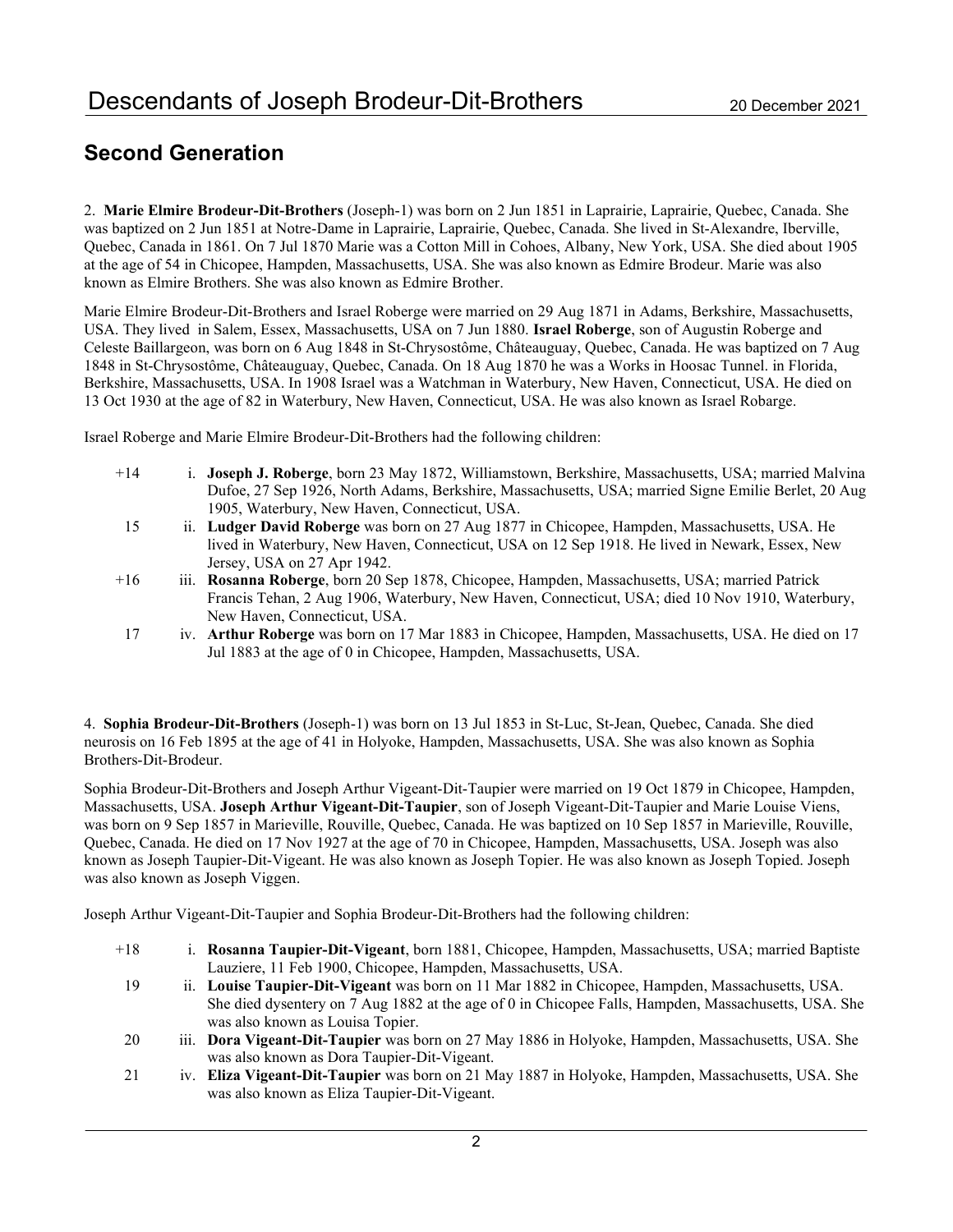22 v. Alfred Taupier-Dit-Vigeant was born on 1 Mar 1895 in Holyoke, Hampden, Massachusetts, USA. He died General Debility on 10 Jul 1895 at the age of 0 in Holyoke, Hampden, Massachusetts, USA.

5. Joseph Brodeur-Dit-Brothers Jr. (Joseph-1) was born on 7 Jan 1855 in St-Luc, St-Jean, Quebec, Canada. He lived in Chicopee, Hampden, Massachusetts, USA on 17 Nov 1878. On 17 Nov 1878 he was a Weaver in Chicopee, Hampden, Massachusetts, USA. Joseph died in 1927 at the age of 72 in Springfield, Hampden, Massachusetts, USA. He was also known as Joseph Brothers-Dit-Brodeur Jr..

Joseph Brodeur-Dit-Brothers Jr. and Emmeline "Emma" L'Homme-Dit-Lomme were married on 17 Nov 1878 in Springfield, Hampden, Massachusetts, USA. They lived in Chicopee, Hampden, Massachusetts, USA on 1 Jun 1900. Emmeline "Emma" L'Homme-Dit-Lomme, daughter of Samuel Alfred L'Homme-Dit-Lomme and Marie Cordelia Massé, was born in Sep 1858 in St-Mathias-sur-Richelieu, Rouville, Quebec, Canada. She lived in Chicopee, Hampden, Massachusetts, USA on 17 Nov 1878. She died in 1919 at the age of 61 in Springfield, Hampden, Massachusetts, USA. Emma was also known as Emmeline "Emma" Lomme-Dit-L'Homme. She was also known as Emma Lhomme-Dit-Lomma.

Joseph Brodeur-Dit-Brothers and Emmeline L'Homme-Dit-Lomme had the following children:

- 23 i. Albert J. Brodeur was born on 15 Sep 1882 in Chicopee, Hampden, Massachusetts, USA. He lived Insane at Bridgewater State Hospital in Bridgewater, Plymouth, Massachusetts, USA on 12 Sep 1918. He died on 9 Aug 1973 at the age of 90 in North Adams, Berkshire, Massachusetts, USA.
- +24 ii. Leo Louis Joseph Brodeur, born 15 Dec 1889, Chicopee, Hampden, Massachusetts, USA; married Emma C. Jacques, 31 Jan 1910, Chicopee, Hampden, Massachusetts, USA; died 2 Sep 1951, Springfield, Hampden, Massachusetts, USA.

6. John Hubert "Albert" Brodeur-Dit-Brothers (Joseph-1) was born on 19 Jan 1856 in St-Luc, St-Jean, Quebec, Canada. He immigrated in 1865 to New York, USA. He was naturalized in 1883. Albert was also known as John Brothers. He was also known as Hubert Brodeur. He was also known as Albert Brodeur.

John Hubert "Albert" Brodeur-Dit-Brothers and Roseline Adam-Dit-Laramée were married on 25 Aug 1880 in Chicopee, Hampden, Massachusetts, USA. Roseline Adam-Dit-Laramée, daughter of Guillaume Adam-Dit-Laramée and Marie Hermine Euphémie St-Onge-Dit-Paillan, was born about 1858 in St-Mathias-sur-Richelieu, Rouville, Quebec, Canada. She lived in St-Mathias-sur-Richelieu, Rouville, Quebec, Canada in 1861. She immigrated in 1863. Roseline lived in St-Jean-Sur-Richelieu, St-Jean, Quebec, Canada in 1871. She was naturalized in 1883. She was also known as Roseland Adams.

John Hubert Brodeur-Dit-Brothers and Roseline Adam-Dit-Laramée had the following children:

- +25 i. Alfred "Frederick" Brodeur, born 20 Apr 1881, Chicopee, Hampden, Massachusetts, USA; married Eliza Ann Brady, 28 Apr 1913, Naugatuck, New Haven, Connecticut, USA; died 8 Mar 1923, Waterbury, New Haven, Connecticut, USA.
- +26 ii. Albert William Frederick Brodeur, born 4 May 1883, Chicopee Falls, Hampden, Massachusetts, USA; married Hannah M. Conroy, 28 Aug 1919, Cuyahoga County, Ohio, USA; died 17 Sep 1944, Waterbury, New Haven, Connecticut, USA.
- 27 iii. Frank Francis Brodeur was born on 24 May 1887 in Adams, Berkshire, Massachusetts, USA. He died on 13 May 1939 at the age of 51 in Manhattan, New York City, New York, USA. He was buried on 24 May 1939 at Long Island National Cemetary, Section F Site 610 in Farmingdale, Nassau, New York, USA. Frank was also known as Frank Brothers.

7. Marie Elisabeth "Elise" Brodeur (Joseph-1) was born on 19 Feb 1857 in Marieville, Rouville, Quebec, Canada. She lived in Schodack, Rensselaer, New York, USA in 1920. She died after 1920 at the age of 63 in New York, USA. Elise was also known as Eliza Brodeur.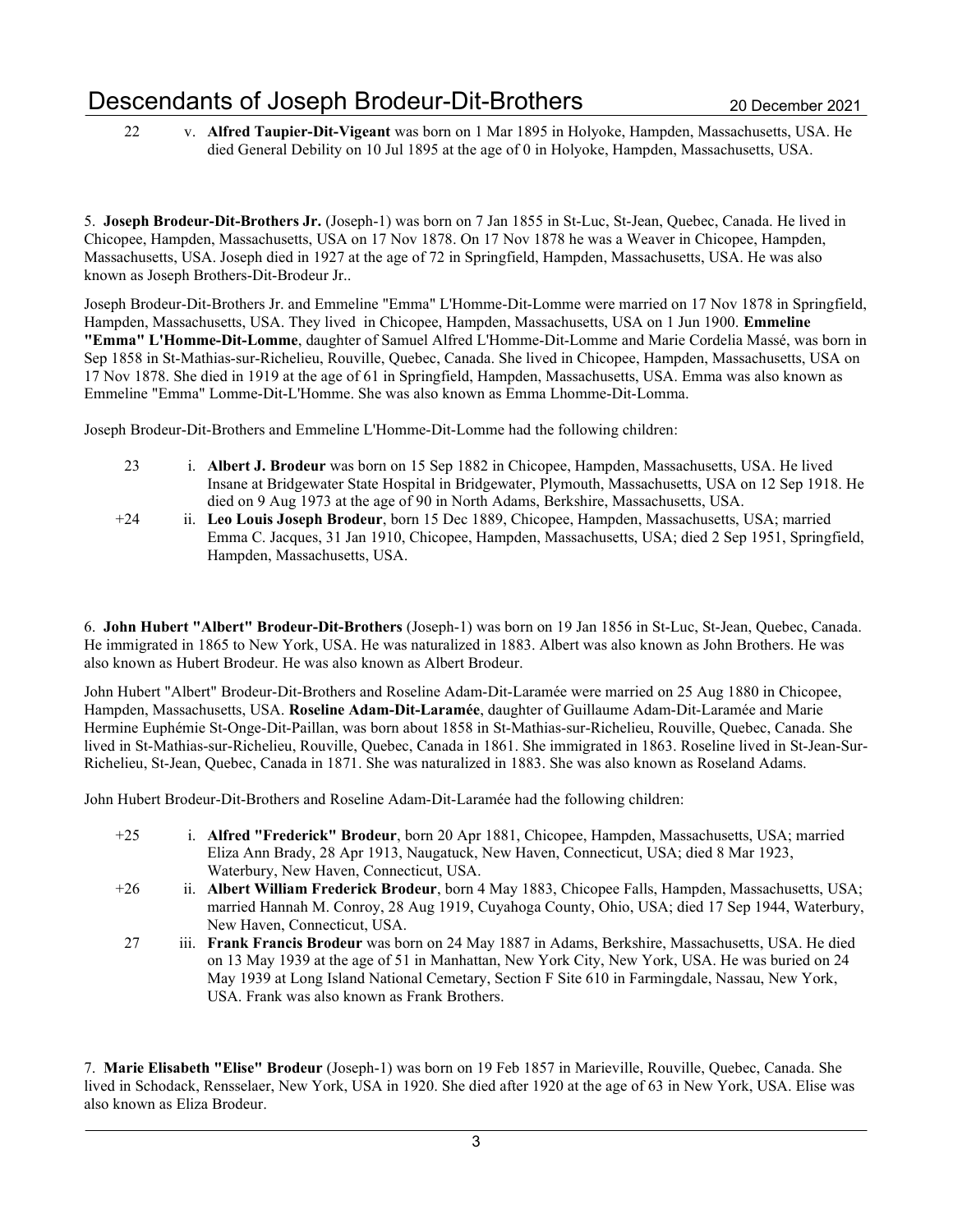Marie Elisabeth "Elise" Brodeur and Olivier H. Sancomb-Dit-St-Comb were married about 1882. Olivier H. Sancomb-Dit-St-Comb, son of Jean Oliver Gagne-Dit-St-Combe and Mathilda Delia Boyer, was born in May 1856 in Malone, Franklin, New York, USA. He died on 27 Jul 1911 at the age of 55 in Malone, Franklin, New York, USA. He was also known as Oliver H. Gagne-Dit-St-Combe. Olivier was also known as Oliver H. St-Comb-Dit-Sancomb.

Olivier H. Sancomb-Dit-St-Comb and Marie Elisabeth Brodeur had the following children:

| $+28$ | i. Oscar Felix Sancomb, born 21 May 1883, Malone, Franklin, New York, USA; married Elizabeth Frank,<br>abt 1919, New York, USA; married Aldona A. Comeau, 7 Jun 1905, Waterbury, New Haven, |
|-------|---------------------------------------------------------------------------------------------------------------------------------------------------------------------------------------------|
| $+29$ | Connecticut, USA; died 14 Sep 1945, Castleton-on-Hudson, Rensselaer, New York, USA.                                                                                                         |
|       | ii. Edgar Edward Sancomb, born 6 Jun 1885, Malone, Franklin, New York, USA; married Anna L. Storm,<br>6 Jan 1910, Waterbury, New Haven, Connecticut, USA.                                   |
| $+30$ | iii. Stella M. Sancomb, born 5 Nov 1886, Malone, Franklin, New York, USA; married Patrick Francis                                                                                           |
|       | Tehan, 26 Nov 1914, Malone, Franklin, New York, USA; died Sep 1975, Onondago County, New York,                                                                                              |
|       | USA.                                                                                                                                                                                        |
| $+31$ | iv. Alfred Oliver Sancomb, born 27 Sep 1888, Malone, Franklin, New York, USA; married Rachel Bell                                                                                           |
|       | White, 19 Jan 1921, Oklahoma City, Oklahoma, Oklahoma, USA; married Isa L. Taylor, 23 Jan 1908,                                                                                             |
|       | Malone, Franklin, New York, USA; died 1949, Oklahoma City, Oklahoma, Oklahoma, USA.                                                                                                         |
| 32    | v. Aurora Sancomb was born in Sep 1890 in Malone, Franklin, New York, USA. She died on 3 Mar 1936                                                                                           |
|       | at the age of 45 in Castleton-on-Hudson, Rensselaer, New York, USA. She was buried on 5 Mar 1936 at                                                                                         |
|       | Old Sacred Heart Cemetery in Castleton-on-Hudson, Rensselaer, New York, USA.                                                                                                                |
| $+33$ | vi. Roswell George Sancomb, born 22 Feb 1893, Malone, Franklin, New York, USA; married Emily Maye                                                                                           |
|       | Barry, abt 1929; died 29 May 1961, Richmond, Contra Costa, California, USA.                                                                                                                 |

10. Théophile Brodeur (Joseph-1) was born on 7 Feb 1862 in Iberville, Iberville, Quebec, Canada. He was baptized on 7 Feb 1862 at St-Athanase-de-Bleury in Iberville, Iberville, Quebec, Canada. He died on 8 May 1939 at the age of 77 in Adams, Berkshire, Massachusetts, USA. Théophile was buried about 9 May 1939 at Bellevue Cemetery in Adams, Berkshire, Massachusetts, USA.

Théophile Brodeur and Alma Delphine Favreau were married on 7 Jul 1891 in Adams, Berkshire, Massachusetts, USA. Alma Delphine Favreau, daughter of Charles Favreau-Dit-Favreault and Delphine Lefebvre-Dit-Descotes, was born in Feb 1871 in St-Edouard, Napierville, Quebec, Canada. She died on 10 Dec 1923 at the age of 52 in Adams, Berkshire, Massachusetts, USA. She was buried about 11 Dec 1923 at Bellevue Cemetery in Adams, Berkshire, Massachusetts, USA.

Théophile Brodeur and Alma Delphine Favreau had the following children:

| $+34$ | i. Blanche W. Brodeur, born 6 May 1892, Adams, Berkshire, Massachusetts, USA; married Eli David<br>Langlois, 18 Apr 1921, Adams, Berkshire, Massachusetts, USA; died 25 Dec 1969, Adams, Berkshire,<br>Massachusetts, USA. |
|-------|----------------------------------------------------------------------------------------------------------------------------------------------------------------------------------------------------------------------------|
| $+35$ | ii. Albertine Brodeur, born 31 Jul 1893, Adams, Berkshire, Massachusetts, USA; married Albert Xavier                                                                                                                       |
|       | Beauchemin, abt 1920, Adams, Berkshire, Massachusetts, USA; died abt 1980, Adams, Berkshire,                                                                                                                               |
|       | Massachusetts, USA.                                                                                                                                                                                                        |
| 36    | iii. Yvonne Brodeur was born on 5 Jul 1895 in Adams, Berkshire, Massachusetts, USA.                                                                                                                                        |
| $+37$ | iv. Alphonse Charles Brodeur, born 20 Jun 1896, Adams, Berkshire, Massachusetts, USA; married                                                                                                                              |
|       | Dorothy Leone Steele, 1930, Adams, Berkshire, Massachusetts, USA; died 24 Sep 1956, Adams,                                                                                                                                 |
|       | Berkshire, Massachusetts, USA.                                                                                                                                                                                             |
| $+38$ | v. Arthur William Brodeur, born 21 Jun 1899, Adams, Berkshire, Massachusetts, USA; married Dorothy                                                                                                                         |
|       | A. Raidy, 2 Jul 1927, Adams, Berkshire, Massachusetts, USA; died 1957, Springfield, Hampden,                                                                                                                               |
|       | Massachusetts, USA.                                                                                                                                                                                                        |
| 39    | vi. <b>Unnamed Brodeur</b> was born on 31 Jul 1901 in Adams, Berkshire, Massachusetts, USA. He/she died                                                                                                                    |
|       | Still born on 31 Jul 1901 at the age of 0 in Adams, Berkshire, Massachusetts, USA.                                                                                                                                         |

+40 vii. Rachel Lydia Brodeur, born 16 Jan 1903, Adams, Berkshire, Massachusetts, USA; married Francis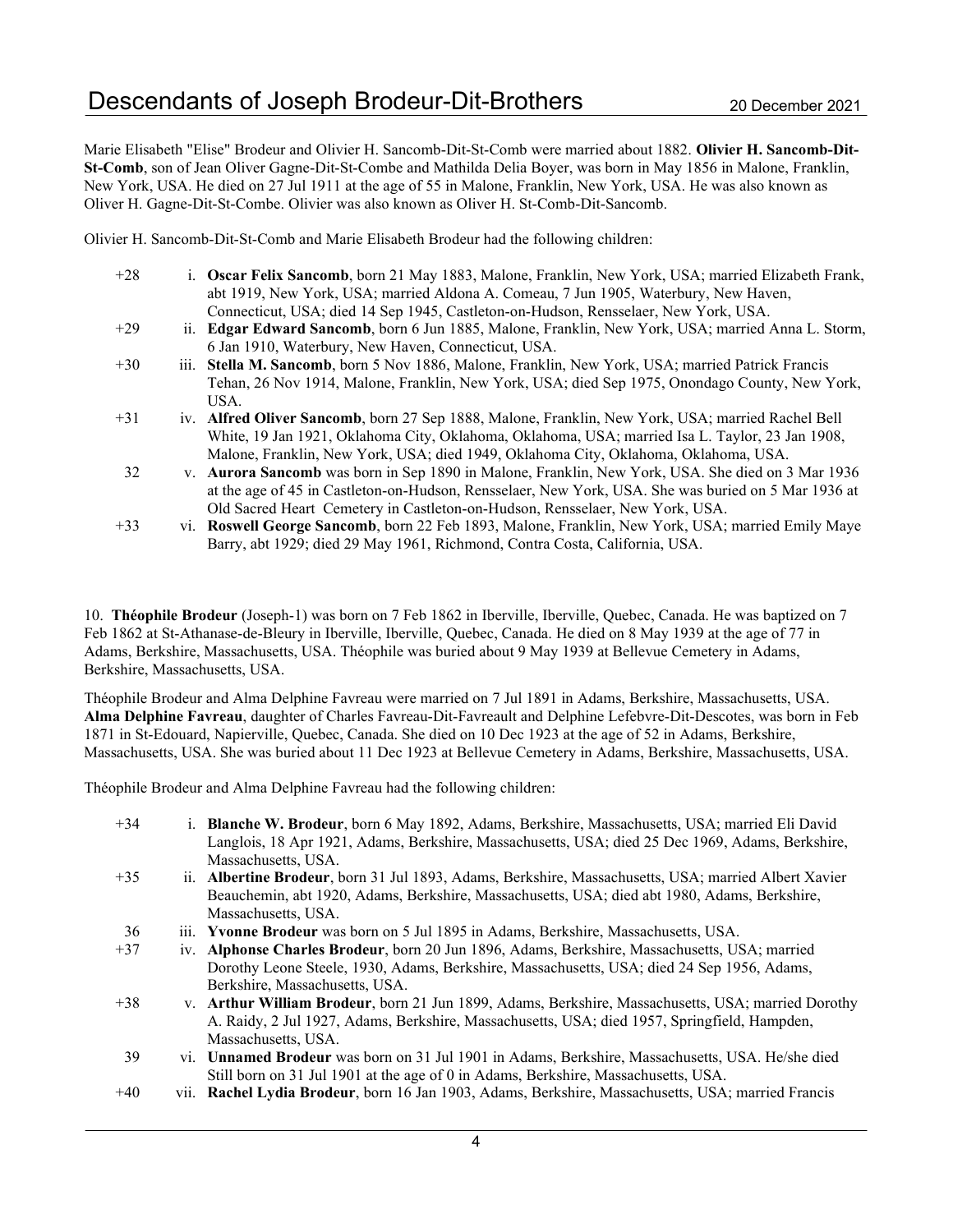## Descendants of Joseph Brodeur-Dit-Brothers 2020 20 December 2021

| 41    | Mathew Kelly, 11 May 1925, Adams, Berkshire, Massachusetts, USA.<br>viii. Joseph Dolor T. Brodeur was also known as Dolor .Joseph Brodeur on 16 Jan 1903. He was born on 16 |
|-------|-----------------------------------------------------------------------------------------------------------------------------------------------------------------------------|
|       | Jan 1903 in Adams, Berkshire, Massachusetts, USA. He died Gastritis on 12 Apr 1903 at the age of 0 in                                                                       |
|       | Adams, Berkshire, Massachusetts, USA.                                                                                                                                       |
| $+42$ | ix. Bernard Joseph Brodeur, born 11 Oct 1904, Adams, Berkshire, Massachusetts, USA; married Elizabeth                                                                       |
|       | Fallon, 1936, North Adams, Berkshire, Massachusetts, USA; died Mar 1962, Massachusetts, USA.                                                                                |
| 43    | x. Loretta E. Brodeur was born on 13 Oct 1906 in Adams, Berkshire, Massachusetts, USA. She lived at                                                                         |

- Saint Mary's Convent and Priest Home in Newmarket, Rockingham, New Hampshire, USA on 30 Apr 1930. She died about 11 Nov 1977 at the age of 71 in Montréal, Ile-de-Montréal, Québec, Canada.
- +44 xi. Cecelia Theresa Brodeur, born 6 Jun 1908, Adams, Berkshire, Massachusetts, USA; married Louis Homer Belanger, 14 Sep 1936, Adams, Berkshire, Massachusetts, USA; died 2 Oct 1977, North Adams, Berkshire, Massachusetts, USA.
- +45 xii. Alphege Hector Brodeur, born 24 Apr 1910, Adams, Berkshire, Massachusetts, USA; married Rita Bernadette Jette, 21 Sep 1942, North Adams, Berkshire, Massachusetts, USA; died 10 Mar 1967, Adams, Berkshire, Massachusetts, USA.
- +46 xiii. Stella Pauline Brodeur, born 11 May 1912, Adams, Berkshire, Massachusetts, USA; married Almirat J. Bergeron, 1936, Adams, Berkshire, Massachusetts, USA; died 3 Sep 1996, Los Angeles, Los Angeles, California, USA.

12. Philias J. "Felix" Brodeur (Joseph-1) was born on 6 Apr 1867 in Ste-Brigide, Iberville, Quebec, Canada. He was baptized on 7 Apr 1867 in Ste-Brigide, Iberville, Quebec, Canada. He lived in Cohoes, Albany, New York, USA in 1870. Felix was buried in 1948 in South Hadley, Hampshire, Massachusetts, USA. He died in 1948 at the age of 81 in Holyoke, Hampden, Massachusetts, USA.

Philias J. "Felix" Brodeur and Euphemie Hermine Gingras were married on 6 Oct 1890 in Farnham, Missisquoi, Quebec, Canada. Euphemie Hermine Gingras, daughter of Abraham Gingras and Anastasie Pelletier-Dit-Peltier, was born on 19 Mar 1870 in St-Césaire, Rouville, Québec, Canada. She was baptized on 20 Mar 1870 in St-Césaire, Rouville, Québec, Canada. She died in 1920 at the age of 50 in Holyoke, Hampden, Massachusetts, USA. Euphemie was buried in 1920 in South Hadley, Hampshire, Massachusetts, USA.

Philias J. Brodeur and Euphemie Hermine Gingras had the following children:

- 47 i. Berthe "Bertha" Brodeur was born on 22 Aug 1891 in Ste-Brigide, Iberville, Quebec, Canada. She died on 5 Dec 1914 at the age of 23 in Holyoke, Hampden, Massachusetts, USA. She was buried on 9 Dec 1914 at Notre Dame Cemetery in South Hadley, Hampshire, Massachusetts, USA.
- +48 ii. Marie Blanche Albertine Brodeur, born 3 Jul 1893, Holyoke, Hampden, Massachusetts, USA; married Harold Louis Gosselin, 1925, Massachusetts, USA; died 1 May 1983, Agawam, Hampden, Massachusetts, USA.
- +49 iii. Albert Amedee Brodeur, born 5 Oct 1894, Holyoke, Hampden, Massachusetts, USA; married Marie Anne Therrien, abt 1916, Massachusetts, USA; died 10 Nov 1973, Holyoke, Hampden, Massachusetts, USA.
- 50 iv. Olivine A. "Olive" Brodeur was born in Feb 1896 in Holyoke, Hampden, Massachusetts, USA.
- 51 v. Ernest Antonie Brodeur was born on 10 Jun 1900 in Holyoke, Hampden, Massachusetts, USA.
- +52 vi. Herve Romeo "Harvey" Brodeur, born 22 Oct 1908, Holyoke, Hampden, Massachusetts, USA; married Doris Corinne Geissler, 1940, Holyoke, Hampden, Massachusetts, USA; died 29 Sep 1987, Springfield, Hampden, Massachusetts, USA.
- 53 vii. Dalbert Brodeur was born in 1917 in Holyoke, Hampden, Massachusetts, USA. He died in 1918 at the age of 1 in Holyoke, Hampden, Massachusetts, USA. He was buried in 1918 in South Hadley, Hampshire, Massachusetts, USA.

13. Henry Brodeur (Joseph-1) was born in Mar 1870 in Cohoes, Albany, New York, USA. He died on 2 Feb 1939 at the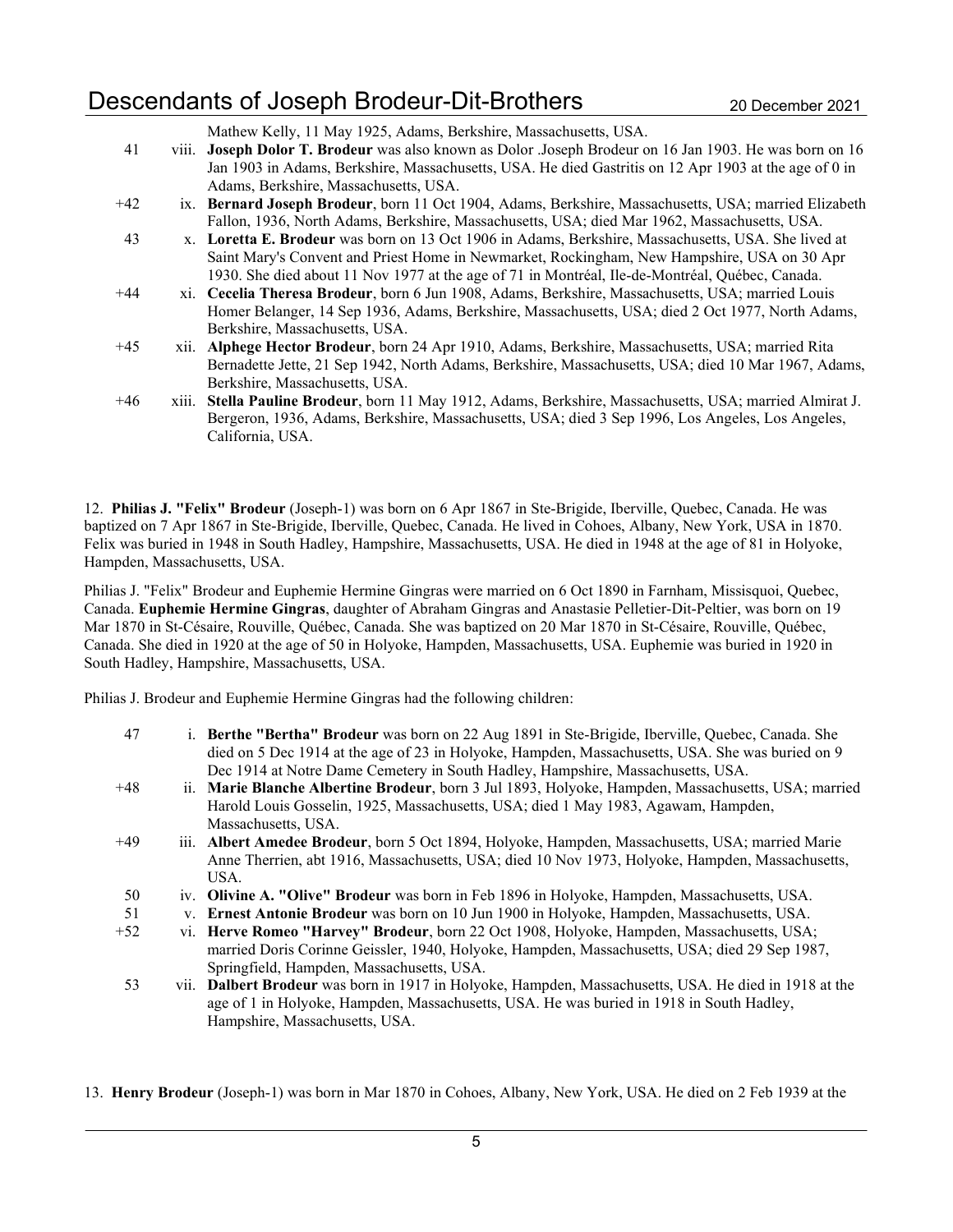# Descendants of Joseph Brodeur-Dit-Brothers 20 December 2021

age of 68 in Adams, Berkshire, Massachusetts, USA.

Henry Brodeur and Celina M. Dufaux-Dit-Defoe were married on 6 Jun 1892 in Adams, Berkshire, Massachusetts, USA. Celina M. Dufaux-Dit-Defoe, daughter of Narcisse Francis Dufaux-Dit-Defoe and Philomene Rolland-Dit-Lenoir, was born in Jun 1873 in Adams, Berkshire, Massachusetts, USA. She died after 1940 at the age of 67 in Adams, Berkshire, Massachusetts, USA. She was also known as Celina Defoe-Dit-Dufaux. Celina was also known as Selina M. Defoe.

Henry Brodeur and Celina M. Dufaux-Dit-Defoe had the following children:

- +54 i. Leo Nelson Brodeur, born 12 Nov 1893, Adams, Berkshire, Massachusetts, USA; married Ruth Safford, 1916, Adams, Berkshire, Massachusetts, USA; died 16 Mar 1953, Adams, Berkshire, Massachusetts, USA.
- +55 ii. Florence M. Brodeur, born 23 Nov 1900, Adams, Berkshire, Massachusetts, USA; died 1 Feb 1980, Dalton, Berkshire, Massachusetts, USA.

#### Third Generation

14. Joseph J. Roberge (Marie Elmire Brodeur-Dit-Brothers-2, Joseph-1) was born on 23 May 1872 in Williamstown, Berkshire, Massachusetts, USA. In 1917 he was a Chimes maker in Waterbury, New Haven, Connecticut, USA.

Joseph J. Roberge and Malvina "Vina" Dufoe were married on 27 Sep 1926 in North Adams, Berkshire, Massachusetts, USA. They lived in Waterbury, New Haven, Connecticut, USA in Oct 1926. Malvina "Vina" Dufoe, daughter of Louis Dufoe and Sarah Gravlin, was born on 23 Apr 1872 in Douglas, Worcester, Massachusetts, USA. She was also known as Malvina Dufo. She was also known as Alvina Dufo.

Joseph J. Roberge and Signe Emilie Berlet were married on 20 Aug 1905 in Waterbury, New Haven, Connecticut, USA. Signe Emilie Berlet, daughter of Johan Joseph Filbert Berlet and Emilie Andersson, was born on 22 Oct 1878 in Helsingborg, Skåne, Sweden. She died on 11 Jan 1915 at the age of 36 in Waterbury, New Haven, Connecticut, USA.

Joseph J. Roberge and Signe Emilie Berlet had the following children:

- +56 i. Adeline Emilie Roberge, born 27 Sep 1905, Waterbury, New Haven, Connecticut, USA; married Edward S. Germaine, 4 Jul 1936, Millerton, Duchess, New York, USA; died Nov 1970, Waterbury, New Haven, Connecticut, USA.
- +57 ii. Ella Roberge, born 3 Dec 1909, Waterbury, New Haven, Connecticut, USA; married William R. Duffy, 1933, New Jersey, USA; died 30 Nov 1975, Waterbury, New Haven, Connecticut, USA.

16. Rosanna Roberge (Marie Elmire Brodeur-Dit-Brothers-2, Joseph-1) was born on 20 Sep 1878 in Chicopee, Hampden, Massachusetts, USA. She died on 10 Nov 1910 at the age of 32 in Waterbury, New Haven, Connecticut, USA.

Rosanna Roberge and Patrick Francis Tehan were married on 2 Aug 1906 in Waterbury, New Haven, Connecticut, USA. They lived in Waterbury, New Haven, Connecticut, USA in 1910. Patrick Francis Tehan, son of Finton J. Tehan and Katherine McDonald, was born on 19 Nov 1885 in Connecticut, USA. He died between 1935 and 1941 at the age of 50 in Waterbury, New Haven, Connecticut, USA. He was also known as Patrick Francis Teehan.

Patrick Francis Tehan and Rosanna Roberge had the following child:

58 i. Rosalyn Tehan was born in 1907 in Waterbury, New Haven, Connecticut, USA. She was buried in 1914 at Old Saint Joseph's Cemetery in Waterbury, New Haven, Connecticut, USA. She was also known as Rosalyn Teehan.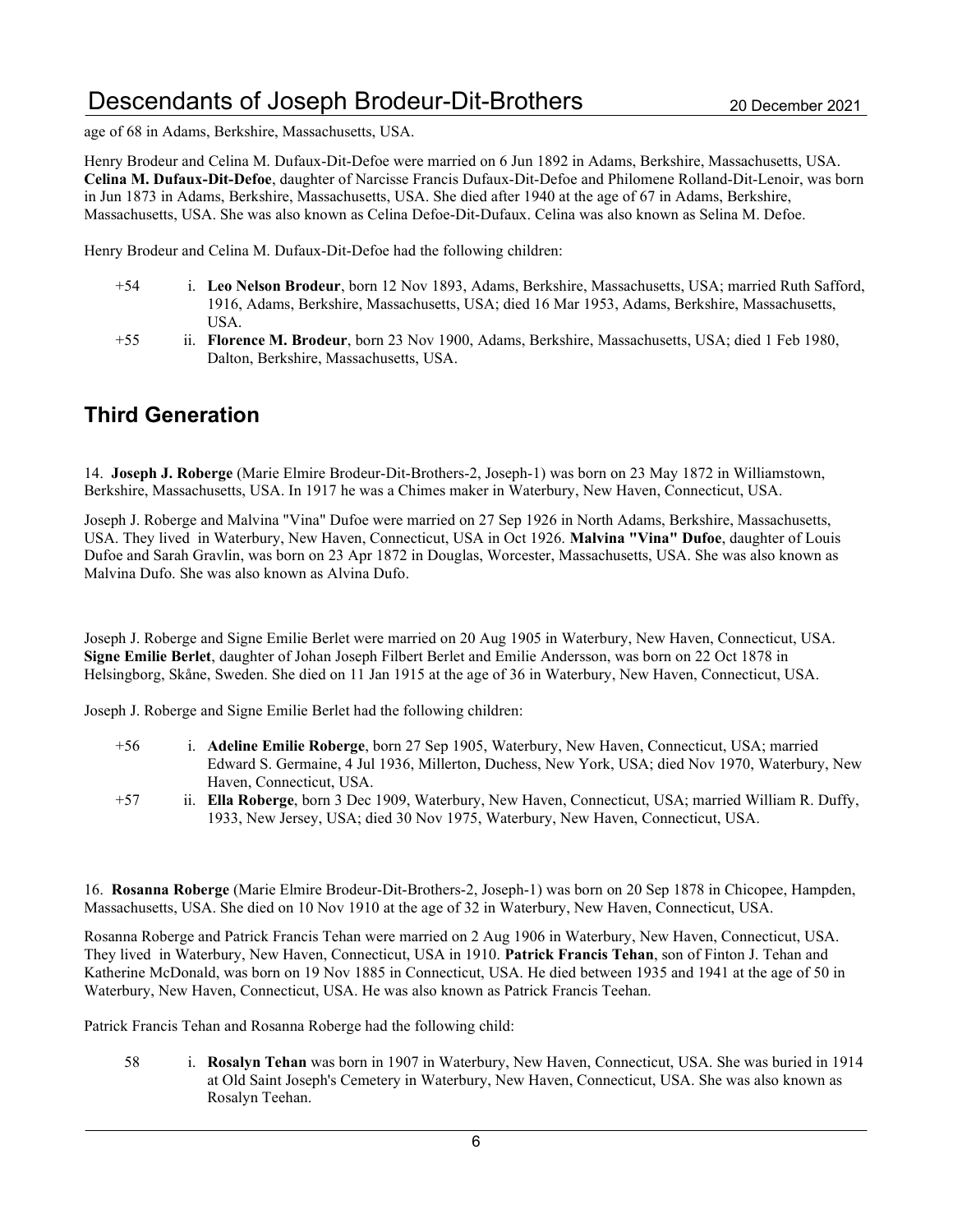18. Rosanna Taupier-Dit-Vigeant (Sophia Brodeur-Dit-Brothers-2, Joseph-1) was born in 1881 in Chicopee, Hampden, Massachusetts, USA.

Rosanna Taupier-Dit-Vigeant and Baptiste Lauziere were married on 11 Feb 1900 in Chicopee, Hampden, Massachusetts, USA. Baptiste Lauziere, son of Joseph Lauziere and Marie Descoteau, was born about 1879 in Canada.

24. Leo Louis Joseph Brodeur (Joseph-2, Joseph-1) was born on 15 Dec 1889 in Chicopee, Hampden, Massachusetts, USA. He died on 2 Sep 1951 at the age of 61 in Springfield, Hampden, Massachusetts, USA. He was also known as Joseph Leo Louis Brodeur.

Leo Louis Joseph Brodeur and Emma C. Jacques were married on 31 Jan 1910 in Chicopee, Hampden, Massachusetts, USA. Emma C. Jacques, daughter of Henri Jacques and Zéinaide Patenaude, was born on 14 Dec 1889 in Granby, Shefford, Quebec, Canada. She died on 16 Feb 1985 at the age of 95 in West Springfield, Hampden, Massachusetts, USA.

Leo Louis Joseph Brodeur and Emma C. Jacques had the following children:

- +59 i. Leo Henry Joseph Brodeur, born 24 Oct 1910, Springfield, Hampden, Massachusetts, USA; married Rachel Frances Cummings, 18 Jul 1936, Brewster, Putnam, New York, USA; died 8 Mar 2000, Holyoke, Hampden, Massachusetts, USA.
- +60 ii. Lucille Emma Rita Brodeur, born 17 Oct 1916, Springfield, Hampden, Massachusetts, USA; married George Frederick A. Goodwin, 2 Jan 1937, Brewster, Putnam, New York, USA; married Alexander B. Gossman, 4 May 1946; died 30 Apr 2002, Chicago, Cook, Illinois, USA.
- +61 iii. Anita Sylvia Brodeur, born 14 Apr 1919, Springfield, Hampden, Massachusetts, USA; married Anthony Frederick Lugano, 1937, Springfield, Hampden, Massachusetts, USA; died 20 Jan 2006, Springfield, Hampden, Massachusetts, USA.
- +62 iv. Irene May Brodeur, born 11 Jan 1928, Springfield, Hampden, Massachusetts, USA; married Henry Joseph D'Amario, abt 1946, Springfield, Hampden, Massachusetts, USA; died 29 Dec 2019, East Longmeadow, Hampden, Massachusetts, USA.

25. Alfred "Frederick" Brodeur (John Hubert-2, Joseph-1) was born on 20 Apr 1881 in Chicopee, Hampden, Massachusetts, USA. He was born on 20 Apr 1882 in Chicopee, Hampden, Massachusetts, USA. He died on 8 Mar 1923 at the age of 41 in Waterbury, New Haven, Connecticut, USA. Frederick was also known as Alfred Brothers. He was also known as Frederick Brodeur.

Alfred "Frederick" Brodeur and Eliza Ann Brady were married on 28 Apr 1913 in Naugatuck, New Haven, Connecticut, USA. Eliza Ann Brady, daughter of James Brady and Mary McGuire, was born on 16 Oct 1877 in Colchester, New London, Connecticut, USA. She died on 6 Mar 1964 at the age of 86 in Naugatuck, New Haven, Connecticut, USA.

Alfred Brodeur and Eliza Ann Brady had the following children:

- +63 i. Lillian Rose Brodeur, born 3 Jul 1913, Waterbury, New Haven, Connecticut, USA; married Arvid Gustav Severson, 1 Jul 1940, Naugatuck, New Haven, Connecticut, USA; died 3 Nov 2000, Santa Barbara, Santa Barbara, California, USA.
- 64 ii. Frederick James Brodeur was born about 1914 in Waterbury, New Haven, Connecticut, USA. He died about 1914 at the age of 0 in Waterbury, New Haven, Connecticut, USA. Died as a baby.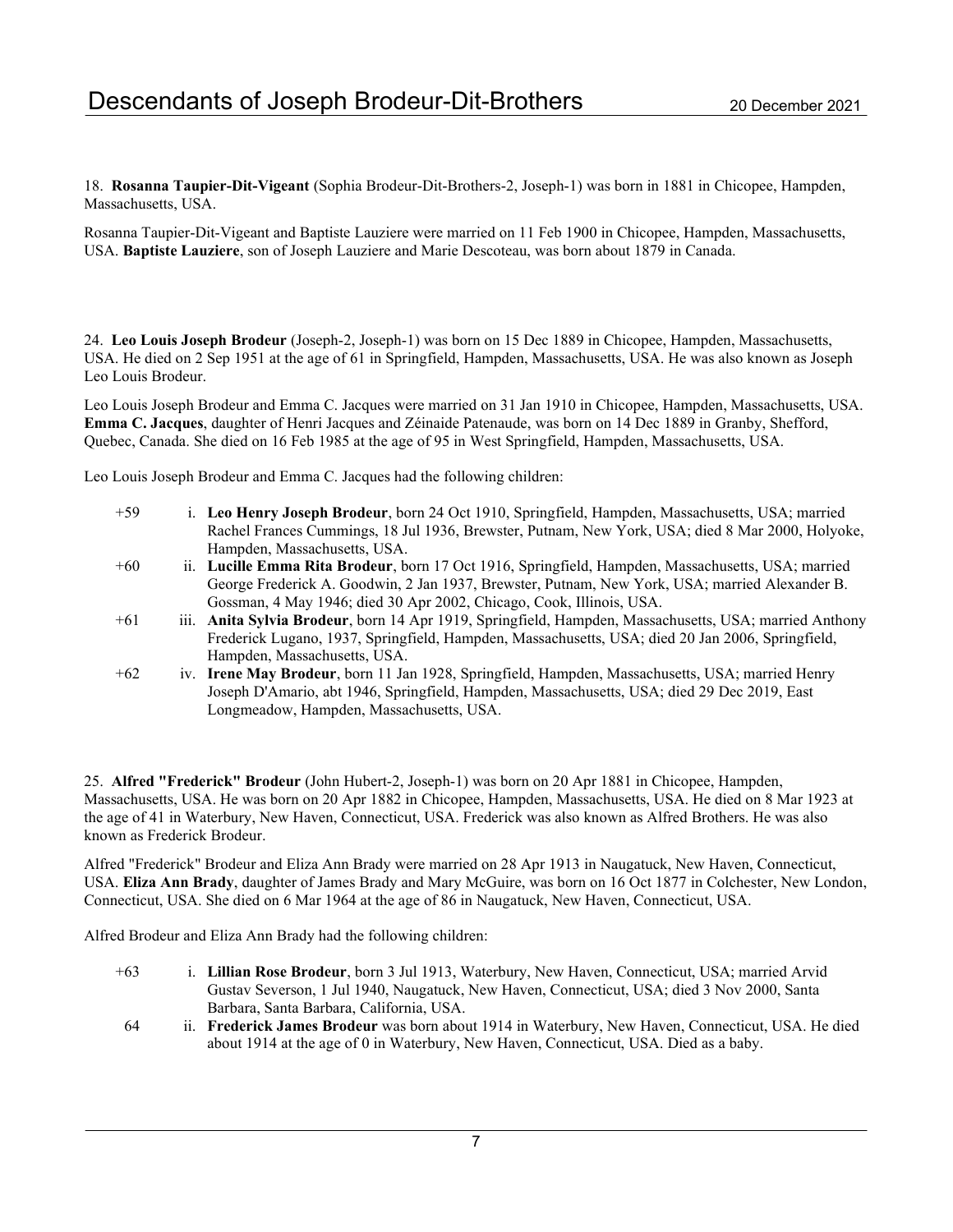# Descendants of Joseph Brodeur-Dit-Brothers 20 December 2021

26. Albert William Frederick Brodeur (John Hubert-2, Joseph-1) was born on 4 May 1883 in Chicopee Falls, Hampden, Massachusetts, USA. On 28 Aug 1919 he was a Machinist in Cuyahoga County, Ohio, USA. On 5 Apr 1930 he was a Machinist in Waterbury, New Haven, Connecticut, USA. On 11 Apr 1940 Albert was a Machinist in Waterbury, New Haven, Connecticut, USA. He died on 17 Sep 1944 at the age of 61 in Waterbury, New Haven, Connecticut, USA. He was also known as Albert Brothers. Albert was also known as Albert William Brodeur. He was also known as Albert Fred Brodeur. He was .

Albert William Frederick Brodeur and Hannah M. "Anna" Conroy were married on 28 Aug 1919 in Cuyahoga County, Ohio, USA. They lived in Waterbury, New Haven, Connecticut, USA on 11 Apr 1940. Hannah M. "Anna" Conroy, daughter of Fintan Conroy and Mary Agnes Duggan, was born in 1889 in Kilkenny, Kilkenny, Ireland. She lived in Waterbury, New Haven, Connecticut, USA in 1940. She lived in Waterbury, New Haven, Connecticut, USA in 1946. Anna died on 13 Apr 1956 at the age of 67 in Cleveland, Cuyahoga, Ohio, USA. She was also known as Anna Conroy.

28. Oscar Felix Sancomb (Marie Elisabeth Brodeur-2, Joseph-1) was born on 21 May 1883 in Malone, Franklin, New York, USA. He lived in Malone, Franklin, New York, USA in 1904. He lived in Malone, Franklin, New York, USA on 1 Jun 1905. Oscar lived in Malone, Franklin, New York, USA in 1906. He lived in Waterbury, New Haven, Connecticut, USA in 1907. He lived in Waterbury, New Haven, Connecticut, USA in 1908. Oscar lived in Waterbury, New Haven, Connecticut, USA in 1909. He lived in Waterbury, New Haven, Connecticut, USA in 1911. He lived in Waterbury, New Haven, Connecticut, USA in 1913. Oscar lived in Malone, Franklin, New York, USA in 1914. He lived in Albany, Albany, New York, USA on 1 Sep 1918. He lived in Schodack, Rensselaer, New York, USA on 12 Jan 1920. Oscar died on 14 Sep 1945 at the age of 62 in Castleton-on-Hudson, Rensselaer, New York, USA.

Oscar Felix Sancomb and Elizabeth "Elsa" Frank were married about 1919 in New York, USA. They lived in Castleton-on-Hudson, Rensselaer, New York, USA on 1 Jun 1925. They lived in Castleton-on-Hudson, Rensselaer, New York, USA on 5 Apr 1930. Elizabeth "Elsa" Frank was born on 17 Apr 1893 in Germany. She immigrated about 1909 to USA. She immigrated in 1909 to USA. Elsa died in Apr 1970 at the age of 77 in Castleton-on-Hudson, Rensselaer, New York, USA.

Oscar Felix Sancomb and Elizabeth Frank had the following children:

- +65 i. Ysobel M. "Isabel" Sancomb, born 30 Jun 1921, Albany, Albany, New York, USA; married Edward W. Nusbaum, 22 Oct 1939, New Lebanon, Columbia, New York, USA; died 27 Oct 2014, Rensselaer County, New York, USA.
- 66 ii. Robert Frank Sancomb was born on 24 Mar 1923 in Albany, Albany, New York, USA. He died on 1 Mar 2001 at the age of 77 in Valatie, Columbia, New York, USA.
- +67 iii. Joan Elsa Sancomb, born 1 Jan 1929, Albany, Albany, New York, USA; married John Wesley VanGelder, 12 Jun 1949, Schodack, Rensselaer, New York, USA; died 24 Sep 2005, Watervliet, Albany, New York, USA.

Oscar Felix Sancomb and Aldona A. Comeau were married on 7 Jun 1905 in Waterbury, New Haven, Connecticut, USA. They lived in Waterbury, New Haven, Connecticut, USA on 21 Apr 1910. Aldona A. Comeau, daughter of Maxime A. Comeau and Arthemise Lapalme-Dit-Gaboriau, was born in Jan 1880 in Waterbury, New Haven, Connecticut, USA. She died on 7 Aug 1916 at the age of 36 in Malone, Franklin, New York, USA. She was buried about 8 Aug 1916 at Notre Dame Cemetery in Malone, Franklin, New York, USA.

Oscar Felix Sancomb and Aldona A. Comeau had the following child:

68 i. Sidney Oscar Sancomb was born about 1915 in Malone, Franklin, New York, USA. He lived in Schodack, Rensselaer, New York, USA on 12 Jan 1920. He lived in Schodack, Rensselaer, New York, USA in 1925. Sidney lived in Castleton-on-Hudson, Rensselaer, New York, USA in 1930. He died on 11 Feb 1939 at the age of 24 in Castleton-on-Hudson, Rensselaer, New York, USA.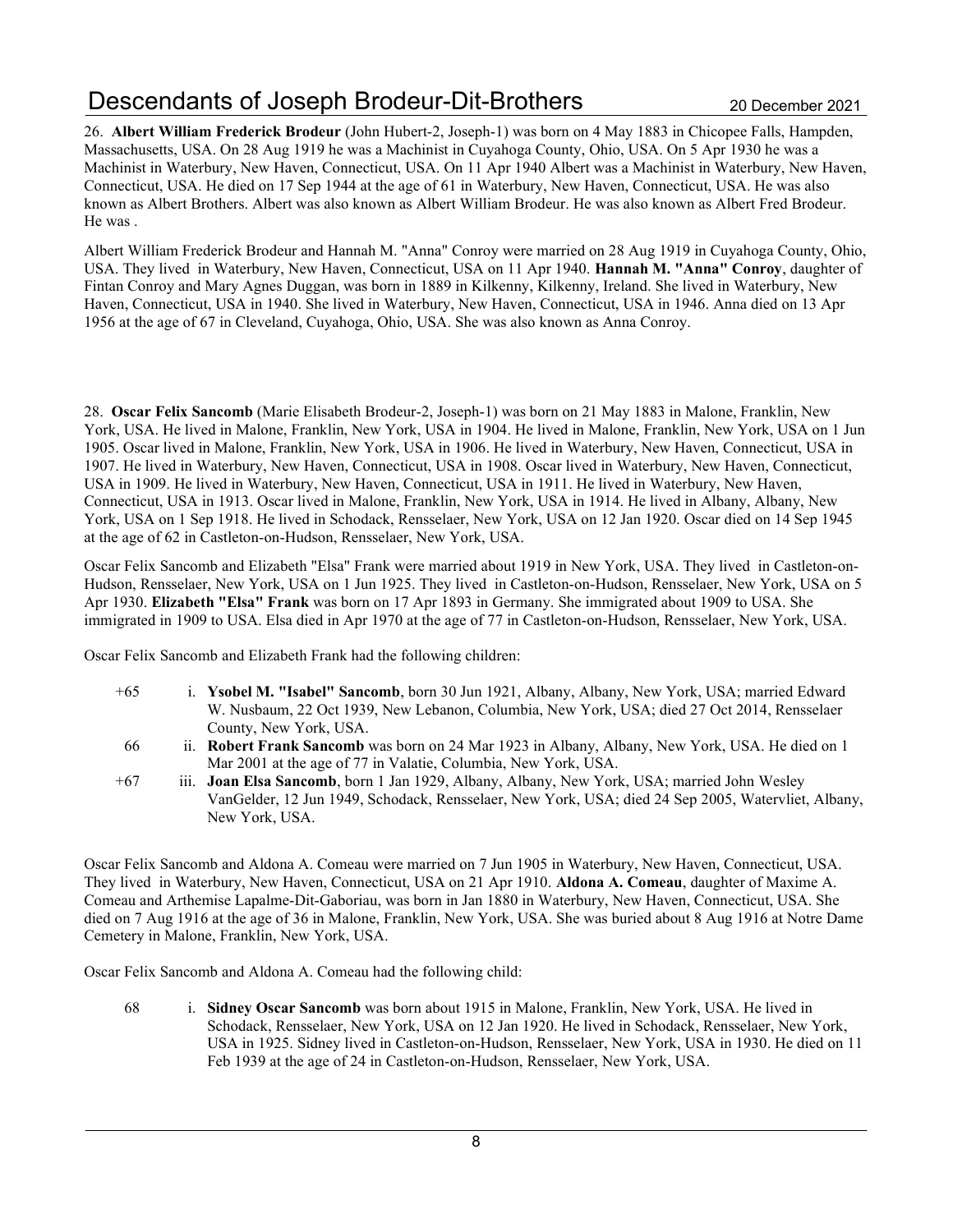29. Edgar Edward Sancomb (Marie Elisabeth Brodeur-2, Joseph-1) was born on 6 Jun 1885 in Malone, Franklin, New York, USA. In 1920 he was a Show Card Writer, Signs, Self-Employed in Dayton, Montgomery, Ohio, USA. On 18 Apr 1930 he was in Bethesda, Montgomery, Maryland, USA. Edgar lived in Bethesda, Montgomery, Maryland, USA in 1940. On 29 May 1940 he was a Proprieter, Gasoline Station in Montgomery County, Maryland, USA. He lived at on 27 Apr 1942 in Rockville, Montgomery, Maryland, USA.

Edgar Edward Sancomb and Anna L. Storm were married on 6 Jan 1910 in Waterbury, New Haven, Connecticut, USA. They lived in Dayton, Montgomery, Ohio, USA on 6 Jan 1920. Anna L. Storm, daughter of Henry C. Storm and Mary Ellen Sullivan, was born in Jul 1891 in Connecticut, USA. She lived in Waterbury, New Haven, Connecticut, USA in 1900.

Edgar Edward Sancomb and Anna L. Storm had the following children:

- 69 i. George Howard "Howard" Sancomb was born on 9 Jan 1912 in Waterbury, Washington, Vermont, USA. He lived in Bethesda, Montgomery, Maryland, USA on 16 Oct 1940. He died on 22 Jan 1962 at the age of 50 in Maryland, USA. Howard was buried about 23 Jan 1962 at Darnestown Presbyterian Cemetery in Darnestown, Montgomery, Maryland, USA. He was also known as Howard Sancomb.
- +70 ii. Edgar Ellsworth Sancomb, born 4 Oct 1913, Waterbury, New Haven, Connecticut, USA; married Juliette Elizabeth Moore, 10 Sep 1935, Bethesda, Montgomery, Maryland, USA; died 27 Jan 1993, Sebring, Highlands, Florida, USA.
- +71 iii. Lawrence Storm Sancomb, born 28 Oct 1921, Dayton, Montgomery, Ohio, USA; married Lois Love McCarty, 7 Nov 1942, Washington, D.C., USA; died 16 Oct 1994, College Park, Prince Georges, Maryland, USA.

30. Stella M. Sancomb (Marie Elisabeth Brodeur-2, Joseph-1) was born on 5 Nov 1886 in Malone, Franklin, New York, USA. She died in Sep 1975 at the age of 88 in Onondago County, New York, USA.

Stella M. Sancomb and Patrick Francis Tehan were married on 26 Nov 1914 in Malone, Franklin, New York, USA. Patrick Francis Tehan, son of John Tehan and Bridget Unknown, was born on 19 Nov 1885 in Waterbury, New Haven, Connecticut, USA. He died on 19 Sep 1935 at the age of 49 in Albany, Albany, New York, USA.

Patrick Francis Tehan and Stella M. Sancomb had the following child:

+72 i. Rosalyn E. Tehan, born 2 Jan 1921, Albany, Albany, New York, USA; married Robert Charles Thomas, 29 Jun 1940, Syracuse, Onondaga, New York, USA; died 17 Oct 2016, Syracuse, Onondaga, New York, USA.

31. Alfred Oliver Sancomb (Marie Elisabeth Brodeur-2, Joseph-1) was born on 27 Sep 1888 in Malone, Franklin, New York, USA. On 16 Apr 1930 he was in Quapaw, Ottawa, Oklahoma, USA. He died in 1949 at the age of 61 in Oklahoma City, Oklahoma, Oklahoma, USA.

Alfred Oliver Sancomb and Rachel Bell White were married on 19 Jan 1921 in Oklahoma City, Oklahoma, Oklahoma, USA. Rachel Bell White, daughter of Unknown White and Anna Unknown, was born on 7 Mar 1900 in Sandy Lake, Mercer, Pennsylvania, USA. She lived in Enid, Garfield, Oklahoma, USA in 1910. She lived in Oklahoma City, Oklahoma, Oklahoma, USA in 1918. Rachel died on 11 Dec 1974 at the age of 74 in Oklahoma City, Oklahoma, Oklahoma, USA. She was buried about 12 Dec 1974 at Rose Hill Burial Park in Oklahoma City, Oklahoma, Oklahoma, USA.

Alfred Oliver Sancomb and Isa L. Taylor were married on 23 Jan 1908 in Malone, Franklin, New York, USA. Isa L. Taylor, daughter of Oliver C. Wesley Taylor and Cora L. Burrows, was born on 28 May 1886 in Malone, Franklin, New York, USA.

Alfred Oliver Sancomb and Isa L. Taylor had the following child: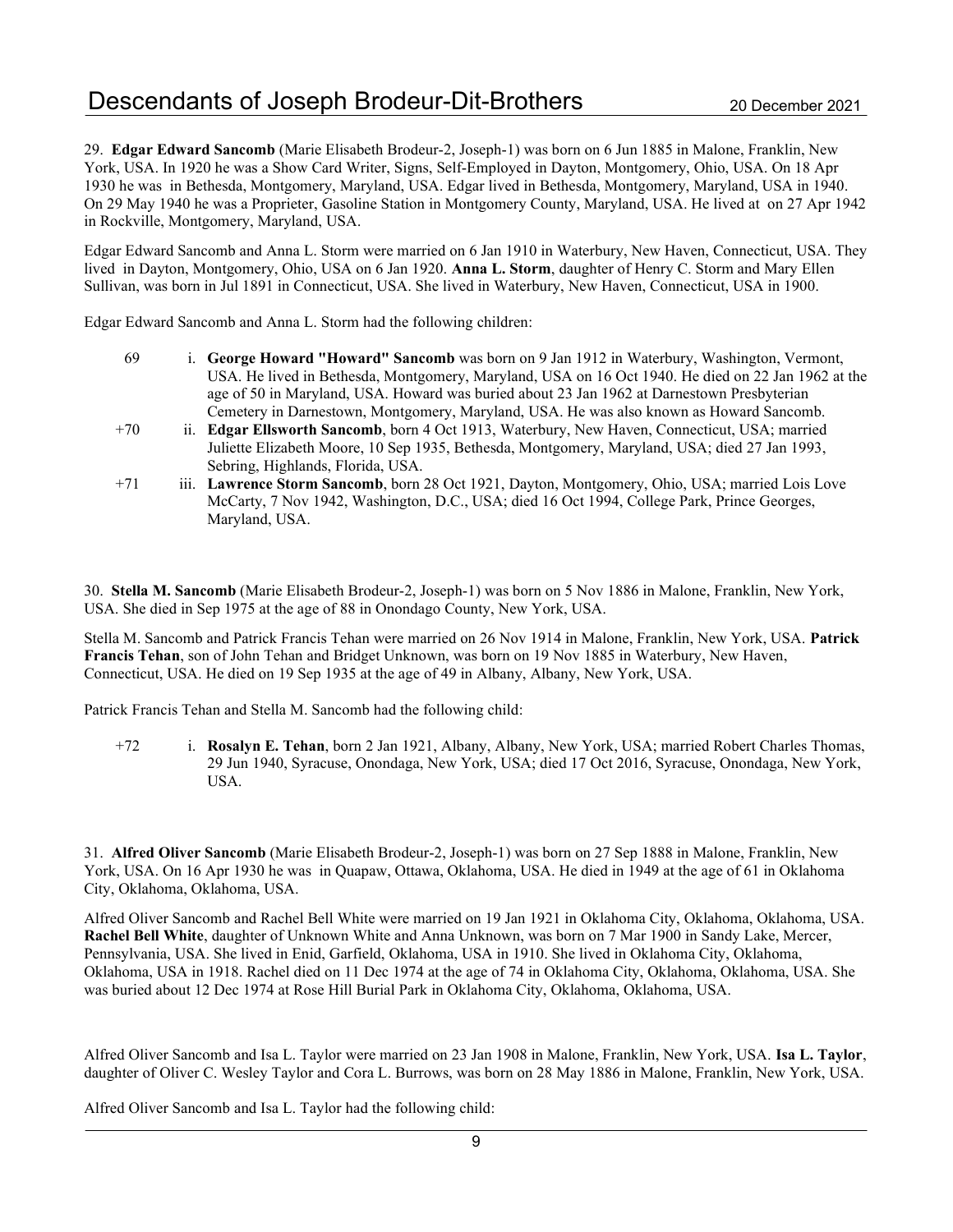73 i. Elinor Sancomb was born in 1911 in Malone, Franklin, New York, USA.

33. Roswell George Sancomb (Marie Elisabeth Brodeur-2, Joseph-1) was born on 22 Feb 1893 in Malone, Franklin, New York, USA. He lived in Malone, Franklin, New York, USA on 19 Oct 1914. He lived in Malone, Franklin, New York, USA on 19 Jul 1917. Roswell died on 29 May 1961 at the age of 68 in Richmond, Contra Costa, California, USA. He was buried on 2 Jun 1961 at Golden Gate National Cemetery in San Bruno, San Mateo, California, USA.

Roswell George Sancomb and Emily Maye Barry were married about 1929. They lived in San Francisco, San Francisco, California, USA in 1936. Emily Maye Barry, daughter of Porter Agga Barry and Alma Elizabeth Akridge, was born on 10 Mar 1897 in Bonham, Fannin, Texas, USA. She lived in Bonham, Fannin, Texas, USA in 1914. She died in Apr 1979 at the age of 82 in Nevada City, Nevada, California, USA.

34. Blanche W. Brodeur (Théophile-2, Joseph-1) was born on 6 May 1892 in Adams, Berkshire, Massachusetts, USA. She died on 25 Dec 1969 at the age of 77 in Adams, Berkshire, Massachusetts, USA.

Blanche W. Brodeur and Eli David Langlois were married on 18 Apr 1921 in Adams, Berkshire, Massachusetts, USA. Eli David Langlois, son of Charles Alfred Langlois-Dit-Woborn and Marie Louise Bouchard, was born on 28 Oct 1891 in Adams, Berkshire, Massachusetts, USA. He was born on 17 Sep 1892 in Adams, Berkshire, Massachusetts, USA. On 5 Jun 1917 he was a Dentist in Adams, Berkshire, Massachusetts, USA. Eli died in 1938 at the age of 47 in Adams, Berkshire, Massachusetts, USA. He was buried in 1938 at Maple Street Cemetery in Adams, Berkshire, Massachusetts, USA.

Eli David Langlois and Blanche W. Brodeur had the following children:

- +74 i. Beatrice Marguerite Langlois, born 20 Jan 1922, Adamsville, Brome, Quebec, Canada; married Roy James Wood, 17 Feb 1944, Adams, Berkshire, Massachusetts, USA; died 19 Apr 2007, Dunn Loring, Fairfax, Virginia, USA.
- +75 ii. Bernice Louise Langlois, born 20 Jan 1923, Adams, Berkshire, Massachusetts, USA; married Thaddeus Frank Weincek, 28 Nov 1946, California, USA; died 2 Dec 1992, Orange County, California, USA.
- +76 iii. Isabelle Blanche Langlois, born 25 Jul 1924, Adams, Berkshire, Massachusetts, USA; married Harold Victor Girard, 26 Oct 1946, Cheshire, Berkshire, Massachusetts, USA; died 1969, Adams, Berkshire, Massachusetts, USA.
- +77 iv. Constance L. "Connie" Langlois, born Jul 1929, Adams, Berkshire, Massachusetts, USA; married John Anthony Weiss Jr., 17 Oct 1953, Adams, Berkshire, Massachusetts, USA; died 20 Aug 2017, Gloversville, Fulton, New York, USA.

35. Albertine Brodeur (Théophile-2, Joseph-1) was born on 31 Jul 1893 in Adams, Berkshire, Massachusetts, USA. She died about 1980 at the age of 87 in Adams, Berkshire, Massachusetts, USA.

Albertine Brodeur and Albert Xavier Beauchemin were married about 1920 in Adams, Berkshire, Massachusetts, USA. Albert Xavier Beauchemin, son of Leonidas Beauchemin and Alexina Tromblay, was born on 7 Oct 1898 in North Adams, Berkshire, Massachusetts, USA. He died on 27 Jul 1970 at the age of 71 in Adams, Berkshire, Massachusetts, USA.

Albert Xavier Beauchemin and Albertine Brodeur had the following children:

- +78 i. Jeannet Anna Beauchemin, born 3 May 1920, Adams, Berkshire, Massachusetts, USA; married Clayton Leroy Ford, 4 Jan 1951, Adams, Berkshire, Massachusetts, USA; died 2 Mar 2010, North Adams, Berkshire, Massachusetts, USA.
- +79 ii. Albert Elie Beauchemin, born 25 Nov 1923, Adams, Berkshire, Massachusetts, USA; married Dolores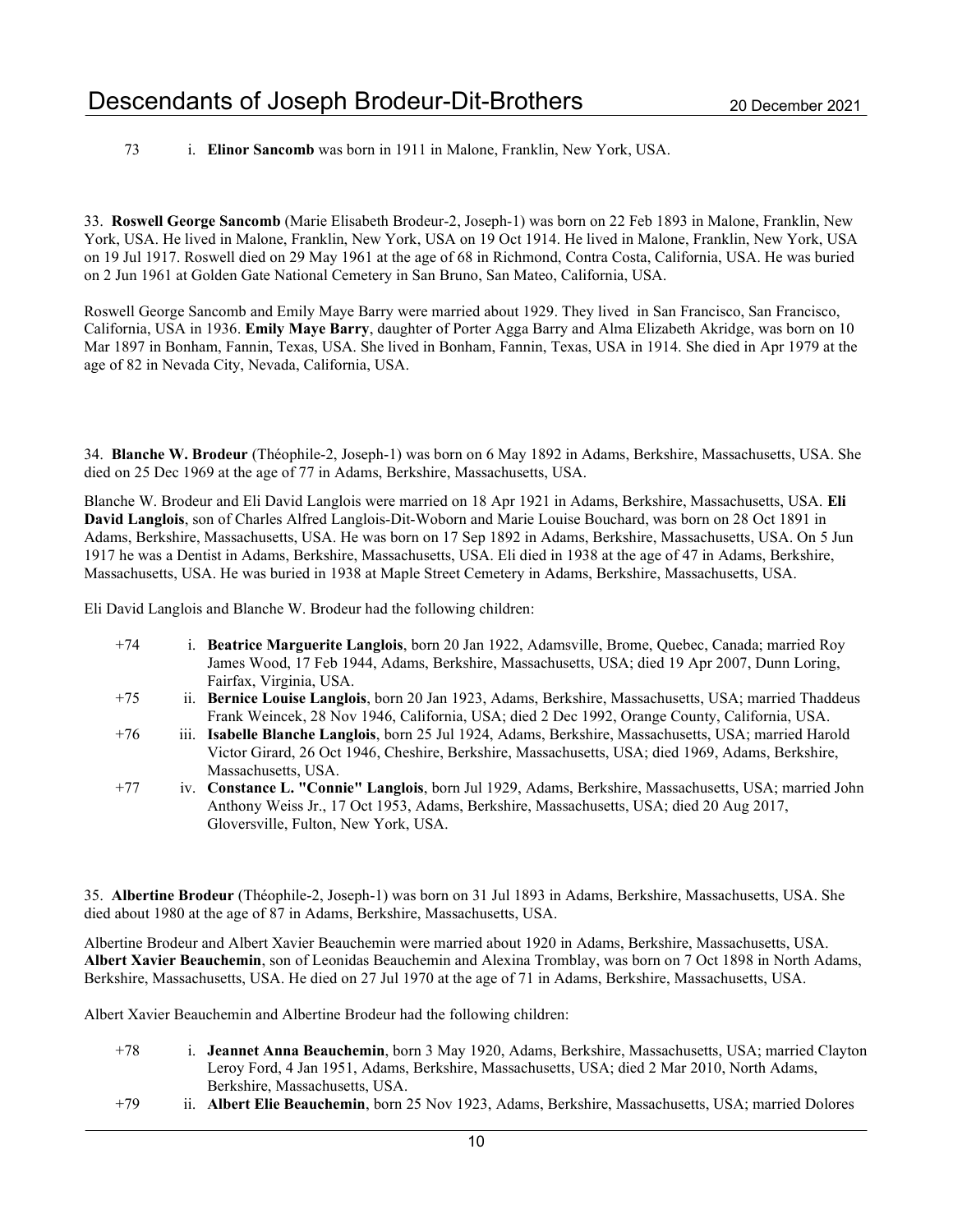## Descendants of Joseph Brodeur-Dit-Brothers 20 December 2021

Mary Strona, 7 Oct 1946, Adams, Berkshire, Massachusetts, USA; died 18 Jun 2008, Adams, Berkshire, Massachusetts, USA.

- +80 iii. Bernard Theophile Beauchemin, born 31 Dec 1924, Adams, Berkshire, Massachusetts, USA; married Josephine Dyka, 26 Jul 1952, North Adams, Berkshire, Massachusetts, USA; died 14 Apr 2008, Pittsfield, Berkshire, Massachusetts, USA.
- +81 iv. Richard Leonard Beauchemin, born 30 Sep 1934, Adams, Berkshire, Massachusetts, USA; married Joyce Marie Gardner, 8 Oct 1955, North Adams, Berkshire, Massachusetts, USA; died 20 Jul 2021, Pittsfield, Berkshire, Massachusetts, USA.

37. Alphonse Charles Brodeur (Théophile-2, Joseph-1) was born on 20 Jun 1896 in Adams, Berkshire, Massachusetts, USA. He died on 24 Sep 1956 at the age of 60 in Adams, Berkshire, Massachusetts, USA. He was buried about 25 Sep 1956 at Bellevue Cemetery in Adams, Berkshire, Massachusetts, USA.

Alphonse Charles Brodeur and Dorothy Leone Steele were married in 1930 in Adams, Berkshire, Massachusetts, USA. Dorothy Leone Steele, daughter of James H. Steele and Jessie E. Unknown, was born on 10 Aug 1904 in Adams, Berkshire, Massachusetts, USA. She died on 26 Jun 1975 at the age of 70 in North Adams, Berkshire, Massachusetts, USA. She was buried about 27 Jun 1975 at Bellevue Cemetery in Adams, Berkshire, Massachusetts, USA.

Alphonse Charles Brodeur and Dorothy Leone Steele had the following children:

- +82 i. Carol Ann Brodeur, born 15 Jan 1935, Adams, Berkshire, Massachusetts, USA; married Bernard Charles Schneider, 1954, Adams, Berkshire, Massachusetts, USA; died 24 Jan 2006, Adams, Berkshire, Massachusetts, USA.
- +83 ii. Robert C. Brodeur, born 1 Jan 1936, Adams, Berkshire, Massachusetts, USA; married Beverly May Plant, 29 Nov 1958, Dalton, Berkshire, Massachusetts, USA; died 13 Nov 2019, Pittsfield, Berkshire, Massachusetts, USA.
- 84 iii. Janet Eleonor Brodeur was born in 1938 in Adams, Berkshire, Massachusetts, USA.

38. Arthur William Brodeur (Théophile-2, Joseph-1) was born on 21 Jun 1899 in Adams, Berkshire, Massachusetts, USA. He died in 1957 at the age of 58 in Springfield, Hampden, Massachusetts, USA.

Arthur William Brodeur and Dorothy A. Raidy were married on 2 Jul 1927 in Adams, Berkshire, Massachusetts, USA. Dorothy A. Raidy, daughter of James P. Raidy and Carrie A. Lecarte, was born on 5 Sep 1901 in Adams, Berkshire, Massachusetts, USA. She died on 30 Aug 1977 at the age of 75 in Springfield, Hampden, Massachusetts, USA.

Arthur William Brodeur and Dorothy A. Raidy had the following child:

+85 i. Norma Jean Brodeur, born 1930, Springfield, Hampden, Massachusetts, USA; married Armand Joseph StJean, abt 21 Aug 1948, Springfield, Hampden, Massachusetts, USA.

40. Rachel Lydia Brodeur (Théophile-2, Joseph-1) was born on 16 Jan 1903 in Adams, Berkshire, Massachusetts, USA. She was also known as Marie Lydia Rachel Brodeur.

Rachel Lydia Brodeur and Francis Mathew Kelly were married on 11 May 1925 in Adams, Berkshire, Massachusetts, USA. Francis Mathew Kelly, son of Francis J. Kelly and Frances McCarthy, was born on 24 Apr 1899 in Adams, Berkshire, Massachusetts, USA. He died about 16 Jul 1984 at the age of 85 in Pittsfield, Berkshire, Massachusetts, USA.

Francis Mathew Kelly and Rachel Lydia Brodeur had the following children:

+86 i. Clair Marguert Kelly, born 1926, Adams, Berkshire, Massachusetts, USA; married Edward William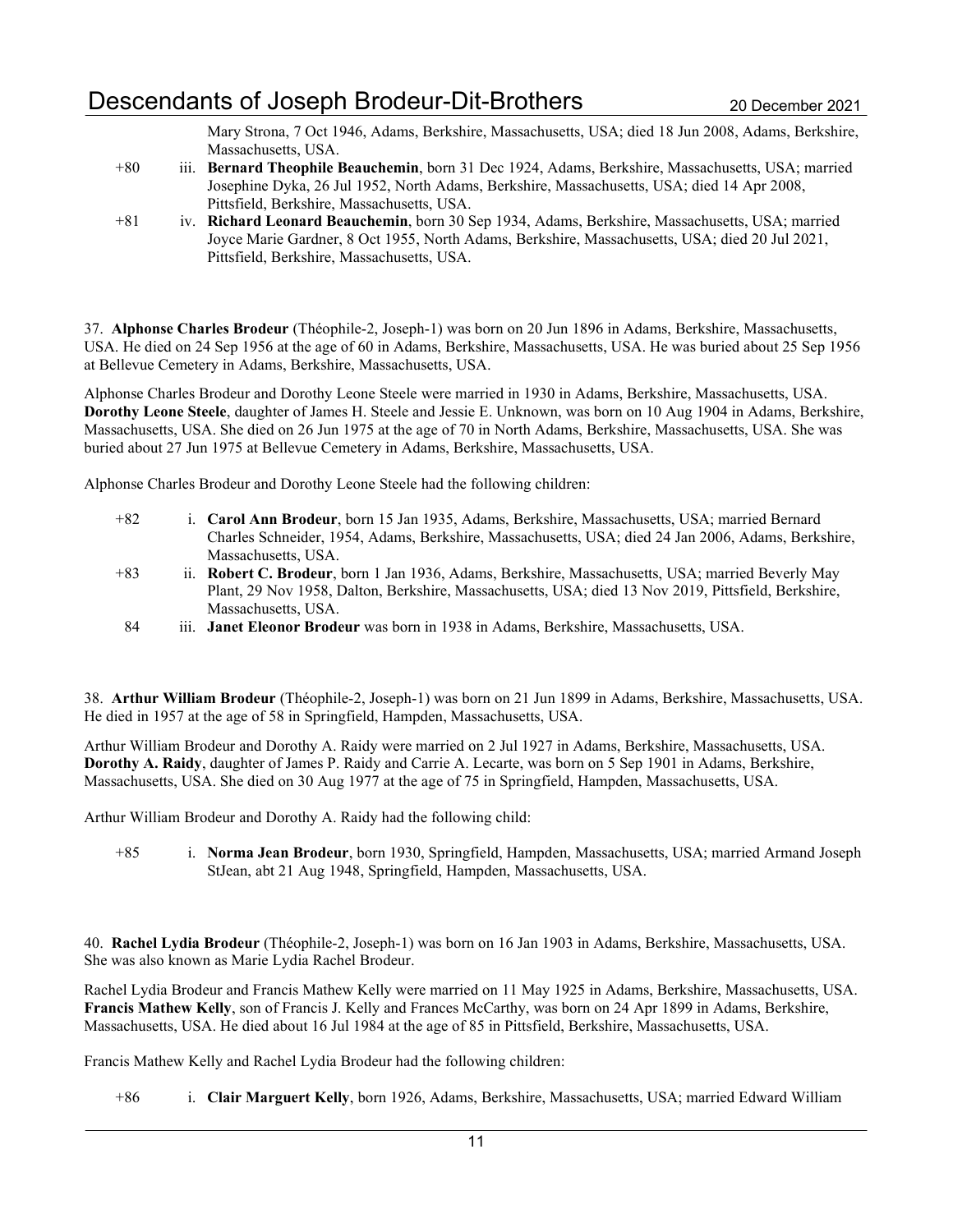Burke, 25 Jan 1948, Adams, Berkshire, Massachusetts, USA; died 19 Aug 1956, Adams, Berkshire, Massachusetts, USA.

- +87 ii. Earl Francis Kelly, born 27 Jun 1930, Adams, Berkshire, Massachusetts, USA; married Patricia Ann Jurczak, 1 May 1954, Adams, Berkshire, Massachusetts, USA; died 23 Feb 2004, Adams, Berkshire, Massachusetts, USA.
- +88 iii. Lois Ann Kelly, born 17 Nov 1932, Adams, Berkshire, Massachusetts, USA; married Raymond James Degere, 12 Jun 1954, Adams, Berkshire, Massachusetts, USA; died 9 May 2002, Williamstown, Berkshire, Massachusetts, USA.
- +89 iv. Frances Kelly, born 1939, Adams, Berkshire, Massachusetts, USA; married James Livesey, 13 Feb 1959, Adams, Berkshire, Massachusetts, USA.

42. Bernard Joseph Brodeur (Théophile-2, Joseph-1) was born on 11 Oct 1904 in Adams, Berkshire, Massachusetts, USA. He died in Mar 1962 at the age of 57 in Massachusetts, USA.

Bernard Joseph Brodeur and Elizabeth Fallon were married in 1936 in North Adams, Berkshire, Massachusetts, USA. Elizabeth Fallon, daughter of Michael P. Fallon and Elizabeth Sullivan, was born on 24 May 1904 in North Adams, Berkshire, Massachusetts, USA. She died on 10 Nov 1972 at the age of 68 in North Adams, Berkshire, Massachusetts, USA.

Bernard Joseph Brodeur and Elizabeth Fallon had the following child:

90 i. Judith Brodeur was born in 1940 in Adams, Berkshire, Massachusetts, USA.

44. Cecelia Theresa Brodeur (Théophile-2, Joseph-1) was born on 6 Jun 1908 in Adams, Berkshire, Massachusetts, USA. She died on 2 Oct 1977 at the age of 69 in North Adams, Berkshire, Massachusetts, USA.

Cecelia Theresa Brodeur and Louis Homer Belanger were married on 14 Sep 1936 in Adams, Berkshire, Massachusetts, USA. Louis Homer Belanger, son of Adelard Belanger and Aldora Comtois, was born on 13 Aug 1912 in North Adams, Berkshire, Massachusetts, USA. He lived in Cheshire, Berkshire, Massachusetts, USA on 28 Mar 1982. He died on 29 Mar 1982 at the age of 69 in North Adams, Berkshire, Massachusetts, USA.

Louis Homer Belanger and Cecelia Theresa Brodeur had the following children:

- +91 i. Theresa Roma Belanger, born 14 Nov 1938, Adams, Berkshire, Massachusetts, USA; married Chalmer Frank Rose, 27 Jun 1959, North Adams, Berkshire, Massachusetts, USA; died 6 Apr 2014, Pittsfield, Berkshire, Massachusetts, USA.
- +92 ii. William Louis Belanger, born 3 Mar 1943, Adams, Berkshire, Massachusetts, USA; married Sandra Lee King, 11 Apr 1964, North Adams, Berkshire, Massachusetts, USA; died 18 Jul 1991, Adams, Berkshire, Massachusetts, USA.

45. Alphege Hector Brodeur (Théophile-2, Joseph-1) was born on 24 Apr 1910 in Adams, Berkshire, Massachusetts, USA. He died on 10 Mar 1967 at the age of 56 in Adams, Berkshire, Massachusetts, USA.

Alphege Hector Brodeur and Rita Bernadette Jette were married on 21 Sep 1942 in North Adams, Berkshire, Massachusetts, USA. Rita Bernadette Jette, daughter of Joseph Jette and Evelina Filion, was born on 17 Aug 1917 in Adams, Berkshire, Massachusetts, USA. She died in Jul 1995 at the age of 77 in Adams, Berkshire, Massachusetts, USA.

Alphege Hector Brodeur and Rita Bernadette Jette had the following child:

+93 i. Sydney Gerard Brodeur, born abt 1945, Adams, Berkshire, Massachusetts, USA; married Laura Jean Staszko, 6 Jul 1968, North Adams, Berkshire, Massachusetts, USA.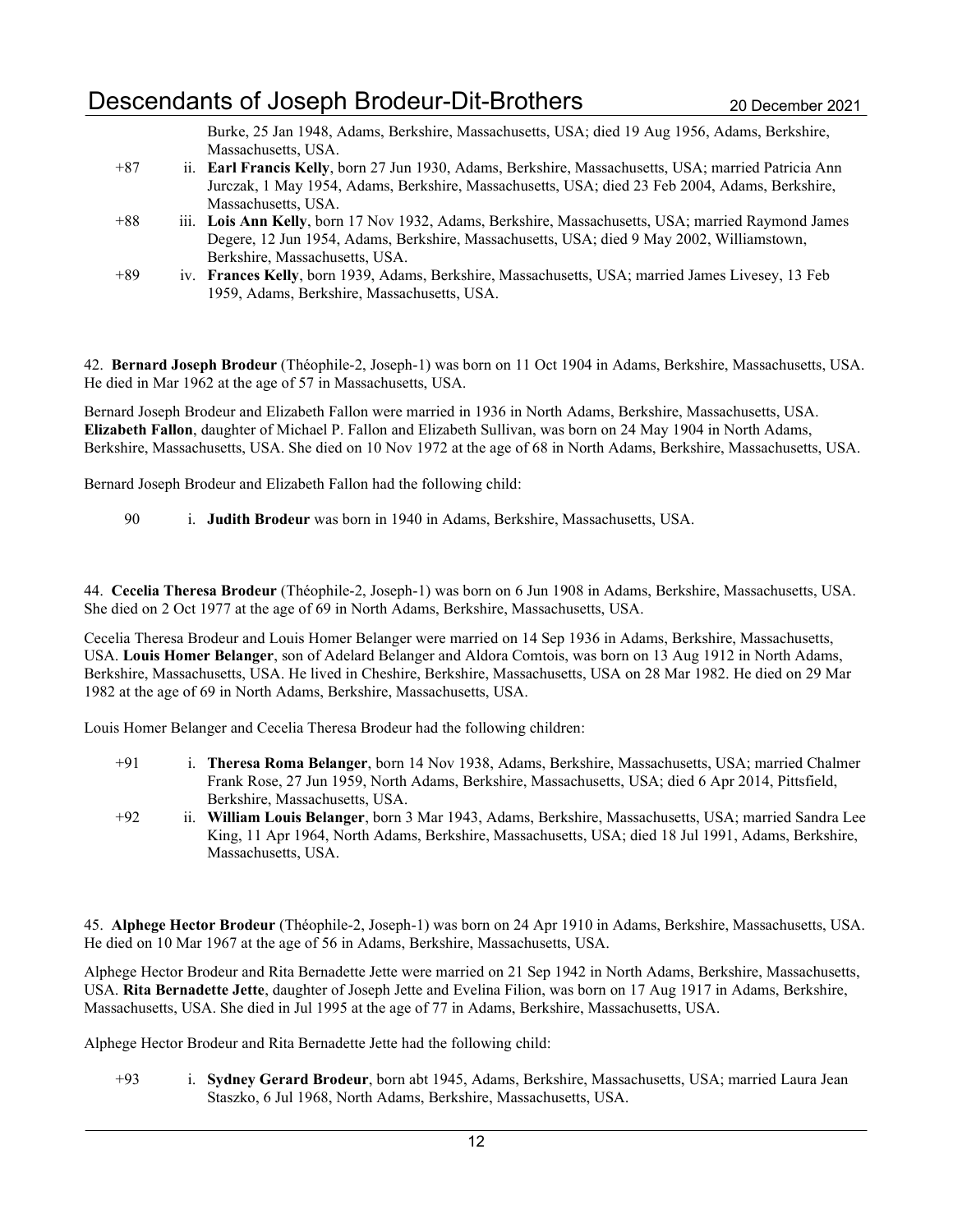46. Stella Pauline Brodeur (Théophile-2, Joseph-1) was born on 11 May 1912 in Adams, Berkshire, Massachusetts, USA. She died on 3 Sep 1996 at the age of 84 in Los Angeles, Los Angeles, California, USA.

Stella Pauline Brodeur and Almirat J. Bergeron were married in 1936 in Adams, Berkshire, Massachusetts, USA. Almirat J. Bergeron, son of Henry Bergeron and Aurige Unknown, was born about 1912 in Connecticut, USA. He lived in Pittsfield, Berkshire, Massachusetts, USA in 1935. He lived in Lenox, Berkshire, Massachusetts, USA in 1940. Almirat was also known as Elmer Bergeron.

Stella Pauline Brodeur and Almirat J. Bergeron had the following child:

+94 i. Jeanne Laurette Bergeron, born 9 Apr 1938, Pittsfield, Berkshire, Massachusetts, USA; married Caesar Martin Victoria, 11 Jun 1960, Auburn, Cayuga, New York, USA; died 20 Mar 2005, Hacienda Heights, Los Angeles, California, USA.

48. Marie Blanche Albertine Brodeur (Philias J.-2, Joseph-1) was born on 3 Jul 1893 in Holyoke, Hampden, Massachusetts, USA. She died on 1 May 1983 at the age of 89 in Agawam, Hampden, Massachusetts, USA.

Marie Blanche Albertine Brodeur and Harold Louis Gosselin were married in 1925 in Massachusetts, USA. Harold Louis Gosselin, son of Henry Alphonse Gosselin and Helene Emma White, was born on 6 May 1898 in Bristol, Hartford, Connecticut, USA. He died on 2 Mar 1982 at the age of 83 in Springfield, Hampden, Massachusetts, USA.

49. Albert Amedee Brodeur (Philias J.-2, Joseph-1) was born on 5 Oct 1894 in Holyoke, Hampden, Massachusetts, USA. He died on 10 Nov 1973 at the age of 79 in Holyoke, Hampden, Massachusetts, USA. He was buried about 11 Nov 1973 at Notre Dame Cemetery in South Hadley, Hampshire, Massachusetts, USA.

Albert Amedee Brodeur and Marie Anne "Marion" Therrien were married about 1916 in Massachusetts, USA. Marie Anne "Marion" Therrien, daughter of Joseph Therrien and Elmire Champagne, was born in Jan 1894 in Vermont, USA. She died in 1965 at the age of 71. She was buried in 1965 in South Hadley, Hampshire, Massachusetts, USA.

Albert Amedee Brodeur and Marie Anne Therrien had the following children:

- 95 i. Albert Brodeur was born in Apr 1926 in Chicopee, Hampden, Massachusetts, USA.
- 96 ii. Roger Brodeur was born in Feb 1927 in Chicopee, Hampden, Massachusetts, USA.<br>97 iii. Theresa Brodeur was born in Aug 1929 in Chicopee, Hampden, Massachusetts, US.
- 97 iii. Theresa Brodeur was born in Aug 1929 in Chicopee, Hampden, Massachusetts, USA.<br>98 iv. Robert Brodeur was born in 1931 in Chicopee. Hampden. Massachusetts. USA.
- iv. Robert Brodeur was born in 1931 in Chicopee, Hampden, Massachusetts, USA.

52. Herve Romeo "Harvey" Brodeur (Philias J.-2, Joseph-1) was born on 22 Oct 1908 in Holyoke, Hampden, Massachusetts, USA. He died on 29 Sep 1987 at the age of 78 in Springfield, Hampden, Massachusetts, USA.

Herve Romeo "Harvey" Brodeur and Doris Corinne Geissler were married in 1940 in Holyoke, Hampden, Massachusetts, USA. Doris Corinne Geissler, daughter of William Emil Geissler and Marion Dorrella Taupier, was born on 2 May 1917 in Holyoke, Hampden, Massachusetts, USA. She died on 3 Jun 1998 at the age of 81 in Wilbraham, Hampden, Massachusetts, USA.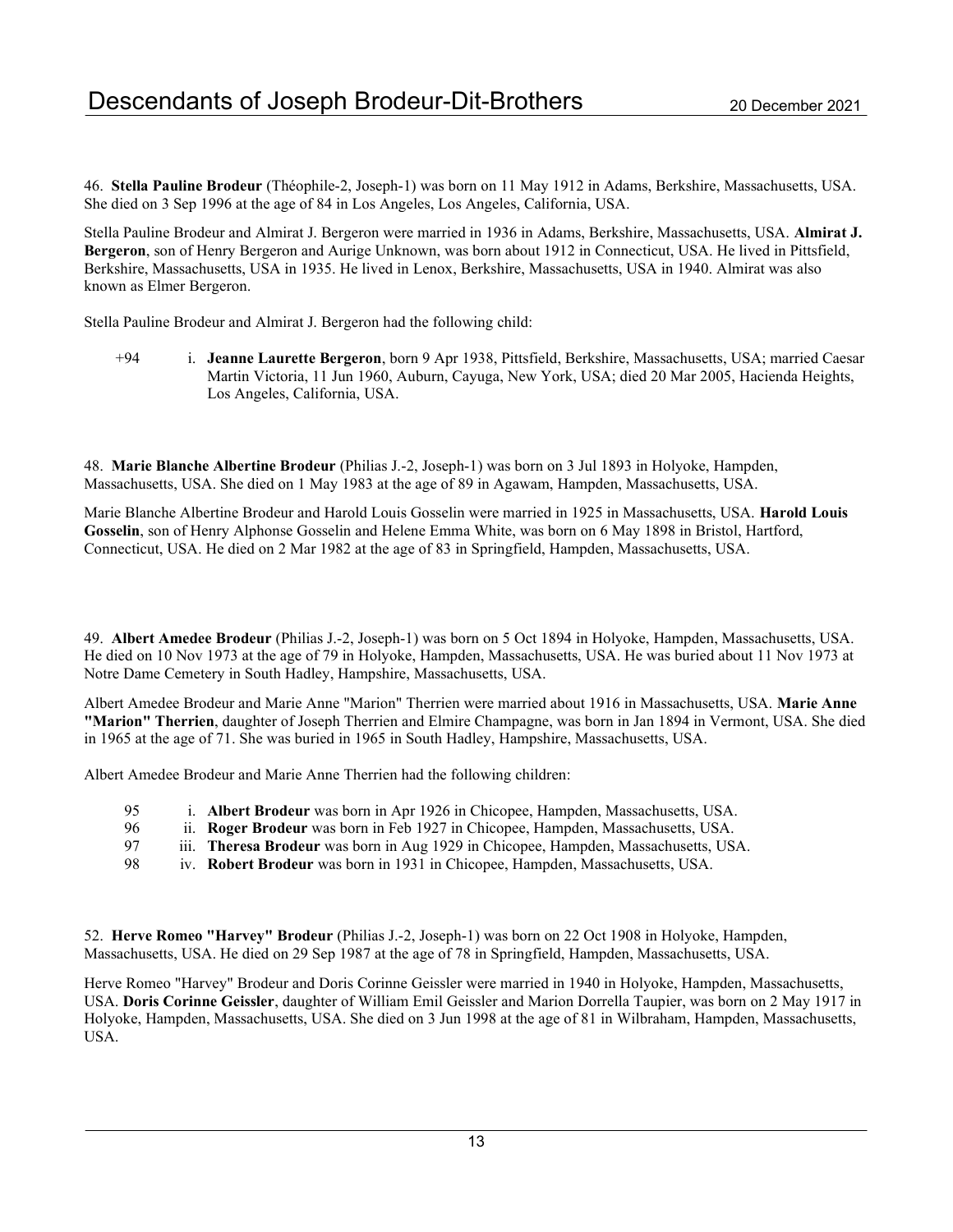54. Leo Nelson Brodeur (Henry-2, Joseph-1) was born on 12 Nov 1893 in Adams, Berkshire, Massachusetts, USA. He died on 16 Mar 1953 at the age of 59 in Adams, Berkshire, Massachusetts, USA. He was a Singer in the theater..

Leo Nelson Brodeur and Ruth Safford were married in 1916 in Adams, Berkshire, Massachusetts, USA. Ruth Safford was born in 1897 in Massachusetts, USA. She died between 1920 and 1930 at the age of 23 in Adams, Berkshire, Massachusetts, USA.

Leo Nelson Brodeur and Ruth Safford had the following children:

- +99 i. Helen Ruth Brodeur, born 26 Oct 1916, Adams, Berkshire, Massachusetts, USA; married Bernard William Langner, 1937, Adams, Berkshire, Massachusetts, USA; died 15 Nov 1997, Adams, Berkshire, Massachusetts, USA.
- 100 ii. Mariam R. Brodeur was born in 1920 in Adams, Berkshire, Massachusetts, USA.

55. Florence M. Brodeur (Henry-2, Joseph-1) was born on 23 Nov 1900 in Adams, Berkshire, Massachusetts, USA. She died on 1 Feb 1980 at the age of 79 in Dalton, Berkshire, Massachusetts, USA.

John M. Butler, son of William M. Menton and Edna Starks, was born on 14 Nov 1903 in Easthampton, Hampshire, Massachusetts, USA. He died on 11 Aug 1999 at the age of 95 in Dalton, Berkshire, Massachusetts, USA. He was also known as John Menton.

John M. Butler and Florence M. Brodeur had the following children:

- 101 i. **Janice M. Butler** was born about 1925 in Massachusetts, USA.
- 102 ii. Jerrald M. Butler was born about 1925 in Massachusetts, USA.
- +103 iii. Denford N. Butler, born 5 Sep 1926, Massachusetts, USA; died 9 Jan 1998, Tampa, Hillsborough, Florida.

## Fourth Generation

56. Adeline Emilie Roberge (Joseph J.-3, Marie Elmire Brodeur-Dit-Brothers-2, Joseph-1) was born on 27 Sep 1905 in Waterbury, New Haven, Connecticut, USA. She died in Nov 1970 at the age of 65 in Waterbury, New Haven, Connecticut, USA.

Adeline Emilie Roberge and Edward S. Germaine were married on 4 Jul 1936 in Millerton, Duchess, New York, USA. Edward S. Germaine was born about 1905.

57. Ella Roberge (Joseph J.-3, Marie Elmire Brodeur-Dit-Brothers-2, Joseph-1) was born on 3 Dec 1909 in Waterbury, New Haven, Connecticut, USA. She died on 30 Nov 1975 at the age of 65 in Waterbury, New Haven, Connecticut, USA.

Ella Roberge and William R. Duffy were married in 1933 in New Jersey, USA. William R. Duffy was born on 19 Jul 1909 in Newark, Essex, New Jersey, USA.

59. Leo Henry Joseph Brodeur (Leo Louis Joseph-3, Joseph-2, Joseph-1) was born on 24 Oct 1910 in Springfield, Hampden, Massachusetts, USA. He died on 8 Mar 2000 at the age of 89 in Holyoke, Hampden, Massachusetts, USA. He was buried about 9 Mar 2000 at Aspen Grove Cemetery in Ware, Hampshire, Massachusetts, USA.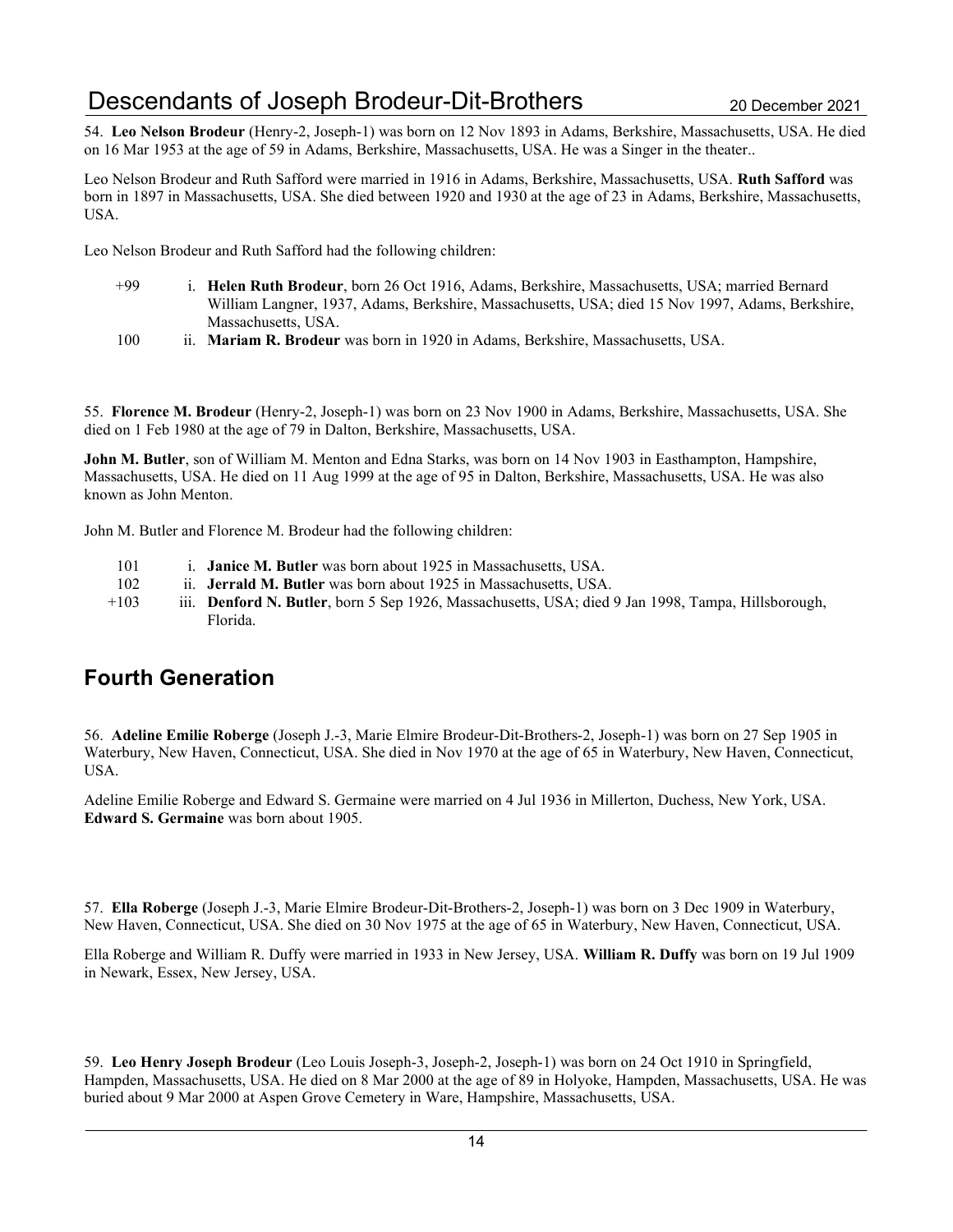Leo Henry Joseph Brodeur and Rachel Frances Cummings were married on 18 Jul 1936 in Brewster, Putnam, New York, USA. Rachel Frances Cummings, daughter of William Gerald Cummings and Minnie Emma Winslow, was born on 27 Jun 1906 in Ware, Hampshire, Massachusetts, USA. She died on 22 Apr 1997 at the age of 90 in Ludlow, Hampden, Massachusetts, USA. She was buried about 23 Apr 1997 at Aspen Grove Cemetery in Ware, Hampshire, Massachusetts, USA.

60. Lucille Emma Rita Brodeur (Leo Louis Joseph-3, Joseph-2, Joseph-1) was born on 17 Oct 1916 in Springfield, Hampden, Massachusetts, USA. She died on 30 Apr 2002 at the age of 85 in Chicago, Cook, Illinois, USA.

Lucille Emma Rita Brodeur and George Frederick A. Goodwin were married on 2 Jan 1937 in Brewster, Putnam, New York, USA. George Frederick A. Goodwin was born about 1915 in Waterbury, New Haven, Connecticut, USA. He died on 7 Apr 1944 at the age of 29 in Waterbury, New Haven, Connecticut, USA.

Lucille Emma Rita Brodeur and Alexander B. Gossman were married on 4 May 1946. Alexander B. Gossman, son of Karl Gossman and Katherine Unknown, was born on 18 Mar 1913 in Maywood, Cook, Illinois, USA. He died on 22 Nov 1988 at the age of 75 in Chicago, Cook, Illinois, USA.

61. Anita Sylvia Brodeur (Leo Louis Joseph-3, Joseph-2, Joseph-1) was born on 14 Apr 1919 in Springfield, Hampden, Massachusetts, USA. She lived in Longboat Key, Manatee, Florida, USA in 2006. She died on 20 Jan 2006 at the age of 86 in Springfield, Hampden, Massachusetts, USA.

Anita Sylvia Brodeur and Anthony Frederick Lugano were married in 1937 in Springfield, Hampden, Massachusetts, USA. Anthony Frederick Lugano, son of Fortuno Lugano and Camerella Unknown, was born on 24 Feb 1909 in Belleville, Essex, New Jersey, USA. He lived in Spring Garden, York, Pennsylvania, USA on 2 Apr 1940. He died on 12 Oct 1979 at the age of 70 in Livingston, Essex, New Jersey, USA.

62. Irene May Brodeur (Leo Louis Joseph-3, Joseph-2, Joseph-1) was born on 11 Jan 1928 in Springfield, Hampden, Massachusetts, USA. She died on 29 Dec 2019 at the age of 91 in East Longmeadow, Hampden, Massachusetts, USA. She was buried about 1 Jan 2020 at Massachusetts Veterans Memorial Cemetery in Agawam, Hampden, Massachusetts, USA.

Irene May Brodeur and Henry Joseph D'Amario were married about 1946 in Springfield, Hampden, Massachusetts, USA. They lived in Springfield, Hampden, Massachusetts, USA in 1953. They lived in Springfield, Hampden, Massachusetts, USA in 1965. Henry Joseph D'Amario, son of Antonio D'Amario and Mary Compano, was born on 26 Apr 1924 in Springfield, Hampden, Massachusetts, USA. He lived in Springfield, Hampden, Massachusetts, USA on 9 Jul 1943. He died on 12 Nov 2007 at the age of 83 in Hampden County, Massachusetts, USA. Henry was buried about 14 Nov 2007 at Massachusetts Veterans Memorial Cemetery in Agawam, Hampden, Massachusetts, USA. He was also known as Henry Joseph Damario.

63. Lillian Rose Brodeur (Alfred-3, John Hubert-2, Joseph-1) was born on 3 Jul 1913 in Waterbury, New Haven, Connecticut, USA. She died on 3 Nov 2000 at the age of 87 in Santa Barbara, Santa Barbara, California, USA.

Lillian Rose Brodeur and Arvid Gustav Severson were married on 1 Jul 1940 in Naugatuck, New Haven, Connecticut, USA.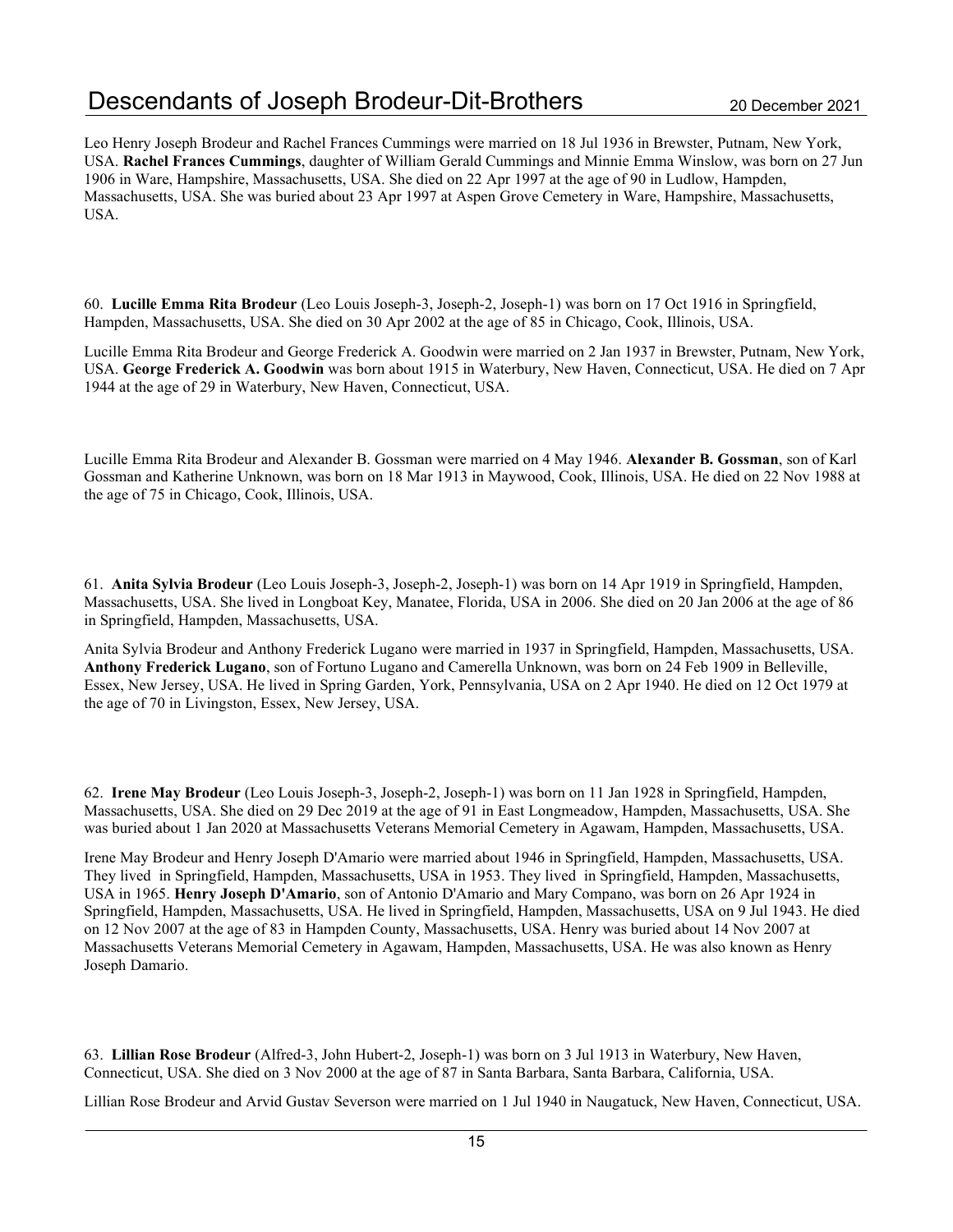# Descendants of Joseph Brodeur-Dit-Brothers 20 December 2021

Arvid Gustav Severson, son of Gustav Adolf Severinsson and Charlotta Elisabeth Johansdotter, was born on 31 May 1909 in Sundsvall, Vasternorrlands, Sweden. He died on 28 Jun 1994 at the age of 85 in Santa Barbara, Santa Barbara, California, USA. He was also known as Yosta Severinsson.

Arvid Gustav Severson and Lillian Rose Brodeur had the following child:

+104 i. Elaine Ann Severson, born 4 Sep 1945, Naugatuck, New Haven, Connecticut, USA; married Michael Armand Messier, 28 Jan 1967, Naugatuck, New Haven, Connecticut, USA.

65. Ysobel M. "Isabel" Sancomb (Oscar Felix-3, Marie Elisabeth Brodeur-2, Joseph-1) was born on 30 Jun 1921 in Albany, Albany, New York, USA. She lived in Nassau County, New York, USA in 1990. She lived in Rensselaer County, New York, USA in 1996. Isabel died on 27 Oct 2014 at the age of 93 in Rensselaer County, New York, USA. She was buried on 31 Oct 2014 in Rensselaer County, New York, USA. She was also known as Isabel Sancomb.

Ysobel M. "Isabel" Sancomb and Edward W. Nusbaum were married on 22 Oct 1939 in New Lebanon, Columbia, New York, USA. They lived in Castleton-on-Hudson, Rensselaer, New York, USA in 2000. Edward W. Nusbaum was born about 1920.

67. Joan Elsa Sancomb (Oscar Felix-3, Marie Elisabeth Brodeur-2, Joseph-1) was born on 1 Jan 1929 in Albany, Albany, New York, USA. She died on 24 Sep 2005 at the age of 76 in Watervliet, Albany, New York, USA.

Joan Elsa Sancomb and John Wesley "Wesley" VanGelder were married on 12 Jun 1949 in Schodack, Rensselaer, New York, USA. John Wesley "Wesley" VanGelder, son of John Wesley VanGelder and Maria Henrietta E. Rode, was born on 13 Mar 1927 in Albany, Albany, New York, USA. He died on 19 May 1999 at the age of 72 in Rensselaer County, New York, USA. He was buried about 20 May 1999 at Greenbush Cemetery in East Greenbush, Rensselaer, New York, USA. Wesley was also known as Wesley VanGelder.

70. Edgar Ellsworth Sancomb (Edgar Edward-3, Marie Elisabeth Brodeur-2, Joseph-1) was born on 4 Oct 1913 in Waterbury, New Haven, Connecticut, USA. He lived in Bethesda, Montgomery, Maryland, USA on 16 Oct 1940. He died on 27 Jan 1993 at the age of 79 in Sebring, Highlands, Florida, USA. Edgar was buried about 28 Jan 1993 at Lakeview Memorial Gardens in Avon Park, Highlands, Florida, USA.

Edgar Ellsworth Sancomb and Juliette Elizabeth Moore were married on 10 Sep 1935 in Bethesda, Montgomery, Maryland, USA. Juliette Elizabeth Moore, daughter of Aldrich Harvie Moore and Kate Eliza Golding, was born on 7 Sep 1917 in Laurel, Prince Georges, Maryland, USA. She died on 2 Oct 1984 at the age of 67 in Savannah, Chatham, Georgia, USA.

71. Lawrence Storm Sancomb (Edgar Edward-3, Marie Elisabeth Brodeur-2, Joseph-1) was born on 28 Oct 1921 in Dayton, Montgomery, Ohio, USA. He died on 16 Oct 1994 at the age of 72 in College Park, Prince Georges, Maryland, USA.

Lawrence Storm Sancomb and Lois Love McCarty were married on 7 Nov 1942 in Washington, D.C., USA. Lois Love McCarty, daughter of Arthur William McCarty and Anna Lee Grimes, was born on 28 Oct 1922 in Washington, D.C., USA. She died on 4 Aug 2003 at the age of 80 in Anne Arundel County, Maryland, USA.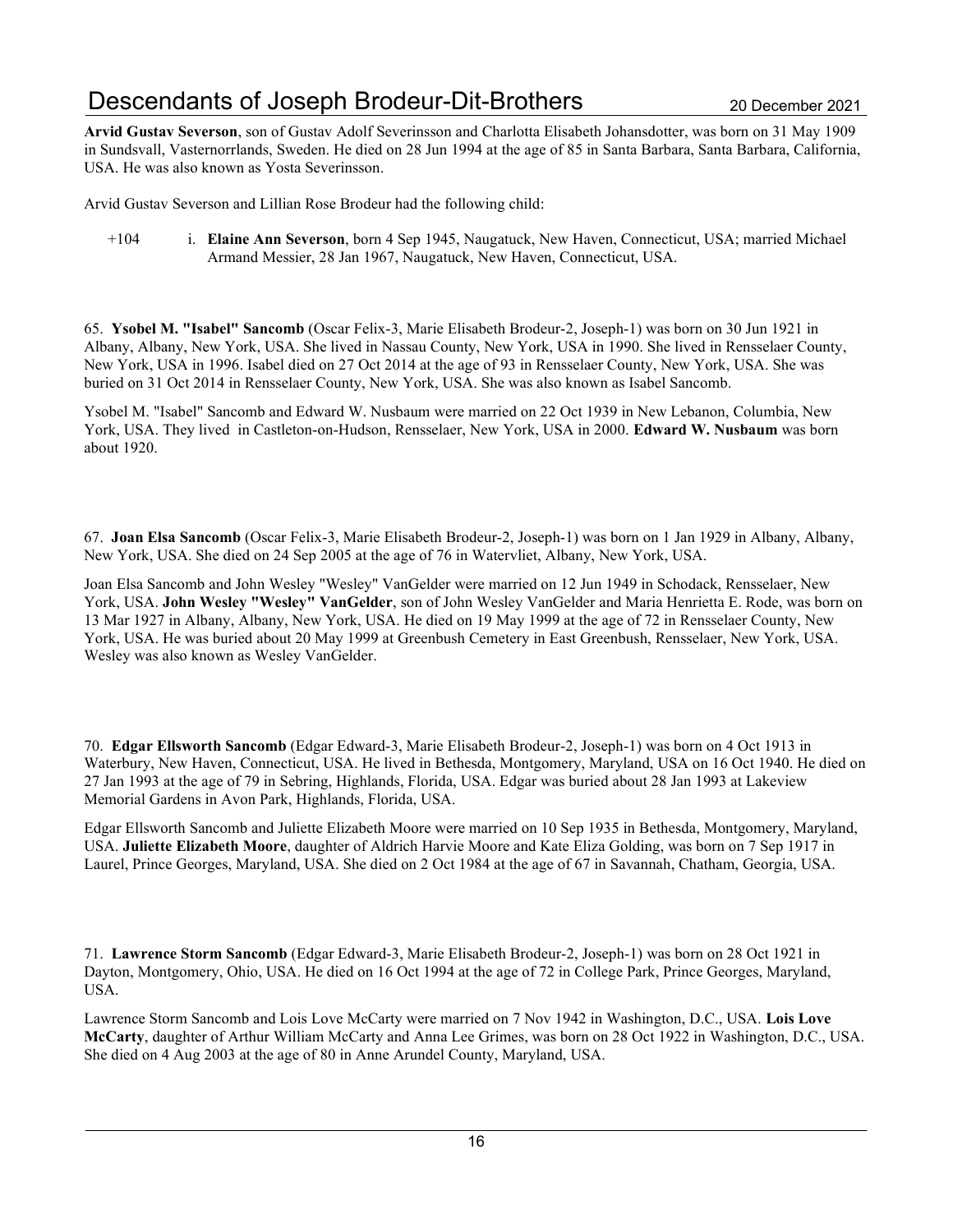72. Rosalyn E. Tehan (Stella M. Sancomb-3, Marie Elisabeth Brodeur-2, Joseph-1) was born on 2 Jan 1921 in Albany, Albany, New York, USA. She died on 17 Oct 2016 at the age of 95 in Syracuse, Onondaga, New York, USA.

Rosalyn E. Tehan and Robert Charles Thomas were married on 29 Jun 1940 in Syracuse, Onondaga, New York, USA. Robert Charles Thomas, son of Carlton Edward Thomas and Marjorie Louise Stoddard, was born on 28 Feb 1920 in Syracuse, Onondaga, New York, USA. He died on 20 Nov 1961 at the age of 41 in Syracuse, Onondaga, New York, USA. He was buried about 21 Nov 1961 at Onondaga Valley Cemetery in Syracuse, Onondaga, New York, USA.

74. Beatrice Marguerite Langlois (Blanche W. Brodeur-3, Théophile-2, Joseph-1) was born on 20 Jan 1922 in Adamsville, Brome, Quebec, Canada. She died on 19 Apr 2007 at the age of 85 in Dunn Loring, Fairfax, Virginia, USA. She was buried about 20 Apr 2007 at Bellevue Cemetery in Adams, Berkshire, Massachusetts, USA.

Beatrice Marguerite Langlois and Roy James Wood were married on 17 Feb 1944 in Adams, Berkshire, Massachusetts, USA. Roy James Wood, son of James Benjamin Wood and Lillian E. Mildren, was born on 30 Oct 1919 in Plymouth, Devon, England. He died on 1 Jan 2002 at the age of 82 in Adams, Berkshire, Massachusetts, USA. He was buried about 2 Jan 2002 at Bellevue Cemetery in Adams, Berkshire, Massachusetts, USA.

Roy James Wood and Beatrice Marguerite Langlois had the following child:

105 i. Brian Roy Wood was born on 14 Oct 1952 in Adams, Berkshire, Massachusetts, USA. He died on 2 Dec 1993 at the age of 41 in Santa Clara, Santa Clara, California, USA.

75. Bernice Louise Langlois (Blanche W. Brodeur-3, Théophile-2, Joseph-1) was born on 20 Jan 1923 in Adams, Berkshire, Massachusetts, USA. She died on 2 Dec 1992 at the age of 69 in Orange County, California, USA.

Bernice Louise Langlois and Thaddeus Frank Weincek were married on 28 Nov 1946 in California, USA. Thaddeus Frank Weincek, son of Thomas Paul Weincek and Josephine Zajac, was born on 22 Nov 1922 in Adams, Berkshire, Massachusetts, USA. He died on 11 Jun 2000 at the age of 77 in Orange County, California, USA.

Thaddeus Frank Weincek and Bernice Louise Langlois had the following child:

106 i. James Weincek was born on 14 Sep 1955 in Los Angeles, Los Angeles, California, USA.

76. Isabelle Blanche Langlois (Blanche W. Brodeur-3, Théophile-2, Joseph-1) was born on 25 Jul 1924 in Adams, Berkshire, Massachusetts, USA. She died in 1969 at the age of 45 in Adams, Berkshire, Massachusetts, USA.

Isabelle Blanche Langlois and Harold Victor Girard were married on 26 Oct 1946 in Cheshire, Berkshire, Massachusetts, USA. Harold Victor Girard, son of Herbert Elzear Girard-Dit-Girouard and Mary Cecilia Langer, was born on 20 Jun 1924 in Lanesborough, Berkshire, Massachusetts, USA. He died on 18 May 2012 at the age of 87 in Adams, Berkshire, Massachusetts, USA. He was buried about 19 May 2012 at Maple Street Cemetery in Adams, Berkshire, Massachusetts, USA.

77. Constance L. "Connie" Langlois (Blanche W. Brodeur-3, Théophile-2, Joseph-1) was born in Jul 1929 in Adams, Berkshire, Massachusetts, USA. She died on 20 Aug 2017 at the age of 88 in Gloversville, Fulton, New York, USA. She was buried about 21 Aug 2017 at Maple Street Cemetery in Adams, Berkshire, Massachusetts, USA.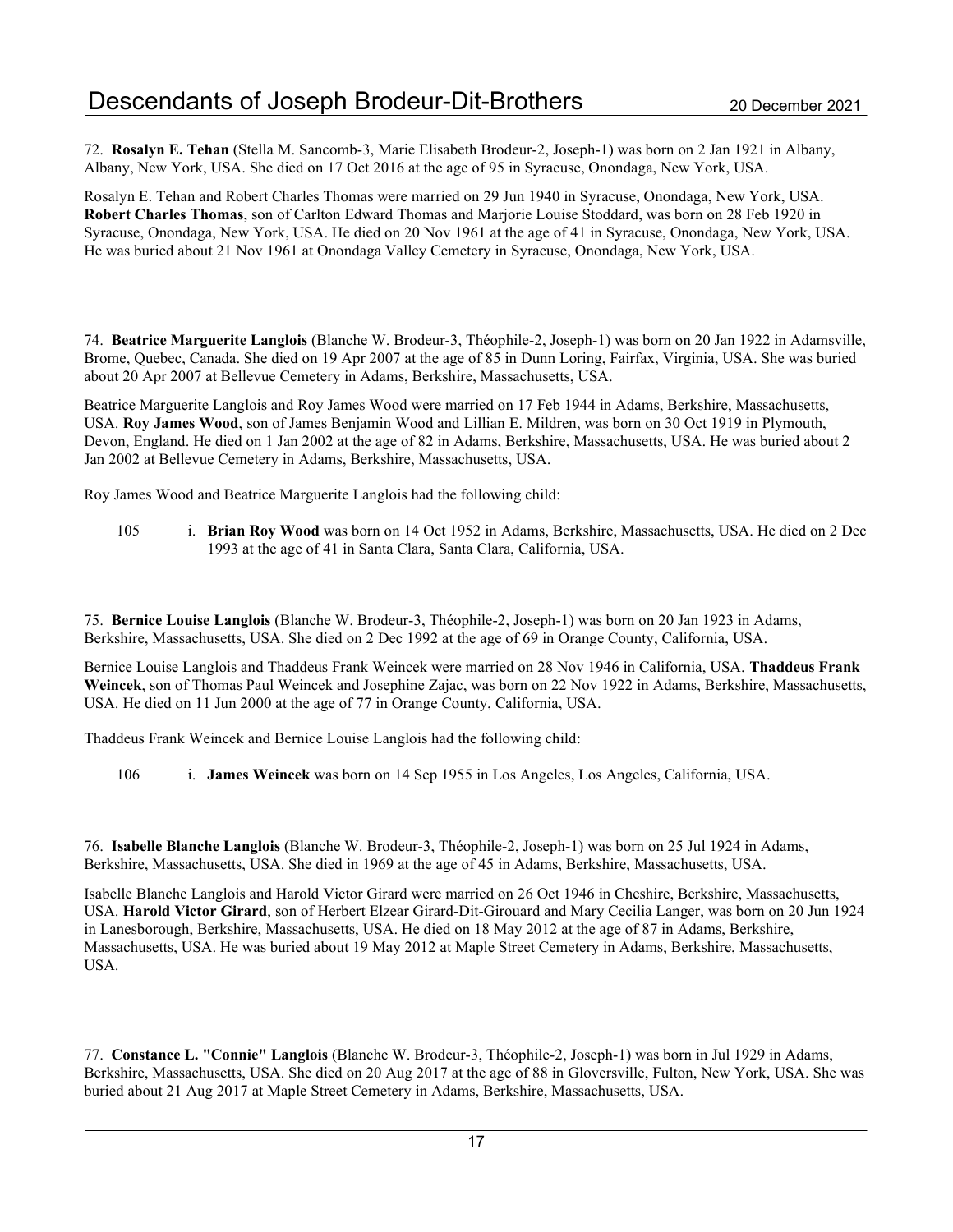# Descendants of Joseph Brodeur-Dit-Brothers 2020 20 December 2021

Constance L. "Connie" Langlois and John Anthony Weiss Jr. were married on 17 Oct 1953 in Adams, Berkshire, Massachusetts, USA. John Anthony Weiss Jr., son of John Anthony Weiss and Loretta Blanche Smith, was born on 28 Nov 1928 in Adams, Berkshire, Massachusetts, USA. He died on 17 Aug 2009 at the age of 80 in Summerville, Dorchester, South Carolina, USA.

78. Jeannet Anna Beauchemin (Albertine Brodeur-3, Théophile-2, Joseph-1) was born on 3 May 1920 in Adams, Berkshire, Massachusetts, USA. She lived in Adams, Berkshire, Massachusetts, USA in 1983. She died on 2 Mar 2010 at the age of 89 in North Adams, Berkshire, Massachusetts, USA.

Jeannet Anna Beauchemin and Clayton Leroy Ford were married on 4 Jan 1951 in Adams, Berkshire, Massachusetts, USA. They lived in St Petersburg, Pinellas, Florida, USA in 1953. Clayton Leroy Ford, son of Edgar E. Ford and Elizabeth Raymond, was born on 24 May 1901 in Dalton, Berkshire, Massachusetts, USA. He died on 10 Aug 1983 at the age of 82 in Pinellas County, Florida, USA.

79. Albert Elie Beauchemin (Albertine Brodeur-3, Théophile-2, Joseph-1) was born on 25 Nov 1923 in Adams, Berkshire, Massachusetts, USA. He died on 18 Jun 2008 at the age of 84 in Adams, Berkshire, Massachusetts, USA. He was buried on 21 Jun 2008 in Adams, Berkshire, Massachusetts, USA.

Albert Elie Beauchemin and Dolores Mary Strona were married on 7 Oct 1946 in Adams, Berkshire, Massachusetts, USA. Dolores Mary Strona, daughter of Alberto Strona and Domenica Tonello, was born on 17 Apr 1927 in Lafayette, McKean, Pennsylvania, USA. She died on 20 Sep 2015 at the age of 88 in North Kingstown, Washington, Rhode Island, USA. She was buried on 28 Sep 2015 at Bellevue Cemetery in Adams, Berkshire, Massachusetts, USA.

80. Bernard Theophile Beauchemin (Albertine Brodeur-3, Théophile-2, Joseph-1) was born on 31 Dec 1924 in Adams, Berkshire, Massachusetts, USA. He died on 14 Apr 2008 at the age of 83 in Pittsfield, Berkshire, Massachusetts, USA. He was buried about 15 Apr 2008 at Bellevue Cemetery in Adams, Berkshire, Massachusetts, USA.

Bernard Theophile Beauchemin and Josephine "Dixie" Dyka were married on 26 Jul 1952 in North Adams, Berkshire, Massachusetts, USA. Josephine "Dixie" Dyka, daughter of Joachim Dyka and Anna Cyrulik, was born on 10 Dec 1927 in Adams, Berkshire, Massachusetts, USA. She died on 31 Mar 2012 at the age of 84 in North Adams, Berkshire, Massachusetts, USA. She was buried about 1 Apr 2012 at Bellevue Cemetery in Adams, Berkshire, Massachusetts, USA.

81. Richard Leonard Beauchemin (Albertine Brodeur-3, Théophile-2, Joseph-1) was born on 30 Sep 1934 in Adams, Berkshire, Massachusetts, USA. He died on 20 Jul 2021 at the age of 86 in Pittsfield, Berkshire, Massachusetts, USA. He was buried about 21 Jul 2021 at Bellevue Cemetery in Adams, Berkshire, Massachusetts, USA.

Richard Leonard Beauchemin and Joyce Marie Gardner were married on 8 Oct 1955 in North Adams, Berkshire, Massachusetts, USA. Joyce Marie Gardner, daughter of Bernard Henry Gagne-Dit-Gardner and Marcelline Dorothy Fillion, was born on 16 Jun 1936 in Adams, Berkshire, Massachusetts, USA. She died on 1 Jul 2021 at the age of 85 in Pittsfield, Berkshire, Massachusetts, USA.

82. Carol Ann Brodeur (Alphonse Charles-3, Théophile-2, Joseph-1) was born on 15 Jan 1935 in Adams, Berkshire,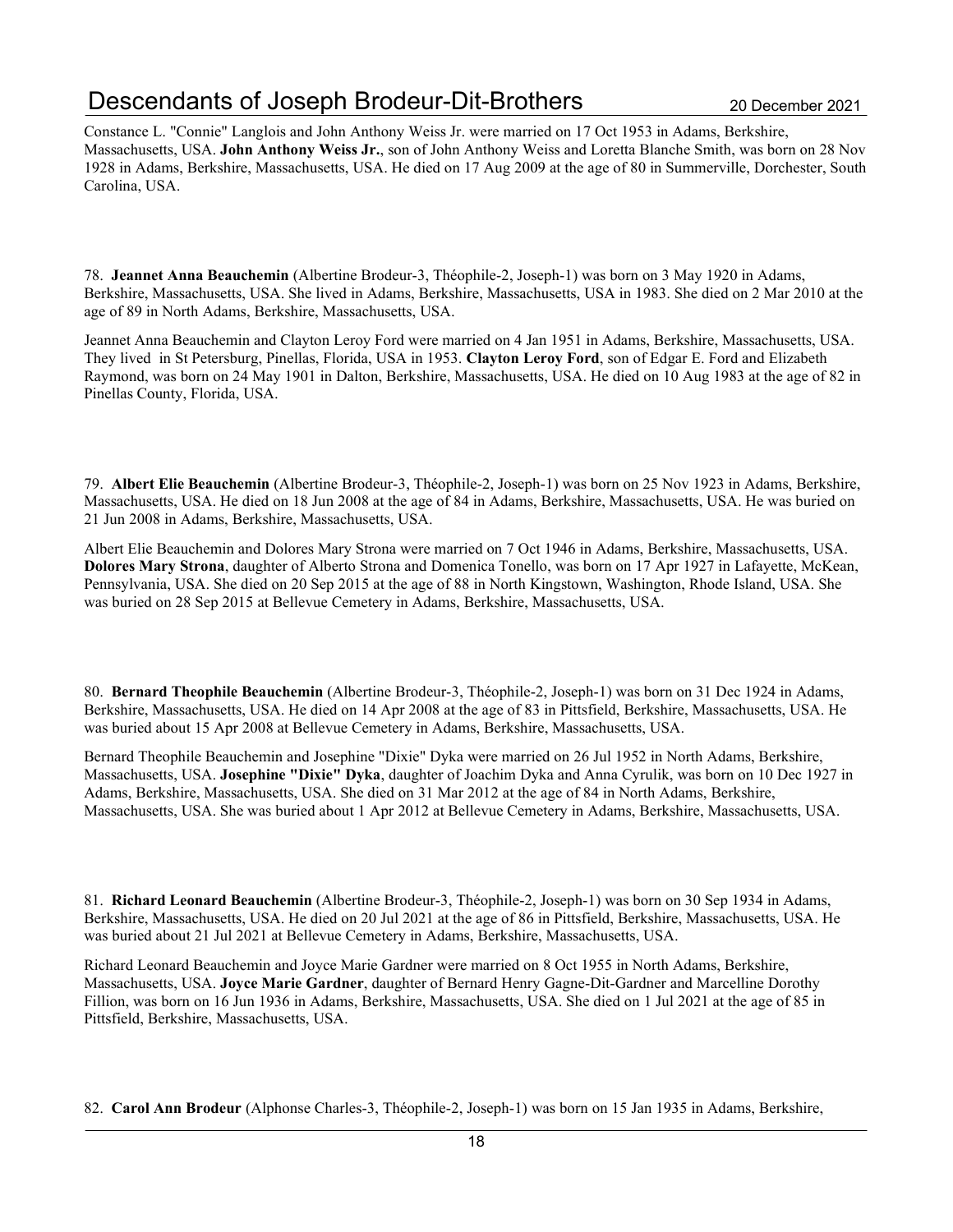# Descendants of Joseph Brodeur-Dit-Brothers 20 December 2021

Massachusetts, USA. She died on 24 Jan 2006 at the age of 71 in Adams, Berkshire, Massachusetts, USA.

Carol Ann Brodeur and Bernard Charles Schneider were married in 1954 in Adams, Berkshire, Massachusetts, USA. Bernard Charles Schneider, son of Joseph P. Schneider and Antonia Wabnig, was born on 9 Oct 1932 in Adams, Berkshire, Massachusetts, USA. He died on 10 Oct 2005 at the age of 73 in Adams, Berkshire, Massachusetts, USA.

83. Robert C. Brodeur (Alphonse Charles-3, Théophile-2, Joseph-1) was born on 1 Jan 1936 in Adams, Berkshire, Massachusetts, USA. He died on 13 Nov 2019 at the age of 83 in Pittsfield, Berkshire, Massachusetts, USA. He was buried about 14 Nov 2019 at Saint Joseph's Cemetery in Pittsfield, Berkshire, Massachusetts, USA.

Robert C. Brodeur and Beverly May Plant were married on 29 Nov 1958 in Dalton, Berkshire, Massachusetts, USA. Beverly May Plant, daughter of Isadore Elmer Plant and Virginia Mary Mundy, was born on 3 Jul 1940 in Pittsfield, Berkshire, Massachusetts, USA. She died on 27 Jun 2005 at the age of 64 in Pittsfield, Berkshire, Massachusetts, USA.

85. Norma Jean Brodeur (Arthur William-3, Théophile-2, Joseph-1) was born in 1930 in Springfield, Hampden, Massachusetts, USA.

Norma Jean Brodeur and Armand Joseph StJean were married about 21 Aug 1948 in Springfield, Hampden, Massachusetts, USA. Armand Joseph StJean, son of Armand StJean and Virginia M. Leroux, was born on 10 Jan 1926 in East Longmeadow, Hampden, Massachusetts, USA. He died on 11 Nov 2016 at the age of 90 in Tampa, Hillsborough, Florida.

86. Clair Marguert Kelly (Rachel Lydia Brodeur-3, Théophile-2, Joseph-1) was born in 1926 in Adams, Berkshire, Massachusetts, USA. She died on 19 Aug 1956 at the age of 30 in Adams, Berkshire, Massachusetts, USA. She was buried about 20 Aug 1956 at Bellevue Cemetery in Adams, Berkshire, Massachusetts, USA.

Clair Marguert Kelly and Edward William Burke were married on 25 Jan 1948 in Adams, Berkshire, Massachusetts, USA. Edward William Burke, son of Edward Victor Burke and Rose Trehan, was born about 1926 in Adams, Berkshire, Massachusetts, USA.

Edward William Burke and Clair Marguert Kelly had the following child:

107 i. Lynn Ann Burke was born on 28 May 1950 in Adams, Berkshire, Massachusetts, USA. She died on 23 Mar 2017 at the age of 66 in Pittsfield, Berkshire, Massachusetts, USA. She was buried on 27 Mar 2017 in Adams, Berkshire, Massachusetts, USA.

87. Earl Francis Kelly (Rachel Lydia Brodeur-3, Théophile-2, Joseph-1) was born on 27 Jun 1930 in Adams, Berkshire, Massachusetts, USA. He died on 23 Feb 2004 at the age of 73 in Adams, Berkshire, Massachusetts, USA. He was buried about 24 Feb 2004 in Adams, Berkshire, Massachusetts, USA.

Earl Francis Kelly and Patricia Ann Jurczak were married on 1 May 1954 in Adams, Berkshire, Massachusetts, USA. Patricia Ann Jurczak was born on 14 Mar 1934 in Adams, Berkshire, Massachusetts, USA. She died on 19 Oct 2015 at the age of 81 in Adams, Berkshire, Massachusetts, USA.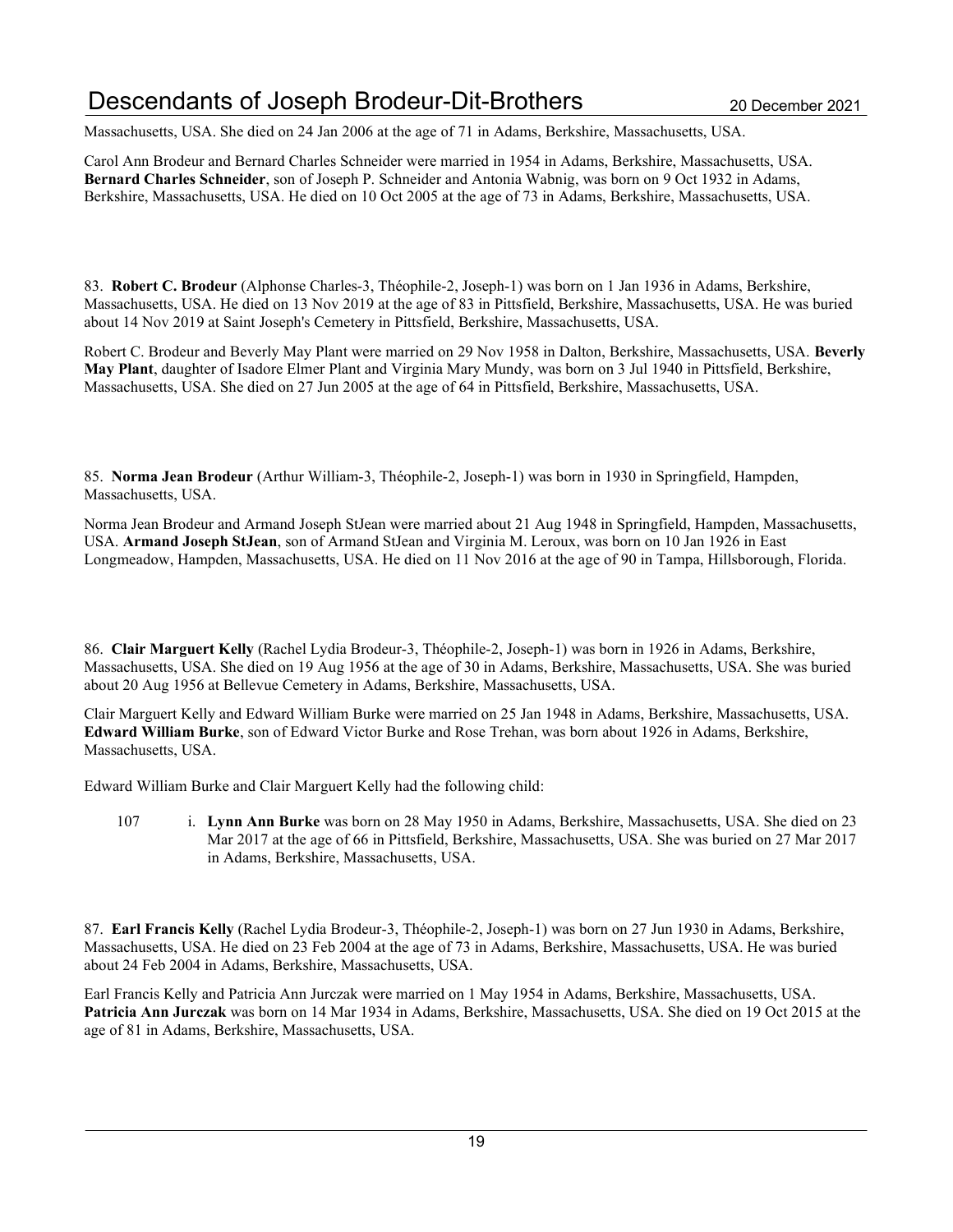# Descendants of Joseph Brodeur-Dit-Brothers 2020 20 December 2021

88. Lois Ann Kelly (Rachel Lydia Brodeur-3, Théophile-2, Joseph-1) was born on 17 Nov 1932 in Adams, Berkshire, Massachusetts, USA. She died on 9 May 2002 at the age of 69 in Williamstown, Berkshire, Massachusetts, USA.

Lois Ann Kelly and Raymond James "James" Degere were married on 12 Jun 1954 in Adams, Berkshire, Massachusetts, USA. Raymond James "James" Degere, son of Alfred Degere-Dit-Deguire and Yvonne Johnson, was born on 15 Mar 1930 in Adams, Berkshire, Massachusetts, USA. He died on 3 Sep 2007 at the age of 77 in Bennington, Bennington, Vermont, USA. He was buried on 6 Sep 2007 at Eastlawn Cemetery in Williamstown, Berkshire, Massachusetts, USA.

89. Frances Kelly (Rachel Lydia Brodeur-3, Théophile-2, Joseph-1) was born in 1939 in Adams, Berkshire, Massachusetts, USA.

Frances Kelly and James Livesey were married on 13 Feb 1959 in Adams, Berkshire, Massachusetts, USA. They lived in Pittsfield, Berkshire, Massachusetts, USA in 1998. James Livesey was born about 1935.

91. Theresa Roma Belanger (Cecelia Theresa Brodeur-3, Théophile-2, Joseph-1) was born on 14 Nov 1938 in Adams, Berkshire, Massachusetts, USA. She died on 6 Apr 2014 at the age of 75 in Pittsfield, Berkshire, Massachusetts, USA. She was buried on 12 Apr 2014 in Adams, Berkshire, Massachusetts, USA.

Theresa Roma Belanger and Chalmer Frank Rose were married on 27 Jun 1959 in North Adams, Berkshire, Massachusetts, USA. Chalmer Frank Rose, son of Chalmer Frank Rose and Verlie Helen White, was born in 1939 in Pittsfield, Berkshire, Massachusetts, USA. He died on 15 Jan 2014 at the age of 75 in Pittsfield, Berkshire, Massachusetts, USA.

92. William Louis Belanger (Cecelia Theresa Brodeur-3, Théophile-2, Joseph-1) was born on 3 Mar 1943 in Adams, Berkshire, Massachusetts, USA. He died on 18 Jul 1991 at the age of 48 in Adams, Berkshire, Massachusetts, USA. He was buried about 19 Jul 1991 at Southview Cemetery in North Adams, Berkshire, Massachusetts, USA.

William Louis Belanger and Sandra Lee King were married on 11 Apr 1964 in North Adams, Berkshire, Massachusetts, USA. Sandra Lee King, daughter of Lloyd J. King, was born on 27 Jul 1944 in North Adams, Berkshire, Massachusetts, USA. She died on 12 Jun 2020 at the age of 75 in New Port Richey, Pasco, Florida, USA. She was buried on 7 Jul 2020 at Southview Cemetery in North Adams, Berkshire, Massachusetts, USA.

93. Sydney Gerard Brodeur (Alphege Hector-3, Théophile-2, Joseph-1) was born about 1945 in Adams, Berkshire, Massachusetts, USA.

Sydney Gerard Brodeur and Laura Jean Staszko were married on 6 Jul 1968 in North Adams, Berkshire, Massachusetts, USA. Laura Jean Staszko, daughter of Nicholas Benedict Staszko and Jonina Victoria Wielgus, was born in 1945 in Springfield, Hampden, Massachusetts, USA.

94. Jeanne Laurette Bergeron (Stella Pauline Brodeur-3, Théophile-2, Joseph-1) was born on 9 Apr 1938 in Pittsfield, Berkshire, Massachusetts, USA. She lived in Norwalk, Los Angeles, California, USA in 1964. She lived in San Marino, Los Angeles, California, USA in 1994. Jeanne lived in Hacienda Heights, Los Angeles, California, USA in 1998. She died on 20 Mar 2005 at the age of 66 in Hacienda Heights, Los Angeles, California, USA.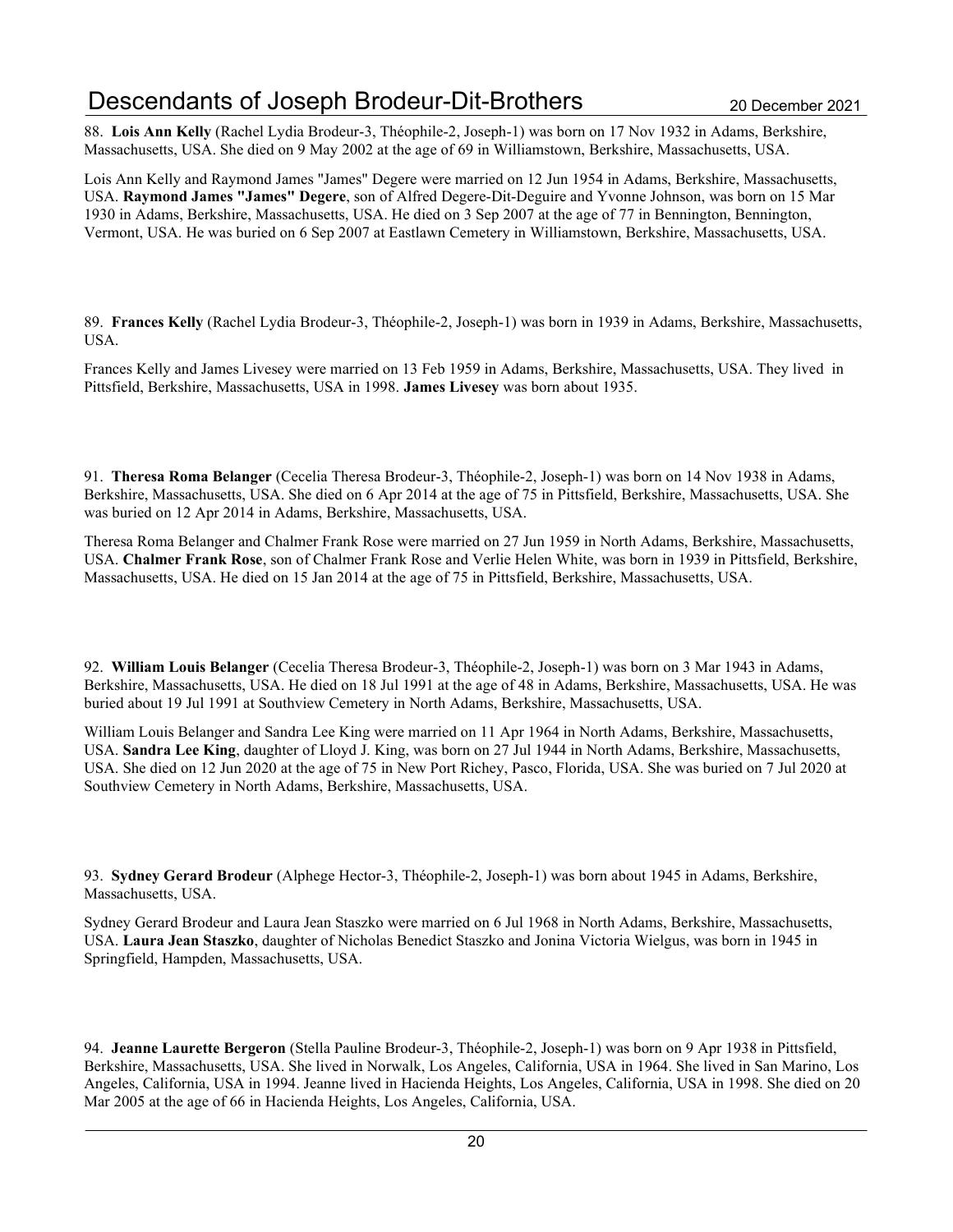Jeanne Laurette Bergeron and Caesar Martin Victoria were married on 11 Jun 1960 in Auburn, Cayuga, New York, USA. Caesar Martin Victoria was born on 23 Mar 1935 in Manila, National Capital Region, Philippines. He immigrated on 31 Oct 1960 to Buffalo, Erie, New York, USA. He was naturalized on 29 Jun 1964 in Los Angeles County, California, USA. Caesar was also known as Caesar Martin dela Victoria. He was also known as Caesar Martin dela Victoria.

99. Helen Ruth Brodeur (Leo Nelson-3, Henry-2, Joseph-1) was born on 26 Oct 1916 in Adams, Berkshire, Massachusetts, USA. She died on 15 Nov 1997 at the age of 81 in Adams, Berkshire, Massachusetts, USA.

Helen Ruth Brodeur and Bernard William Langner were married in 1937 in Adams, Berkshire, Massachusetts, USA. Bernard William Langner, son of Arthur Gustav Frederick Langner and Selma C. Milde, was born on 22 Oct 1912 in Adams, Berkshire, Massachusetts, USA. He died on 8 Feb 1979 at the age of 66 in Adams, Berkshire, Massachusetts, USA.

Bernard William Langner and Helen Ruth Brodeur had the following children:

- +108 i. Claire Louise Langner, born 14 Aug 1944, Adams, Berkshire, Massachusetts, USA; married Michael B. Williams, 1 Apr 1978, North Bennington, Bennington, Vermont, USA.
- +109 ii. Elaine R Langner, born 1941, Adams, Berkshire, Massachusetts, USA; married Ronald L. Boucher, 2 Dec 1978, Williamstown, Berkshire, Massachusetts, USA.

103. Denford N. Butler (Florence M. Brodeur-3, Henry-2, Joseph-1) was born on 5 Sep 1926 in Massachusetts, USA. He died on 9 Jan 1998 at the age of 71 in Tampa, Hillsborough, Florida.

Janet Broga, daughter of James Broga and Grace Hathaway, was born about 1926.

Denford N. Butler and Janet Broga had the following children:

- 110 i. Christine Butler was born about 1945.
- 111 ii. Christopher Butler was born about 1945.
- 112 iii. John Michael Butler was born about 1945.

### Fifth Generation

104. Elaine Ann Severson<sup>1</sup> (Lillian Rose Brodeur-4, Alfred-3, John Hubert-2, Joseph-1) was born on 4 Sep 1945 in Naugatuck, New Haven, Connecticut, USA.<sup>1</sup>

Elaine Ann Severson and Michael Armand Messier were married on 28 Jan 1967 in Naugatuck, New Haven, Connecticut, USA.<sup>1</sup> Michael Armand Messier<sup>1–2</sup>, son of Armand Arthur Messier and Mary Louise Georgii, was born on 25 Jan 1945 in Southington, Hartford, Connecticut, USA.<sup>1</sup> He was born on 25 Jan 1945.<sup>1-2</sup> He was born on 25 Jan 1945 in Southington, Hartford, Connecticut, USA.

Michael Armand Messier and Elaine Ann Severson had the following children:

- +113 i. Dawn Elaine Messier, born 5 Apr 1968, Bellefonte, Centre, Pennsylvania, USA; married Paul Andre Francisco Maestas, 6 Jul 1996, Santa Barbara, Santa Barbara, California, USA.
- 114 ii. Scott Michael Messier<sup>1</sup> was born on 28 Jun 1970 in Kirtland AFB, Albuquerque, Bernalillo, New Mexico.<sup>1</sup>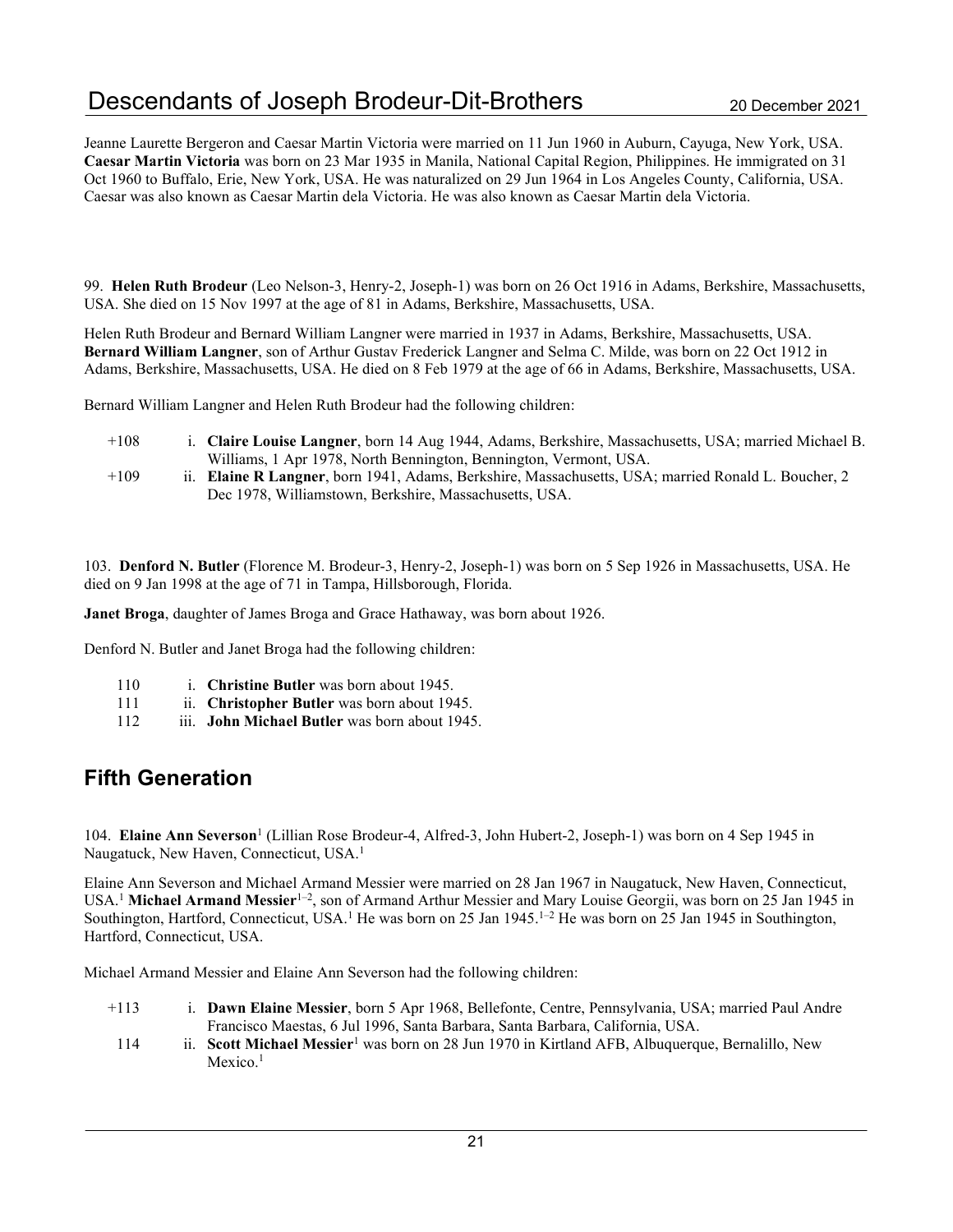108. Claire Louise Langner (Helen Ruth Brodeur-4, Leo Nelson-3, Henry-2, Joseph-1) was born on 14 Aug 1944 in Adams, Berkshire, Massachusetts, USA.

Claire Louise Langner and Michael B. Williams were married on 1 Apr 1978 in North Bennington, Bennington, Vermont, USA. Michael B. Williams, son of William Williams and Grace Iffert, was born on 1 Oct 1939 in New York, USA.

109. Elaine R Langner (Helen Ruth Brodeur-4, Leo Nelson-3, Henry-2, Joseph-1) was born in 1941 in Adams, Berkshire, Massachusetts, USA.

Elaine R Langner and Ronald L. Boucher were married on 2 Dec 1978 in Williamstown, Berkshire, Massachusetts, USA. Ronald L. Boucher, son of Theodore W. Boucher and Laura Perras, was born in 1935 in Massachusetts, USA.

### Sixth Generation

113. Dawn Elaine Messier<sup>1</sup> (Elaine Ann Severson-5, Lillian Rose Brodeur-4, Alfred-3, John Hubert-2, Joseph-1) was born on 5 Apr 1968 in Bellefonte, Centre, Pennsylvania, USA.<sup>1</sup>

Dawn Elaine Messier and Paul Andre Francisco Maestas were married on 6 Jul 1996 in Santa Barbara, Santa Barbara, California, USA. Paul Andre Francisco Maestas<sup>1</sup>, son of Francisco Ricardo Maestas and Marianne Barker, was born on 4 Oct 1965 in Long Beach, Los Angeles, California, USA.<sup>1</sup>

Paul Andre Francisco Maestas and Dawn Elaine Messier had the following child:

115 i. Megan Andressa Maestas<sup>1</sup> was born on 28 Sep 2000 in Newport Beach, Orange, California, USA.<sup>1</sup>

Preparer: Michael A. Messier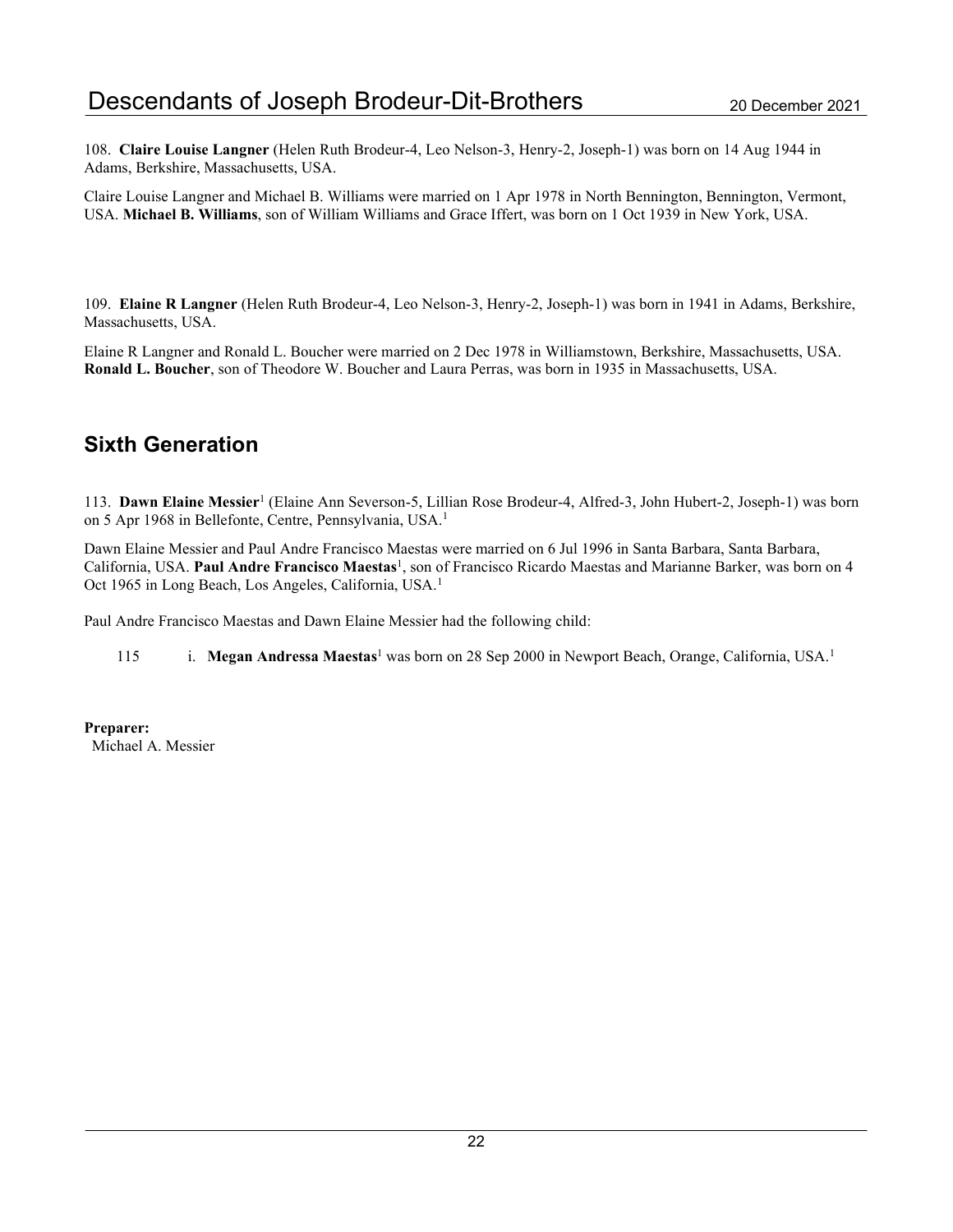# Endnotes 20 December 2021

- 1. Messier Family Tree.FTW.
- 2. Cote Family Tree.FTW.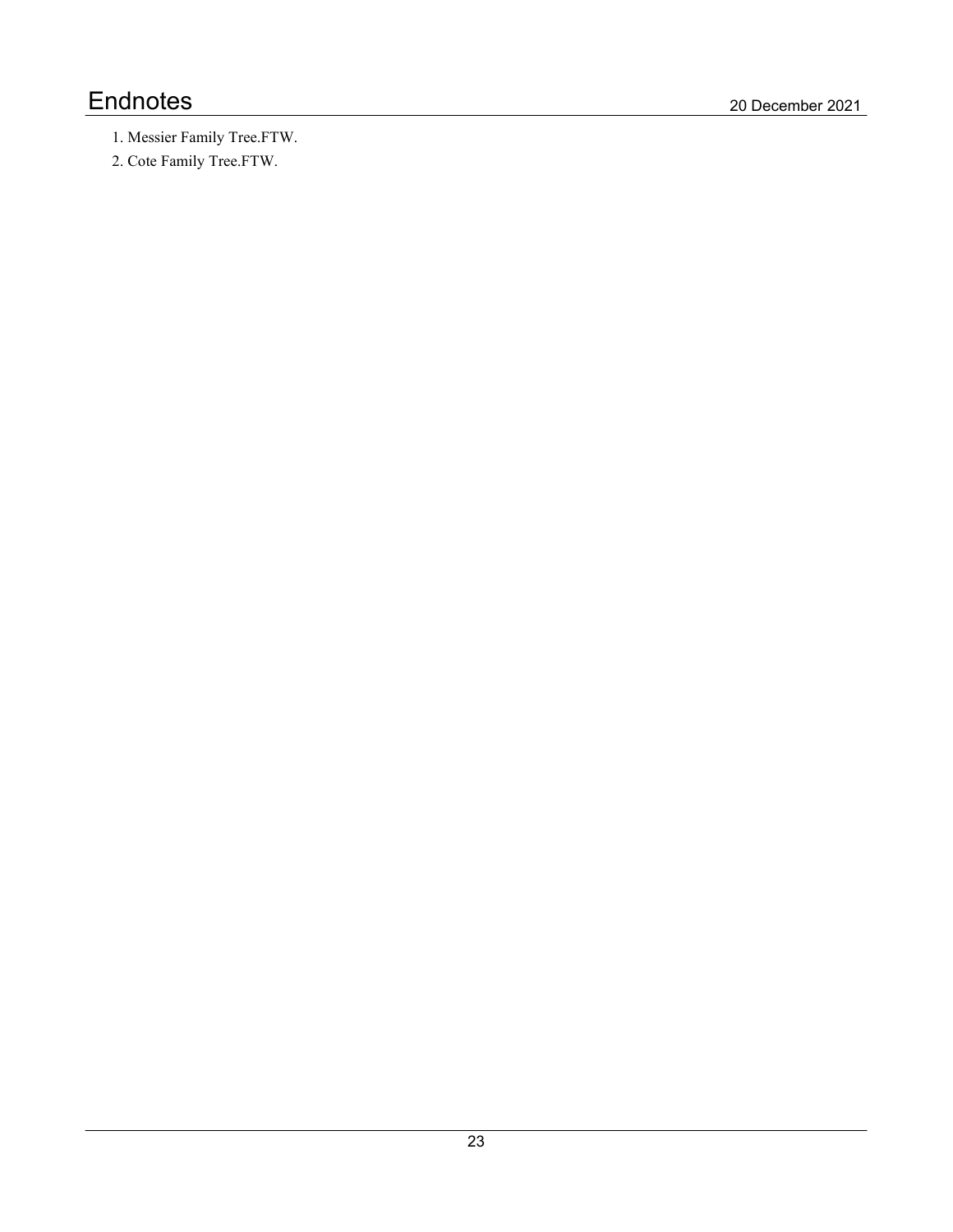ADAM-DIT-LARAMÉE Guillaume (b. 1835) . . . 3 Roseline (b. 1858) . . . 3 AKRIDGE Alma Elizabeth (b. 1871) . . . 10 ANDERSSON Emilie (b. 1850) . . . 6 BAILLARGEON Celeste (b. 1816) . . . 2 BARKER Marianne (b. 1928) . . . 22 BARRY Emily Maye (b. 1897) . . . 10 Porter Agga (b. 1867) . . . 10 BEAUCHEMIN Albert Elie (b. 1923) . . . 10, 18 Albert Xavier (b. 1898) . . . 10 Bernard Theophile (b. 1924) . . . 11, 18 Jeannet Anna (b. 1920) . . . 10, 18 Leonidas (b. 1872) . . . 10 Richard Leonard (b. 1934) . . . 11, 18 BELANGER Adelard (b. 1874) . . . 12 Louis Homer (b. 1912) . . . 12 Theresa Roma (b. 1938) . . . 12, 20 William Louis (b. 1943) . . . 12, 20 BERGERON Almirat J. (b. 1912) . . . 13 Henry (b. 1884) . . . 13 Jeanne Laurette (b. 1938) . . . 13, 20 BERLET Johan Joseph Filbert (b. 1848) . . . 6 Signe Emilie (b. 1878) . . . 6 BOUCHARD Marie Louise (b. 1845) . . . 10 BOUCHER Ronald L. (b. 1935) . . . 22 Theodore W. (b. 1910) . . . 22 BOYER Mathilda Delia (b. 1832) . . . 4 BRADY Eliza Ann (b. 1877) . . . 7 James (b. 1842) . . . 7 BRODEUR Albert (b. 1926) . . . 13 Albert Amedee (b. 1894) . . . 5, 13 Albert J. (b. 1882) . . . 3 Albert William Frederick (b. 1883) . . . 3, 8 Albertine (b. 1893)  $\dots$  4, 10 Alfred (b.  $1881$ )  $\ldots$  3, 7 Alphege Hector (b. 1910)  $\ldots$  5, 12 Alphonse Arthur (b. 1859) . . . 1 Alphonse Charles (b. 1896) . . . 4, 11 Anita Sylvia (b. 1919) . . . 7, 15 Arthur William (b. 1899) . . . 4, 11

Bernard Joseph (b. 1904) . . . 5, 12 Berthe (b. 1891) . . . 5 Blanche W. (b.  $1892$ )... 4, 10 Carol Ann (b. 1935) . . . 11, 18 Cecelia Theresa (b. 1908) . . . 5, 12 Dalbert (b. 1917) . . . 5 Ernest Antonie (b. 1900) . . . 5 Florence M.  $(b. 1900) \ldots 6, 14$ Frank Francis (b. 1887) . . . 3 Frederick James (b. 1914) . . . 7 Helen Ruth (b. 1916) . . . 14, 21 Henry (b.  $1870$ )  $\dots$  1, 5 Herve Romeo (b.  $1908$ )... 5, 13 Irene May (b. 1928)  $\dots$  7, 15 Janet Eleonor (b. 1938) . . . 11 Joseph Dolor T. (b. 1903) . . . 5 Judith (b. 1940) . . . 12 Leo Henry Joseph (b. 1910) . . . 7, 14 Leo Louis Joseph (b.  $1889$ )  $\ldots$  3, 7 Leo Nelson (b. 1893)  $\dots$  6, 14 Lillian Rose (b. 1913)  $\dots$  7, 15 Loretta E. (b. 1906) . . . 5 Lucille Emma Rita (b. 1916) . . . 7, 15 Mariam R. (b. 1920) . . . 14 Marie Blanche Albertine (b. 1893)  $\dots$  5, 13 Marie Elisabeth (b. 1857) . . . 1, 3 Marie Herménie (b. 1860) . . . 1 Norma Jean (b. 1930) . . . 11, 19 Olivine A. (b. 1896) . . . 5 Philias J. (b.  $1867$ )  $\dots$  1, 5 Pierre Ludgere (b. 1863) . . . 1 Rachel Lydia (b. 1903) . . . 4, 11 Robert (b. 1931) . . . 13 Robert C. (b. 1936) . . . 11, 19 Roger (b. 1927) . . . 13 Stella Pauline (b. 1912) . . . 5, 13 Sydney Gerard (b. 1945) . . . 12, 20 Théophile (b.  $1862$ )  $\dots$  1, 4 Theresa (b. 1929) . . . 13 Unnamed (b. 1901) . . . 4 Yvonne (b. 1895) . . . 4 BRODEUR-DIT-BROTHERS John Hubert (b. 1856) . . . 1, 3 Joseph (b. 1823) . . . 1 Joseph Jr. (b. 1855)  $\dots$  1, 3 Marie Aglae (b. 1852) . . . 1 Marie Elmire (b. 1851) . . . 1–2 Sophia (b. 1853) . . . 1-2 BROGA James (b. 1902) . . . 21 Janet (b. 1926) . . . 21 BURKE Edward Victor (b. 1899) . . . 19 Edward William (b. 1926) . . . 19 Lynn Ann (b. 1950) . . . 19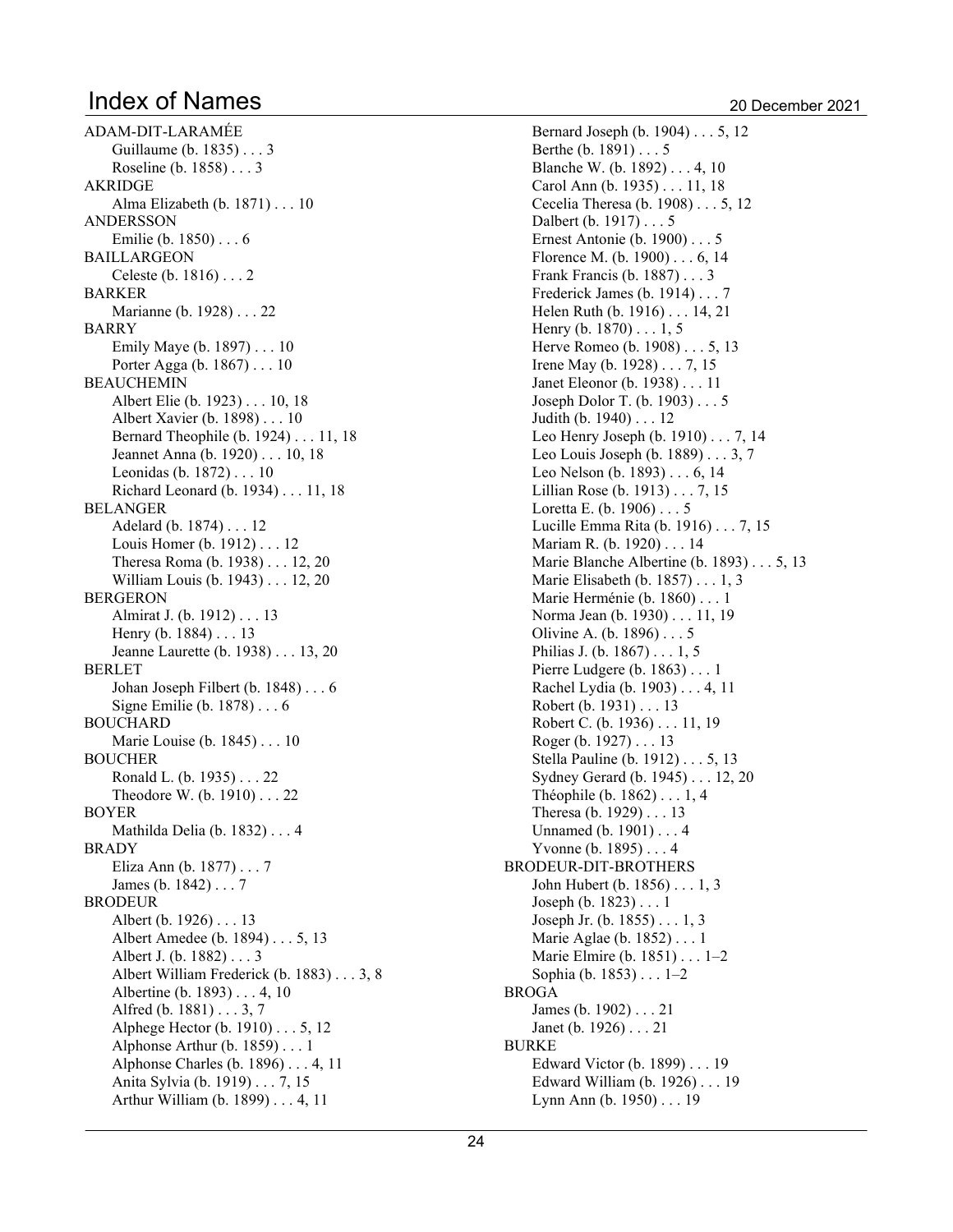BURROWS Cora L. (b. 1860) . . . 9 BUTLER Christine (b. 1945) . . . 21 Christopher (b. 1945) . . . 21 Denford N. (b. 1926) . . . 14, 21 Janice M. (b. 1925) . . . 14 Jerrald M. (b. 1925) . . . 14 John M. (b. 1903) . . . 14 John Michael (b. 1945) . . . 21 CHAMPAGNE Elmire (b. 1870) . . . 13 COMEAU Aldona A. (b. 1880) . . . 8 Maxime A. (b. 1844) . . . 8 COMPANO Mary (b. 1886) . . . 15 COMTOIS Aldora (b. 1875) . . . 12 **CONROY** Fintan (b. 1850) . . . 8 Hannah M. (b. 1889) . . . 8 CUMMINGS Rachel Frances (b. 1906) . . . 15 William Gerald (b. 1865) . . . 15 CYRULIK Anna (b. 1891) . . . 18 D'AMARIO Antonio (b. 1886) . . . 15 Henry Joseph (b. 1924) . . . 15 DEGERE Raymond James (b. 1930) . . . 20 DEGERE-DIT-DEGUIRE Alfred (b. 1896) . . . 20 DESCOTEAU Marie (b. 1850) . . . 7 DUFAUX-DIT-DEFOE Celina M. (b. 1873) . . . 6 Narcisse Francis (b. 1842) . . . 6 DUFFY William R. (b. 1909) . . . 14 DUFOE Louis (b. 1838) . . . 6 Malvina (b. 1872) . . . 6 DUGGAN Mary Agnes (b. 1852) . . . 8 DYKA Joachim (b. 1896) . . . 18 Josephine (b. 1927) . . . 18 FALLON Elizabeth (b. 1904) . . . 12 Michael P. (b. 1864) . . . 12 FAVREAU Alma Delphine (b. 1871) . . . 4 FAVREAU-DIT-FAVREAULT

Charles (b. 1839) . . . 4 FILION Evelina (b. 1879) . . . 12 FILLION Marcelline Dorothy (b. 1912) . . . 18 FORD Clayton Leroy (b. 1901) . . . 18 Edgar E. (b. 1871) . . . 18 FRANK Elizabeth (b. 1893) . . . 8 GAGNE-DIT-GARDNER Bernard Henry (b. 1904) . . . 18 GAGNE-DIT-ST-COMBE Jean Oliver (b. 1819) . . . 4 GARDNER Joyce Marie (b. 1936) . . . 18 GEISSLER Doris Corinne (b. 1917) . . . 13 William Emil (b. 1894) . . . 13 GEORGII Mary Louise (b. 1923) . . . 21 GERMAINE Edward S. (b. 1905) . . . 14 GINGRAS Abraham (b. 1818) . . . 5 Euphemie Hermine (b. 1870) . . . 5 GIRARD Harold Victor (b. 1924) . . . 17 GIRARD-DIT-GIROUARD Herbert Elzear (b. 1901) . . . 17 GOLDING Kate Eliza (b. 1882) . . . 16 GOODWIN George Frederick A. (b. 1915) . . . 15 GOSSELIN Harold Louis (b. 1898) . . . 13 Henry Alphonse (b. 1863) . . . 13 GOSSMAN Alexander B. (b. 1913) . . . 15 Karl (b. 1890) . . . 15 GRAVLIN Sarah (b. 1836) . . . 6 GREGOIRE Tharsile (b. 1829) . . . 1 GREGOIRE-DIT-NANTAIS Joseph (b. 1770) . . . 1 GRIMES Anna Lee (b. 1895) . . . 16 HATHAWAY Grace (b. 1901) . . . 21 HUOT Marie (b. 1789) . . . 1 IFFERT Grace (b. 1915) . . . 22

**JACQUES**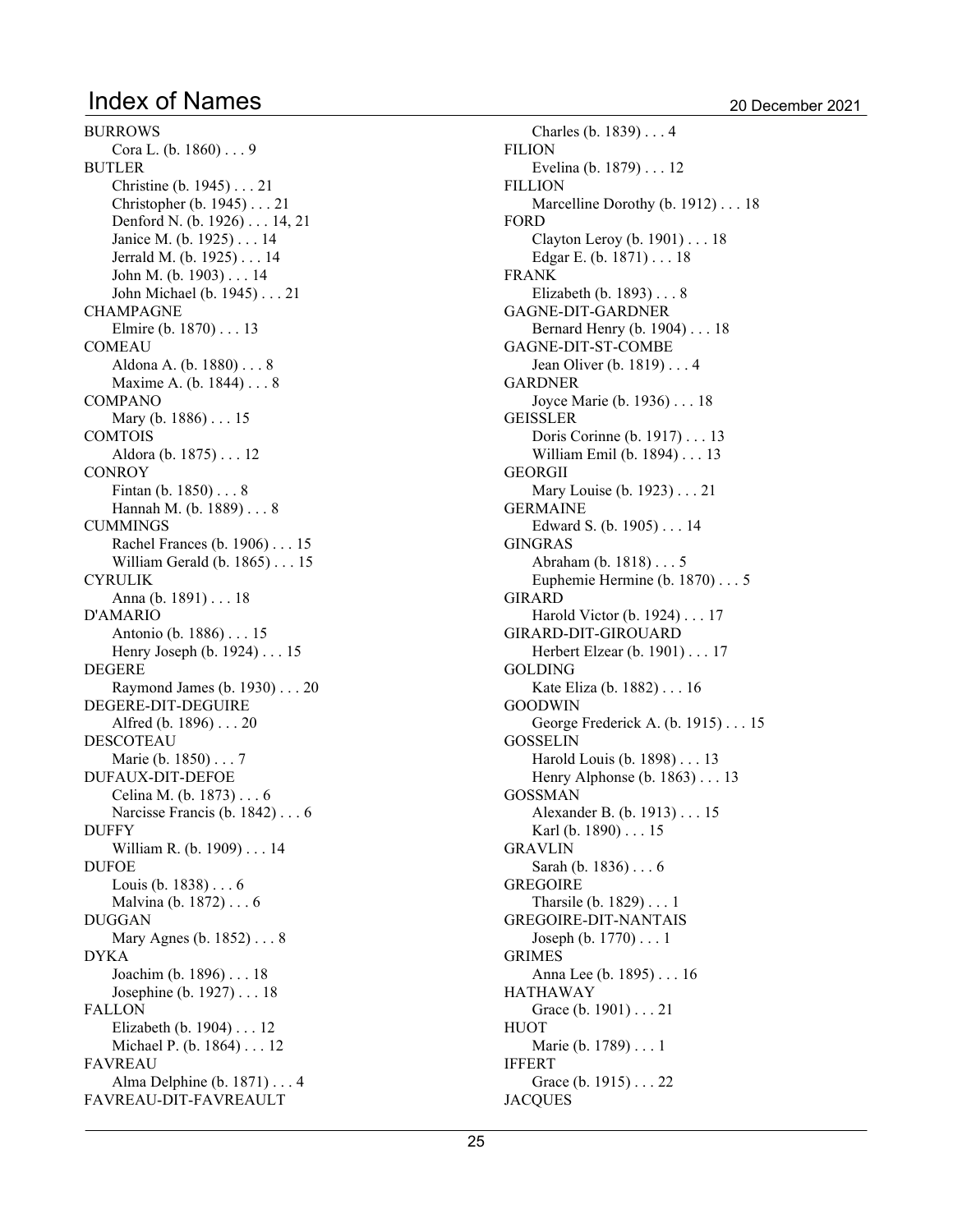Emma C. (b. 1889) . . . 7 Henri (b. 1856) . . . 7 **JETTE** Joseph (b. 1876) . . . 12 Rita Bernadette (b. 1917) . . . 12 JOHANSDOTTER Charlotta Elisabeth (b. 1879) . . . 15 **JOHNSON** Yvonne (b. 1901) . . . 20 JURCZAK Patricia Ann (b. 1934) . . . 19 KELLY Clair Marguert (b. 1926) . . . 11, 19 Earl Francis (b. 1930) . . . 12, 19 Frances (b. 1939)  $\dots$  12, 20 Francis J. (b. 1863) . . . 11 Francis Mathew (b. 1899) . . . 11 Lois Ann (b. 1932)  $\dots$  12, 20 KING Lloyd J. (b. 1894) . . . 20 Sandra Lee (b. 1944) . . . 20 LANGER Mary Cecilia (b. 1897) . . . 17 LANGLOIS Beatrice Marguerite (b. 1922) . . . 10, 17 Bernice Louise (b. 1923) . . . 10, 17 Constance L. (b. 1929) . . . 10, 17 Eli David (b. 1891) . . . 10 Isabelle Blanche (b. 1924) . . . 10, 17 LANGLOIS-DIT-WOBORN Charles Alfred (b. 1841) . . . 10 LANGNER Arthur Gustav Frederick (b. 1883) . . . 21 Bernard William (b. 1912) . . . 21 Claire Louise (b. 1944) . . . 21–22 Elaine R (b. 1941)  $\ldots$  21-22 LAPALME-DIT-GABORIAU Arthemise (b. 1856) . . . 8 LAUZIERE Baptiste (b. 1879) . . . 7 Joseph (b. 1850) . . . 7 LECARTE Carrie A. (b. 1872) . . . 11 LEFEBVRE-DIT-DESCOTES Delphine (b. 1844) . . . 4 LEROUX Virginia M. (b. 1902) . . . 19 L'HOMME-DIT-LOMME Emmeline (b. 1858) . . . 3 Samuel Alfred (b. 1829) . . . 3 LIVESEY James (b. 1935) . . . 20 LUGANO Anthony Frederick (b. 1909) . . . 15 Fortuno (b. 1876) . . . 15

MAESTAS Francisco Ricardo (b. 1937) . . . 22 Megan Andressa (b. 2000) . . . 22 Paul Andre Francisco (b. 1965) . . . 22 MASSÉ Marie Cordelia (b. 1834) . . . 3 MCCARTHY Frances (b. 1869) . . . 11 **MCCARTY** Arthur William (b. 1894) . . . 16 Lois Love (b. 1922) . . . 16 MCDONALD Katherine (b. 1863) . . . 6 MCGUIRE Mary (b. 1847) . . . 7 MENTON William M. (b. 1873) . . . 14 MESSIER Armand Arthur (b. 1922) . . . 21 Dawn Elaine (b. 1968) . . . 21-22 Michael Armand (b. 1945) . . . 21 Scott Michael (b. 1970) . . . 21 MILDE Selma C. (b. 1888) . . . 21 MILDREN Lillian E. (b. 1899) . . . 17 MOORE Aldrich Harvie (b. 1888) . . . 16 Juliette Elizabeth (b. 1917) . . . 16 MUNDY Virginia Mary (b. 1919) . . . 19 NUSBAUM Edward W. (b. 1920) . . . 16 PATENAUDE Zéinaide (b. 1859) . . . 7 PELLETIER-DIT-PELTIER Anastasie (b. 1829) . . . 5 PERRAS Laura (b. 1910) . . . 22 PLANT Beverly May (b. 1940) . . . 19 Isadore Elmer (b. 1910) . . . 19 RAIDY Dorothy A. (b. 1901) . . . 11 James P. (b. 1871) . . . 11 RAYMOND Elizabeth (b. 1877) . . . 18 ROBERGE Adeline Emilie (b. 1905) . . . 6, 14 Arthur (b. 1883) . . . 2 Augustin (b. 1810) . . . 2 Ella (b. 1909)  $\dots$  6, 14 Israel (b. 1848) . . . 2 Joseph J. (b. 1872)  $\dots$  2, 6 Ludger David (b. 1877) . . . 2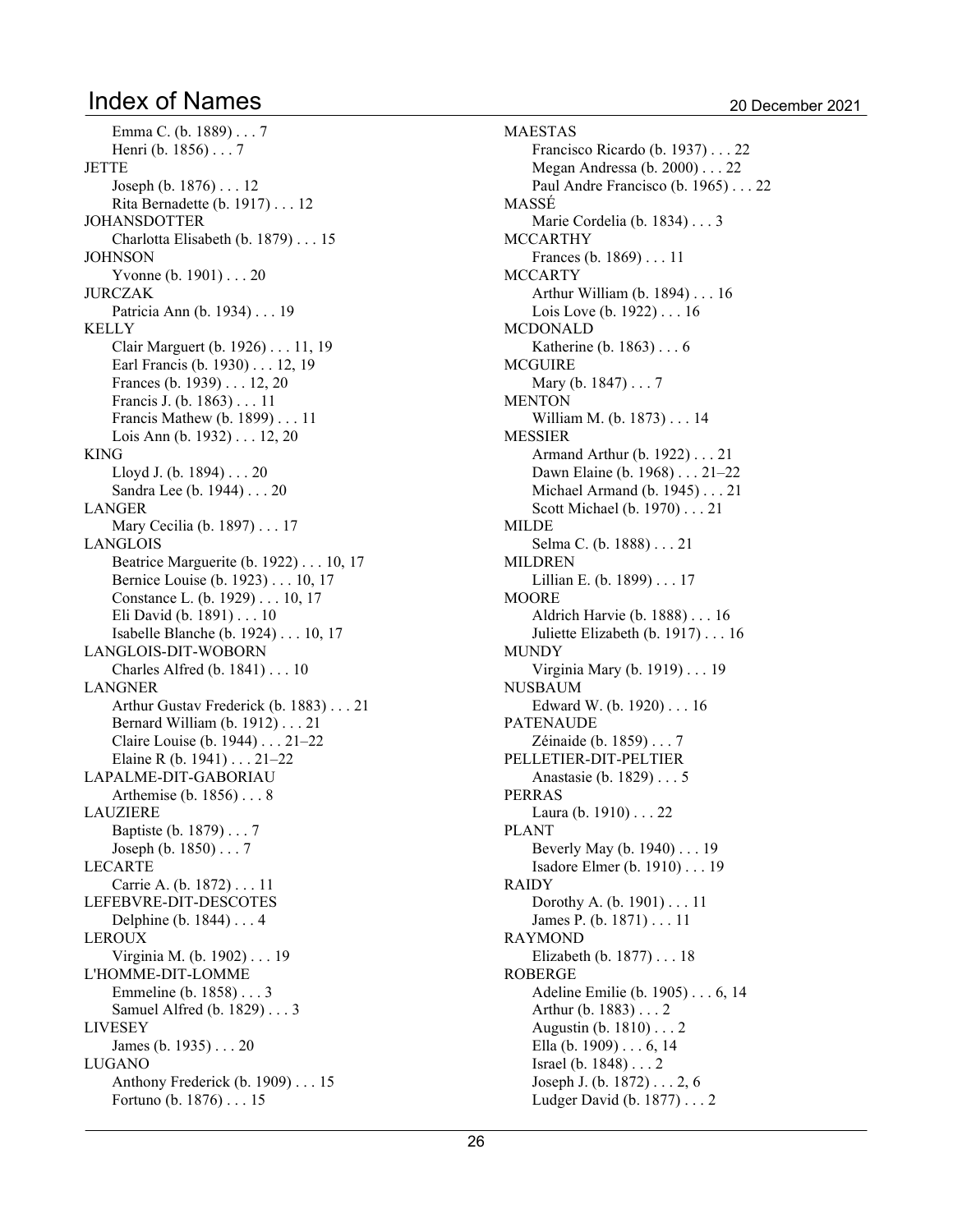Rosanna (b. 1878) . . . 2, 6

```
TEHAN
```
RODE Maria Henrietta E. (b. 1906) . . . 16 ROLLAND-DIT-LENOIR Philomene (b. 1841) . . . 6 ROSE Chalmer Frank (b. 1939) . . . 20 Chalmer Frank Sr. (b. 1906) . . . 20 SAFFORD Ruth (b. 1897) . . . 14 SANCOMB Alfred Oliver (b.  $1888$ )... 4, 9 Aurora (b. 1890) . . . 4 Edgar Edward (b.  $1885$ )... 4, 9 Edgar Ellsworth (b. 1913)  $\ldots$  9, 16 Elinor (b. 1911) . . . 10 George Howard (b. 1912) . . . 9 Joan Elsa (b. 1929) . . . 8, 16 Lawrence Storm  $(b. 1921) \ldots 9$ , 16 Oscar Felix (b. 1883) . . . 4, 8 Robert Frank (b. 1923) . . . 8 Roswell George (b.  $1893$ )... 4, 10 Sidney Oscar (b. 1915) . . . 8 Stella M. (b. 1886)  $\dots$  4, 9 Ysobel M. (b. 1921)  $\dots$  8, 16 SANCOMB-DIT-ST-COMB Olivier H. (b. 1856) . . . 4 SCHNEIDER Bernard Charles (b. 1932) . . . 19 Joseph P. (b. 1898) . . . 19 SEVERINSSON Gustav Adolf (b. 1882) . . . 15 SEVERSON Arvid Gustav (b. 1909) . . . 15 Elaine Ann (b. 1945)  $\dots$  16, 21 SMITH Loretta Blanche (b. 1906) . . . 18 STARKS Edna (b. 1878) . . . 14 STASZKO Laura Jean (b. 1945) . . . 20 Nicholas Benedict Jr. (b. 1914) . . . 20 STEELE Dorothy Leone (b. 1904) . . . 11 James H. (b. 1871) . . . 11 STJEAN Armand (b. 1890) . . . 19 Armand Joseph (b. 1926) . . . 19 STODDARD Marjorie Louise (b. 1895) . . . 17 ST-ONGE-DIT-PAILLAN Marie Hermine Euphémie (b. 1835) . . . 3 STORM Anna L. (b. 1891) . . . 9 Henry C. (b. 1860) . . . 9

**STRONA** Alberto (b. 1885) . . . 18 Dolores Mary (b. 1927) . . . 18 SULLIVAN Elizabeth (b. 1868) . . . 12 Mary Ellen (b. 1864) . . . 9 TAUPIER Marion Dorrella (b. 1895) . . . 13 TAUPIER-DIT-VIGEANT Alfred (b. 1895) . . . 3 Louise (b. 1882) . . . 2 Rosanna (b. 1881)  $\dots$  2, 7 TAYLOR Isa L. (b. 1886) . . . 9 Oliver C. Wesley (b. 1858) . . . 9 Finton J. (b. 1862) . . . 6 John (b. 1860) . . . 9 Patrick Francis (b. 1885) . . . 6, 9 Rosalyn (b. 1907) . . . 6 Rosalyn E. (b. 1921)  $\dots$  9, 17 THERRIEN Joseph (b. 1864) . . . 13 Marie Anne (b. 1894) . . . 13 THOMAS Carlton Edward (b. 1890) . . . 17 Robert Charles (b. 1920) . . . 17 TONELLO Domenica (b. 1891) . . . 18 TREHAN Rose (b. 1897) . . . 19 TROMBLAY Alexina (b. 1874) . . . 10 UNKNOWN Anna (b. 1872) . . . 9 Aurige (b. 1889) . . . 13 Bridget (b. 1862) . . . 9 Camerella (b. 1880) . . . 15 Jessie E. (b. 1872) . . . 11 Katherine (b. 1893) . . . 15 VANGELDER John Wesley (b. 1905) . . . 16 John Wesley (b. 1927) . . . 16 VICTORIA Caesar Martin (b. 1935) . . . 21 VIENS Marie Louise (b. 1825) . . . 2 VIGEANT-DIT-TAUPIER Dora (b. 1886) . . . 2 Eliza (b. 1887) . . . 2 Joseph (b. 1829) . . . 2 Joseph Arthur (b. 1857) . . . 2 WABNIG Antonia (b. 1902) . . . 19 WEINCEK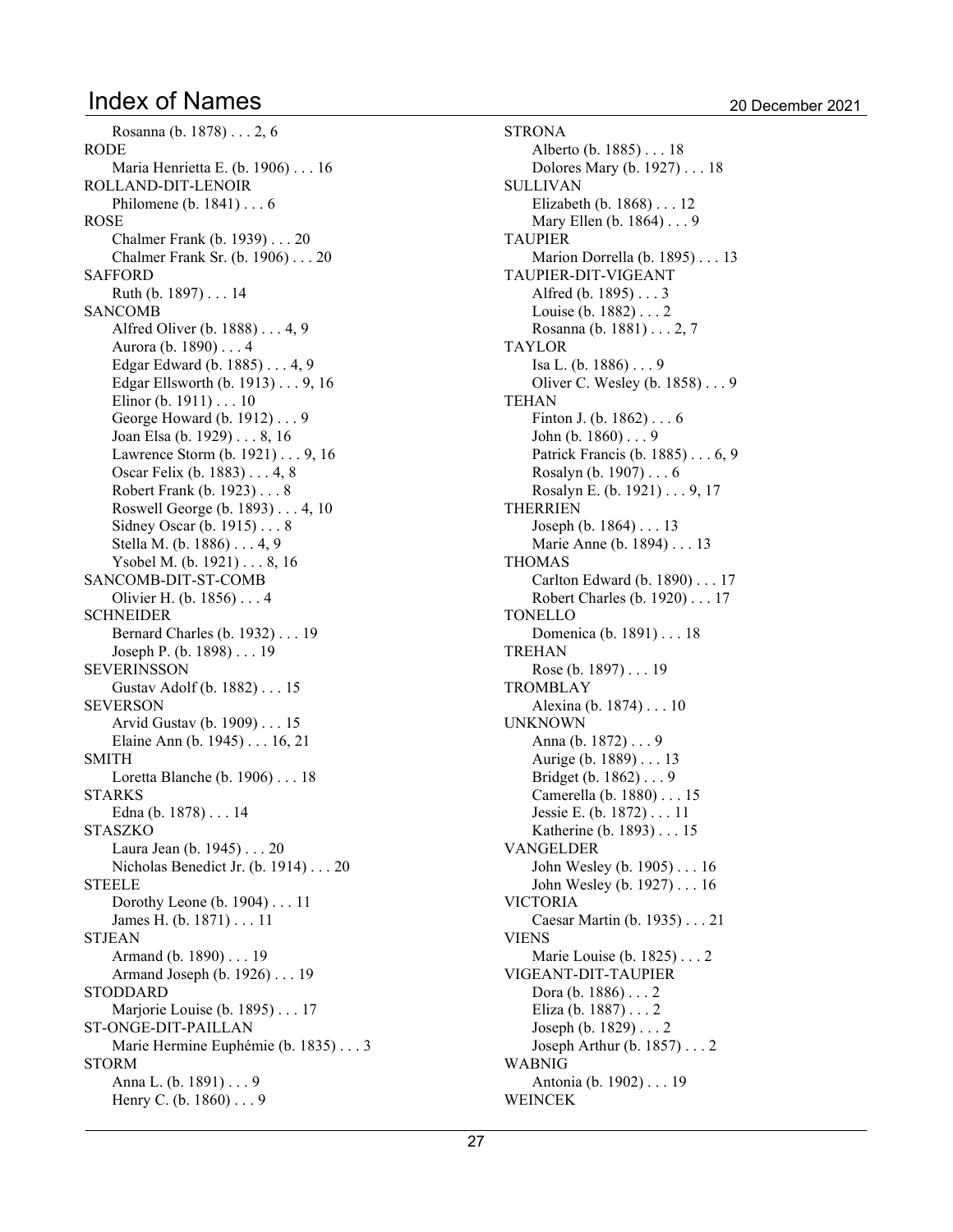James (b. 1955) . . . 17 Thaddeus Frank (b. 1922) . . . 17 Thomas Paul (b. 1887) . . . 17 WEISS John Anthony Jr. (b. 1928) . . . 18 John Anthony Sr. (b. 1903) . . . 18 WHITE Helene Emma (b. 1865) . . . 13 Rachel Bell (b. 1900) . . . 9 Unknown (b. 1870) . . . 9 Verlie Helen (b. 1899) . . . 20 WIELGUS

Jonina Victoria (b. 1920) . . . 20 WILLIAMS Michael B. (b. 1939) . . . 22 William (b. 1915) . . . 22 WINSLOW Minnie Emma (b. 1865) . . . 15 WOOD Brian Roy (b. 1952) . . . 17 James Benjamin (b. 1899) . . . 17 Roy James (b. 1919) . . . 17 ZAJAC Josephine (b. 1896) . . . 17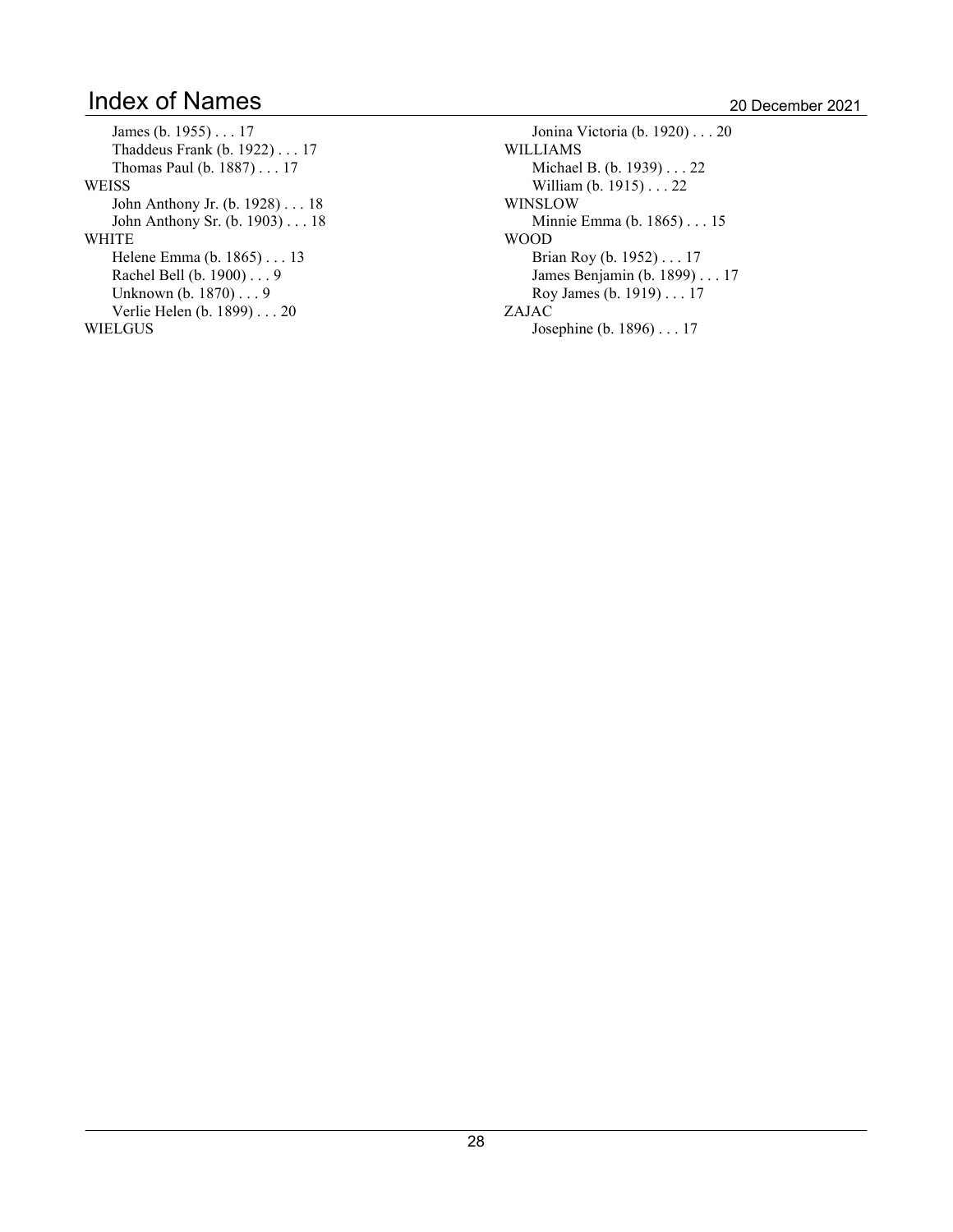## Index of Places 2021

Canada . . . 7 **Ouebec** Brome Adamsville  $\ldots$  10, 17 Chambly Longueuil St-Antoine-de-Pade . . . 1 St-Bruno-de-Montarville . . . 1 Châteauguay St-Chrysostôme . . . 2 Iberville Iberville  $\dots$  1, 4 St-Athanase-de-Bleury . . . 4 St-Alexandre . . . 1-2 Ste-Brigide  $\dots$  1, 5 Laprairie Laprairie  $\ldots$  1-2 Notre-Dame . . . 1-2 Missisquoi Farnham  $\dots$  1, 5 Napierville St-Edouard . . . 4 Rouville Marieville  $\ldots$  1-3 Ste-Marie-de-Monnoir . . . 1 St-Mathias-sur-Richelieu . . . 1.3 Shefford Granby . . . 7 St-Jean St-Jean-Sur-Richelieu . . . 3  $St-Luc \dots 1-3$ St-Luc . . . 1 Québec Ile-de-Montréal Montréal . . . 5 Rouville St-Césaire . . . 5 England Devon Plymouth . . . 17 Florida Hillsborough Tampa . . . 14, 19, 21 Germany . . . 8 Ireland Kilkenny Kilkenny . . . 8 New Mexico Bernalillo Albuquerque Kirtland AFB . . . 21 Philippines National Capital Region Manila . . . 21 Sweden

Skåne Helsingborg . . . 6 Vasternorrlands Sundsvall . . . 15 USA . . . 8 California . . . 10, 17 Contra Costa Richmond  $\ldots$  4, 10 Los Angeles Hacienda Heights . . . 13, 20 Long Beach . . . 22 Los Angeles  $\ldots$  5, 13, 17 Norwalk . . . 20 San Marino . . . 20 Los Angeles County . . . 21 Nevada Nevada City . . . 10 Orange Newport Beach . . . 22 Orange County  $\ldots$  10, 17 San Francisco San Francisco . . . 10 San Mateo San Bruno Golden Gate National Cemetery . . . 10 Santa Barbara Santa Barbara . . . 7, 15-16, 21-22 Santa Clara Santa Clara . . . 17 Connecticut  $\ldots$  6, 9, 13 Hartford Bristol . . . 13 Southington . . . 21 New Haven Naugatuck . . . 3, 7, 15–16, 21 Waterbury  $\ldots$  2–4, 6–9, 14–16 Old Saint Joseph's Cemetery . . . 6 New London Colchester . . . 7 D.C. Washington  $\ldots$  9, 16 Florida Highlands Avon Park Lakeview Memorial Gardens . . . 16 Sebring  $\ldots$  9, 16 Manatee Longboat Key . . . 15 Pasco New Port Richey . . . 20 Pinellas St Petersburg . . . 18 Pinellas County . . . 18 Georgia Chatham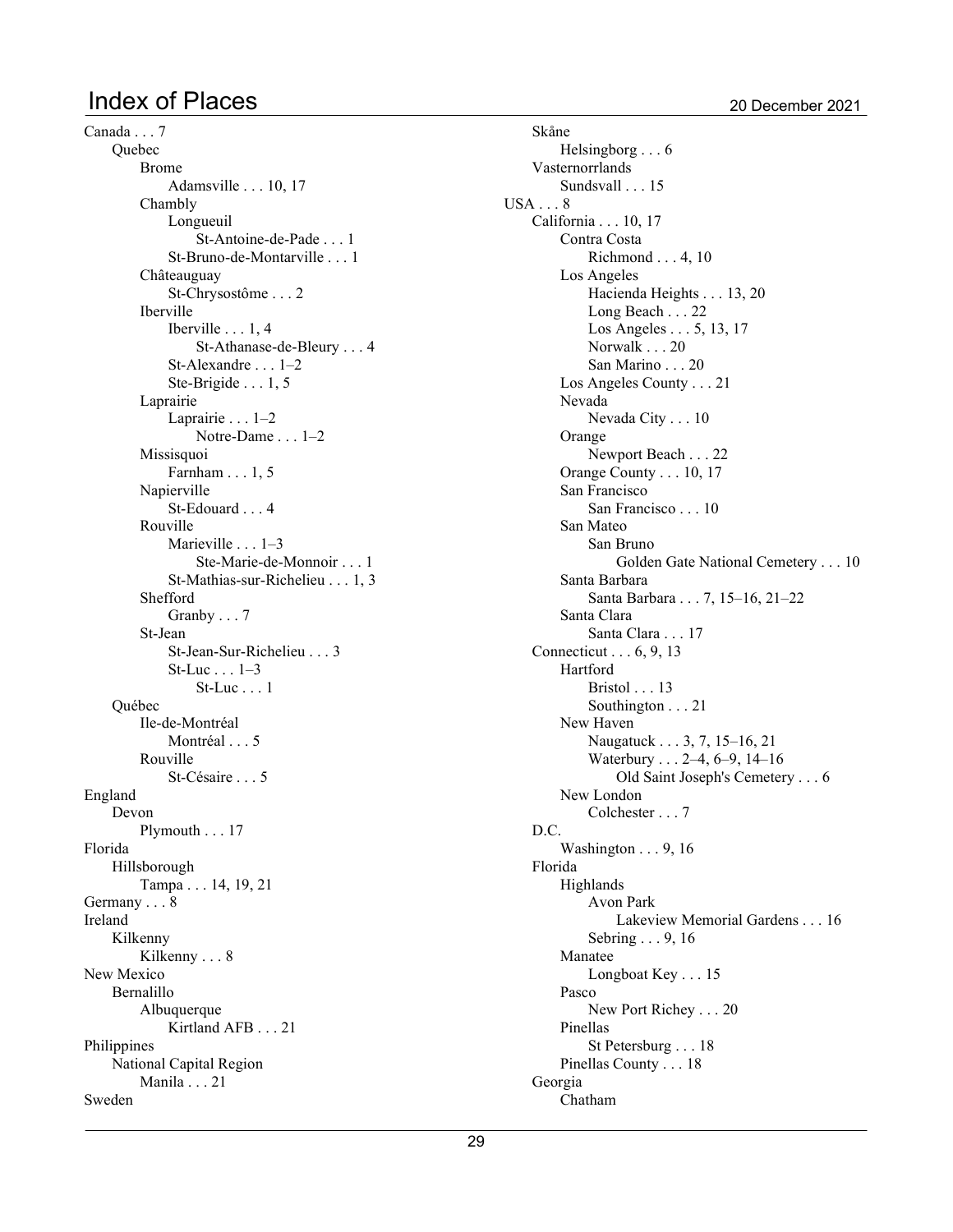### Index of Places 2021

Savannah . . . 16 Illinois Cook Chicago  $\ldots$  7, 15 Maywood . . . 15 Maryland . . . 9 Anne Arundel County . . . 16 Montgomery Bethesda . . . 9, 16 Darnestown Darnestown Presbyterian Cemetery . . .  $\mathbf Q$ Rockville . . . 9 Montgomery County . . . 9 Prince Georges College Park  $\ldots$  9, 16 Laurel . . . 16 Massachusetts . . . 5, 12-14, 21-22 Berkshire Adams  $\dots$  1-6, 10-14, 17-22 Bellevue Cemetery  $\dots$  4, 11, 17-19 Maple Street Cemetery . . . 10, 17 Cheshire . . . 10, 12, 17 Dalton  $\ldots$  6, 11, 14, 18-19 Florida . . . 2 Lanesborough . . . 17 Lenox . . . 13 North Adams . . . 2–3, 5–6, 10–12, 18, 20 Southview Cemetery . . . 20 Pittsfield  $\ldots$  11–13, 18–20 Saint Joseph's Cemetery . . . 19 Williamstown  $\ldots$  2, 6, 12, 20–22 Eastlawn Cemetery . . . 20 Essex Salem . . . 2 Hampden Agawam  $\ldots$  5, 13 Massachusetts Veterans Memorial Cemetery . . . 15 Chicopee  $\dots$  1-3, 6-7, 13 Chicopee Falls  $\ldots$  2-3, 8 East Longmeadow  $\ldots$  7, 15, 19 Holyoke  $\dots$  1–3, 5, 7, 13–14 Ludlow . . . 15 Springfield  $\dots$  1, 3-5, 7, 11, 13-15, 19-20 West Springfield . . . 7 Wilbraham . . . 13 Hampden County . . . 15 Hampshire Easthampton . . . 14 South Hadley  $\ldots$  5, 13 Notre Dame Cemetery . . . 5, 13 Ware . . . 15 Aspen Grove Cemetery . . . 14-15 Plymouth

Bridgewater Bridgewater State Hospital . . . 3 **Worcester** Douglas . . . 6 New Hampshire Rockingham Newmarket Saint Mary's Convent and Priest Home . . . 5 New Jersey  $\ldots$  6, 14 Essex Belleville . . . 15 Livingston . . . 15 Newark . . . 2, 14 New York . . . 1, 3–4, 8, 22 Albany Albany  $\ldots 8-9$ , 16-17 Cohoes  $\dots$  1-2, 5 Watervliet  $\ldots$  8, 16 Cayuga Auburn . . . 13, 21 Columbia New Lebanon  $\ldots$  8, 16 Valatie . . . 8 Duchess Millerton  $\ldots$  6, 14 Erie Buffalo . . . 21 Franklin Malone  $\ldots$  4, 8–10 Notre Dame Cemetery . . . 8 Fulton Gloversville  $\ldots$  10, 17 Nassau Farmingdale Section F Site 610 Long Island National Cemetary . . . 3 Nassau County . . . 16 New York City Manhattan . . . 3 Onondaga Syracuse  $\ldots$  9, 17 Onondaga Valley Cemetery . . . 17 Onondago County . . . 4, 9 Putnam Brewster . . . 7, 15 Rensselaer Castleton-on-Hudson  $\dots$  4, 8, 16 Old Sacred Heart Cemetery . . . 4 East Greenbush Greenbush Cemetery . . . 16 Schodack  $\ldots$  3, 8, 16 Rensselaer County . . . 8, 16 Ohio